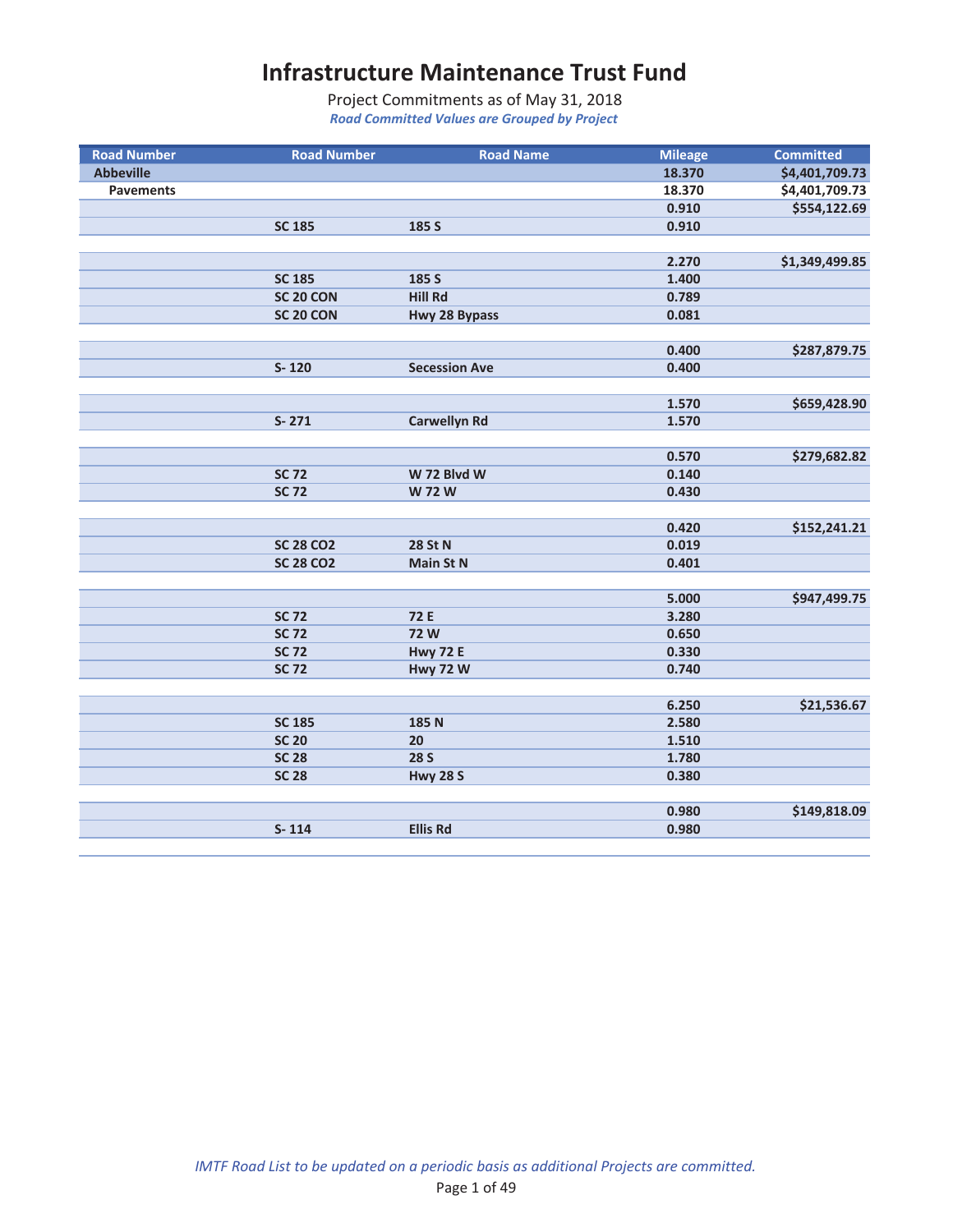| <b>Road Number</b>       | <b>Road Number</b> | <b>Road Name</b>           | <b>Mileage</b> | <b>Committed</b> |
|--------------------------|--------------------|----------------------------|----------------|------------------|
| Aiken                    |                    |                            | 39.340         | \$10,786,982.71  |
| <b>Pavements</b>         |                    |                            | 28.340         | \$7,502,782.56   |
|                          |                    |                            | 13.390         | \$3,798,777.45   |
|                          | <b>SC 19</b>       | <b>Edgefield Hwy</b>       | 4.050          |                  |
|                          | US <sub>1</sub>    | <b>Jefferson Davis Hwy</b> | 7.220          |                  |
|                          | <b>US1</b>         | <b>Richland Ave W</b>      | 2.120          |                  |
|                          |                    |                            |                |                  |
|                          |                    |                            | 9.650          | \$1,978,845.00   |
|                          | $S - 120$          | <b>W Buena Vista Ave</b>   | 0.520          |                  |
|                          | S-1230             | <b>Coral Way</b>           | 0.140          |                  |
|                          | S-1506             | <b>Lorraine Dr</b>         | 0.300          |                  |
|                          | $S-177$            | <b>Barnwell Ave Ne</b>     | 1.360          |                  |
|                          | $S - 177$          | <b>Barnwell Ave Nw</b>     | 1.510          |                  |
|                          | $S - 182$          | <b>Laurens St Sw</b>       | 0.260          |                  |
|                          | S-197              | Old Edgefield Rd           | 1.170          |                  |
|                          | $S - 3$            | <b>Park Ave Se</b>         | 1.880          |                  |
|                          | S-406              | <b>Belair Rd</b>           | 0.620          |                  |
|                          | $S - 511$          | <b>Hampton Ave Ne</b>      | 0.260          |                  |
|                          | S-567              | <b>Valley Rd</b>           | 0.060          |                  |
|                          | $S - 79$           | <b>Banks Mill Rd Se</b>    | 1.570          |                  |
|                          |                    |                            |                |                  |
|                          |                    |                            | 3.120          | \$677,399.35     |
|                          | $S - 281$          | <b>West Ave</b>            | 0.780          |                  |
|                          | $S - 29$           | <b>Wire Rd</b>             | 2.180          |                  |
|                          | $S-36$             | <b>Sweetwater Rd</b>       | 0.160          |                  |
|                          |                    |                            |                |                  |
|                          |                    |                            | 1.420          | \$591,487.19     |
|                          | <b>US78</b>        | <b>Charleston Hwy</b>      | 0.400          |                  |
|                          | <b>US 78</b>       | <b>Richland Ave E</b>      | 0.020          |                  |
|                          | <b>US 78</b>       | <b>Wagener Rd</b>          | 0.230          |                  |
|                          | <b>US 25 BUS</b>   | <b>Georgia Ave</b>         | 0.770          |                  |
|                          |                    |                            |                |                  |
|                          |                    |                            | 0.760          | \$456,273.57     |
|                          | <b>SC 230</b>      | <b>W</b> Martintown Rd     | 0.760          |                  |
|                          |                    |                            |                |                  |
| <b>Rural Road Safety</b> |                    |                            | 11.000         | \$3,284,200.15   |
|                          |                    |                            | 11.000         | \$3,284,200.15   |
|                          | <b>US1</b>         | <b>Columbia Hwy N</b>      | 11.000         |                  |
|                          |                    |                            |                |                  |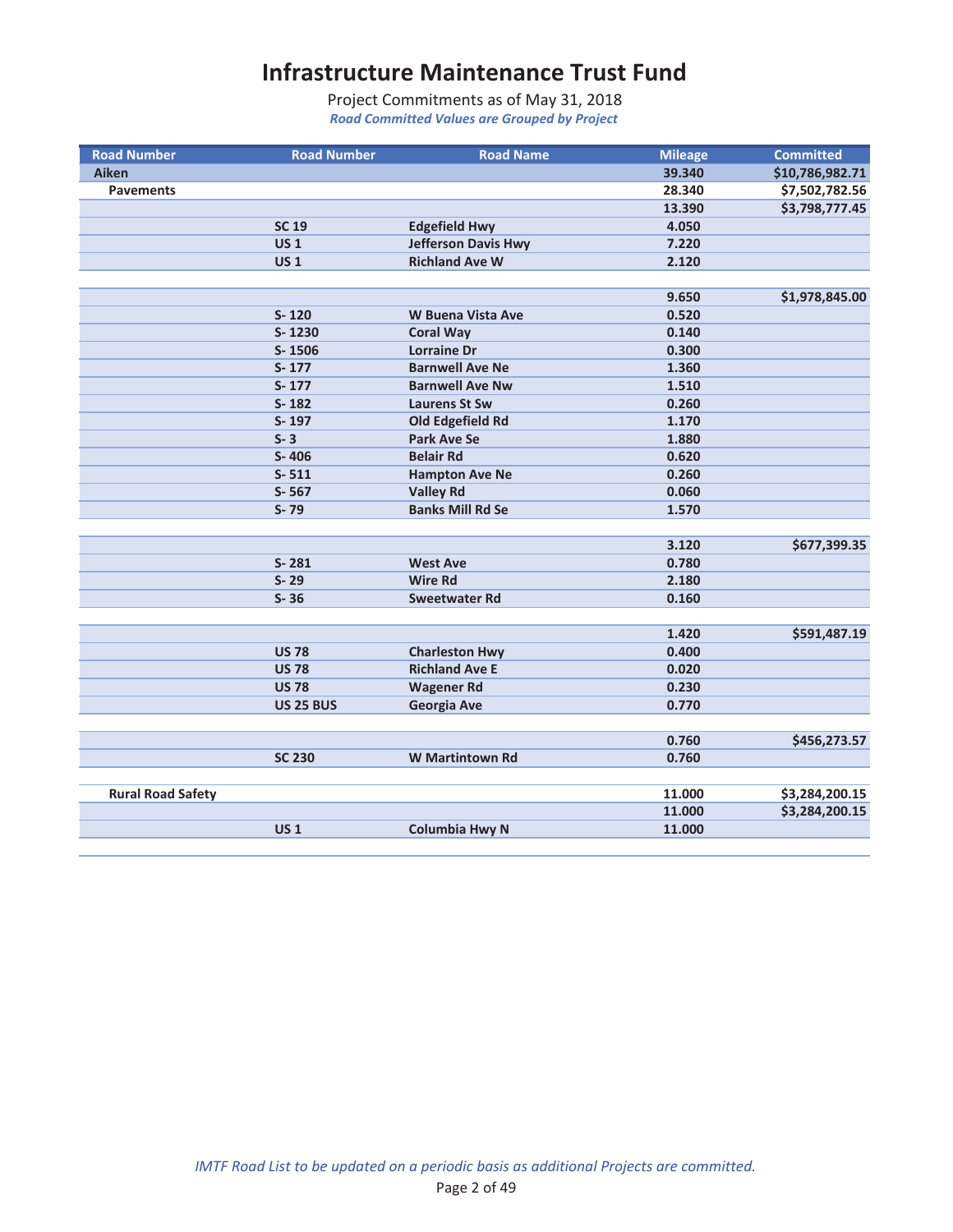| <b>Road Number</b> | <b>Road Number</b> | <b>Road Name</b>             | <b>Mileage</b> | <b>Committed</b> |
|--------------------|--------------------|------------------------------|----------------|------------------|
| <b>Allendale</b>   |                    |                              | 11.530         | \$2,347,640.78   |
| <b>Pavements</b>   |                    |                              | 11.530         | \$2,347,640.78   |
|                    |                    |                              | 1.660          | \$1,108,910.99   |
|                    | <b>US 278</b>      | <b>Allendale-Fairfax Hwy</b> | 1.660          |                  |
|                    |                    |                              |                |                  |
|                    |                    |                              | 1.280          | \$385,989.39     |
|                    | $S - 22$           | <b>Bluff Rd</b>              | 0.670          |                  |
|                    | $S - 18$           | <b>Mixons Corner Rd</b>      | 0.610          |                  |
|                    |                    |                              |                |                  |
|                    |                    |                              | 3.860          | \$288,294.99     |
|                    | SC <sub>3</sub>    | <b>River Rd</b>              | 3.860          |                  |
|                    |                    |                              |                |                  |
|                    |                    |                              | 3.870          | \$474,982.12     |
|                    | <b>US 301</b>      | <b>Burtons Ferry Hwy</b>     | 3.870          |                  |
|                    |                    |                              |                |                  |
|                    |                    |                              | 0.860          | \$89,463.29      |
|                    | $S - 22$           | <b>Bluff Rd</b>              | 0.860          |                  |
|                    |                    |                              |                |                  |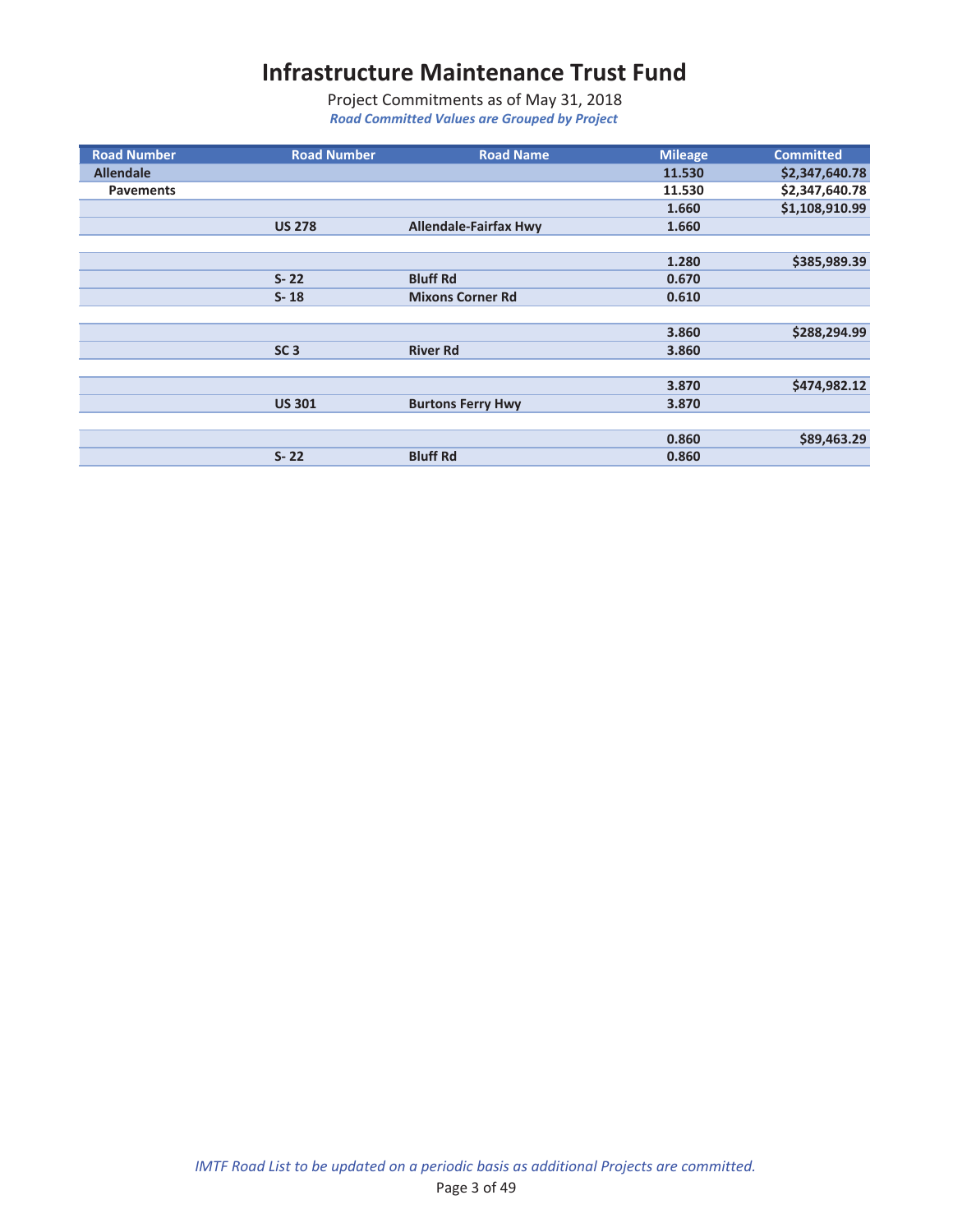| <b>Road Number</b>       | <b>Road Number</b> | <b>Road Name</b>                              | <b>Mileage</b> | <b>Committed</b> |
|--------------------------|--------------------|-----------------------------------------------|----------------|------------------|
| <b>Anderson</b>          |                    |                                               | 45.970         | \$11,651,561.84  |
| <b>Pavements</b>         |                    |                                               | 27.580         | \$11,577,830.44  |
|                          |                    |                                               | 6.580          | \$3,837,412.30   |
|                          | <b>US 76</b>       | <b>Belton Hwy</b>                             | 4.185          |                  |
|                          | <b>US 76</b>       | <b>Anderson St</b>                            | 2.395          |                  |
|                          |                    |                                               |                |                  |
|                          |                    |                                               | 3.410          | \$2,821,993.50   |
|                          | <b>SC 81</b>       | Highway 81 S                                  | 0.430          |                  |
|                          | <b>SC 81</b>       | <b>Highway 81 S</b>                           | 0.780          |                  |
|                          | <b>SC 81</b>       | <b>S Murray Av</b>                            | 1.570          |                  |
|                          | <b>US 178</b>      | <b>Liberty Hwy</b>                            | 0.630          |                  |
|                          |                    |                                               |                |                  |
|                          |                    |                                               | 1.320          | \$971,712.52     |
|                          | <b>US 76</b>       | <b>E</b> River St                             | 1.320          |                  |
|                          |                    |                                               |                |                  |
|                          |                    |                                               | 2.150          | \$43,041.80      |
|                          | <b>SC 28</b>       | <b>Pearman Dairy Rd</b>                       | 2.150          |                  |
|                          |                    |                                               |                |                  |
|                          |                    |                                               | 1.530          | \$14,598.69      |
|                          | $S - 65$           | <b>Highway 81 S</b>                           | 0.020          |                  |
|                          | $S - 65$           | <b>Masters Blvd</b>                           | 1.510          |                  |
|                          |                    |                                               | 4.260          |                  |
|                          | <b>US 76</b>       |                                               | 3.539          | \$932,188.46     |
|                          | <b>US 76</b>       | <b>Belton Honea Path Hwy</b><br><b>S</b> Main | 0.080          |                  |
|                          | <b>US 76</b>       | <b>S Main St</b>                              | 0.641          |                  |
|                          |                    |                                               |                |                  |
|                          |                    |                                               | 3.180          | \$521,034.98     |
|                          | $S - 34$           | <b>Whitehall Rd</b>                           | 3.180          |                  |
|                          |                    |                                               |                |                  |
|                          |                    |                                               | 5.150          | \$2,435,848.19   |
|                          | $S - 29$           | <b>Lebanon Rd</b>                             | 2.180          |                  |
|                          | $S - 29$           | <b>Concord Rd</b>                             | 0.140          |                  |
|                          | $S - 29$           | <b>Harris Bridge Rd</b>                       | 2.830          |                  |
|                          |                    |                                               |                |                  |
| <b>Rural Road Safety</b> |                    |                                               | 18.390         | \$73,731.40      |
|                          |                    |                                               | 4.590          | \$63,731.40      |
|                          | <b>SC 24</b>       | <b>Highway 24</b>                             | 1.040          |                  |
|                          | <b>SC 24</b>       | <b>Highway 24</b>                             | 3.550          |                  |
|                          |                    |                                               |                |                  |
|                          |                    |                                               | 13.800         | \$10,000.00      |
|                          | <b>US 29</b>       | Highway 29 N                                  | 1.001          |                  |
|                          | <b>US 29</b>       | Highway 29 N                                  | 6.052          |                  |
|                          | <b>US 29</b>       | <b>Highway 29 N</b>                           | 6.374          |                  |
|                          | <b>US 29</b>       |                                               | 0.373          |                  |
|                          |                    |                                               |                |                  |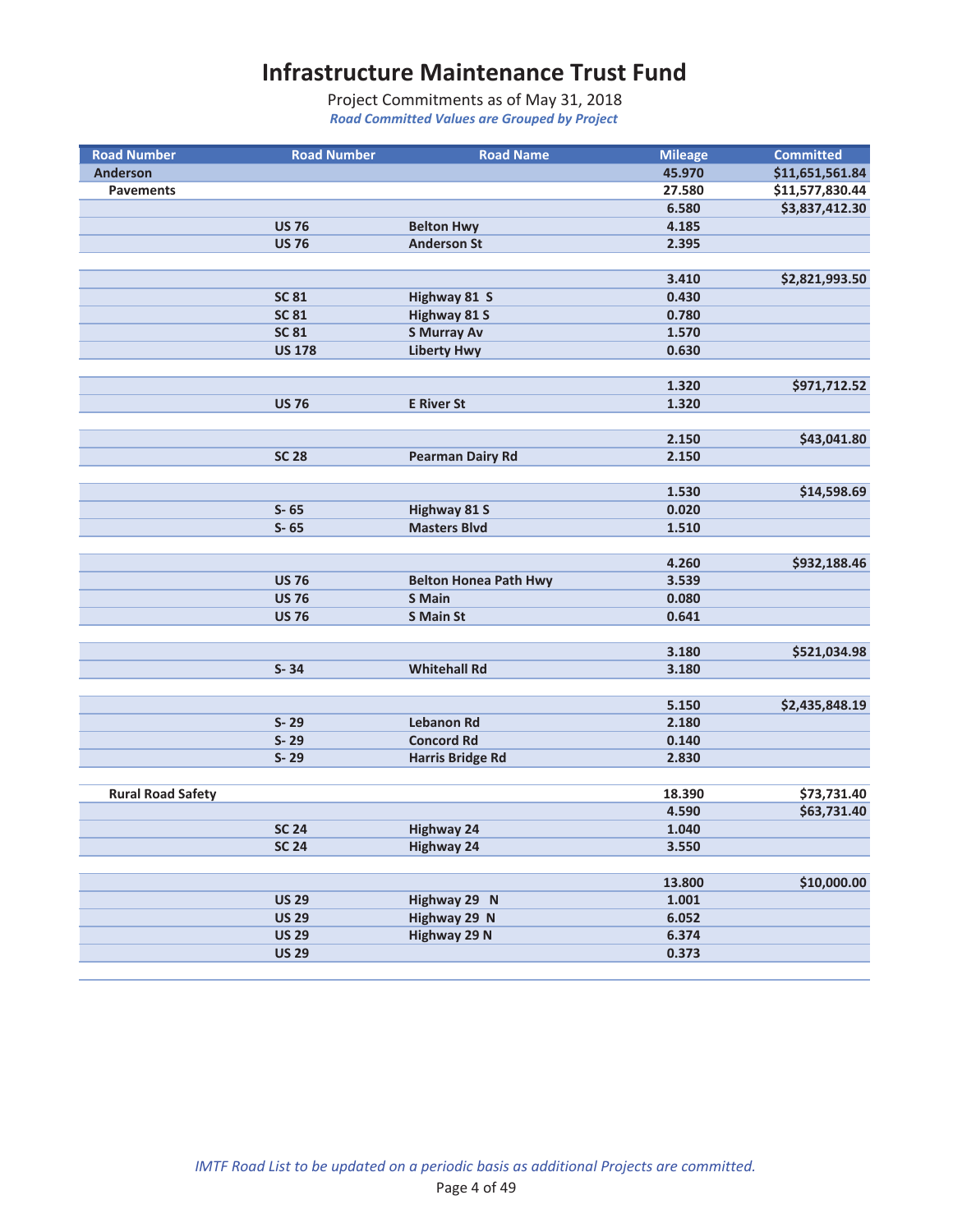| <b>Road Number</b> | <b>Road Number</b> | <b>Road Name</b>         | <b>Mileage</b> | <b>Committed</b> |
|--------------------|--------------------|--------------------------|----------------|------------------|
| <b>Bamberg</b>     |                    |                          | 21.650         | \$3,553,398.30   |
| <b>Pavements</b>   |                    |                          | 21.650         | \$3,553,398.30   |
|                    |                    |                          | 0.640          | \$327,295.73     |
|                    | <b>US78</b>        | <b>Heritage Hwy</b>      | 0.640          |                  |
|                    |                    |                          |                |                  |
|                    |                    |                          | 0.750          | \$513,020.13     |
|                    | <b>US 301</b>      | <b>Main Hwy</b>          | 0.450          |                  |
|                    | <b>US 78</b>       | <b>Heritage Hwy</b>      | 0.300          |                  |
|                    |                    |                          |                |                  |
|                    |                    |                          | 4.390          | \$1,064,465.00   |
|                    | <b>US 78</b>       | <b>Heritage Hwy</b>      | 4.390          |                  |
|                    |                    |                          |                |                  |
|                    |                    |                          | 1.960          | \$564,915.45     |
|                    | $S - 18$           | <b>Farrells Rd</b>       | 1.960          |                  |
|                    |                    |                          |                |                  |
|                    |                    |                          | 2.350          | \$300,997.71     |
|                    | <b>US 301</b>      | <b>Main Hwy</b>          | 2.350          |                  |
|                    |                    |                          |                |                  |
|                    |                    |                          | 8.500          | \$568,352.18     |
|                    | <b>SC 64</b>       | <b>Low Country Hwy</b>   | 2.430          |                  |
|                    | <b>SC 362</b>      | <b>Hunters Chapel Rd</b> | 6.070          |                  |
|                    |                    |                          |                |                  |
|                    |                    |                          | 3.060          | \$214,352.10     |
|                    | $S - 86$           | <b>Char-Augusta Rd</b>   | 3.060          |                  |
|                    |                    |                          |                |                  |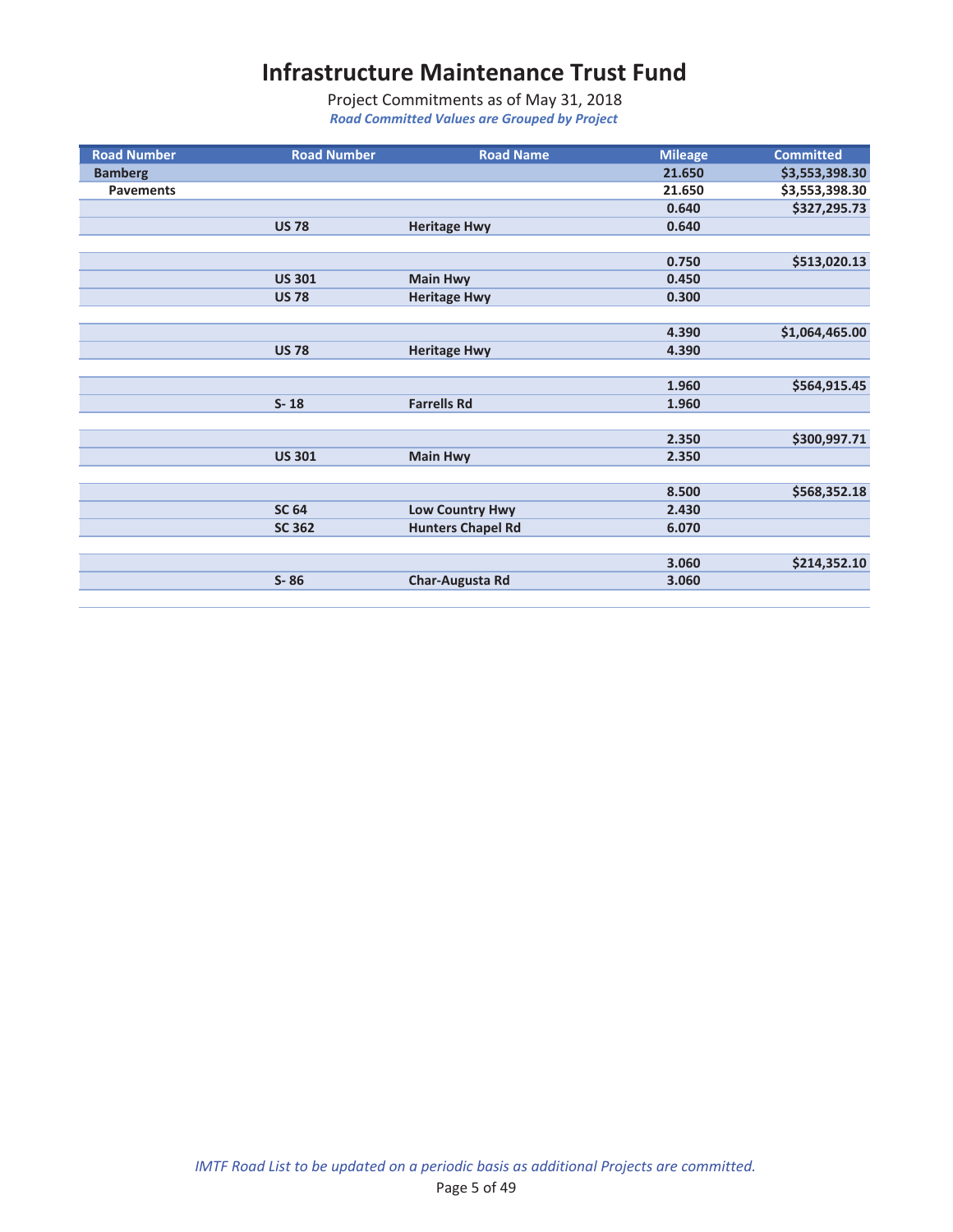| <b>Road Number</b> | <b>Road Number</b> | <b>Road Name</b>         | <b>Mileage</b> | <b>Committed</b> |
|--------------------|--------------------|--------------------------|----------------|------------------|
| <b>Barnwell</b>    |                    |                          | 17,440         | \$4,128,750.11   |
| <b>Pavements</b>   |                    |                          | 17.440         | \$4,128,750.11   |
|                    |                    |                          | 0.200          | \$172,332.92     |
|                    | <b>US 78</b>       | <b>Dexter St</b>         | 0.200          |                  |
|                    |                    |                          |                |                  |
|                    |                    |                          | 1.320          | \$890,039.53     |
|                    | SC <sub>3</sub>    | <b>Solomon Blatt Ave</b> | 1.320          |                  |
|                    |                    |                          |                |                  |
|                    |                    |                          | 0.250          | \$240,628.75     |
|                    | <b>US 78</b>       | <b>Dexter St</b>         | 0.250          |                  |
|                    |                    |                          |                |                  |
|                    |                    |                          | 2.920          | \$705,958.09     |
|                    | <b>US78</b>        | <b>Main St</b>           | 1.412          |                  |
|                    | <b>US 78</b>       | <b>Hwy 78</b>            | 1.508          |                  |
|                    |                    |                          |                |                  |
|                    |                    |                          | 3.680          | \$815,337.02     |
|                    | $S-20$             | <b>Patterson Mill Rd</b> | 3.680          |                  |
|                    |                    |                          |                |                  |
|                    |                    |                          | 1.750          | \$755,183.96     |
|                    | <b>US 278</b>      | <b>Dunbarton Blvd</b>    | 0.200          |                  |
|                    | <b>US 278</b>      | <b>Jackson St</b>        | 1.550          |                  |
|                    |                    |                          |                |                  |
|                    |                    |                          | 6.290          | \$422,582.43     |
|                    | <b>US 78</b>       | Hwy 78                   | 4.859          |                  |
|                    | <b>US 78</b>       | <b>Dexter St</b>         | 1.431          |                  |
|                    |                    |                          |                |                  |
|                    |                    |                          | 1.030          | \$126,687.41     |
|                    | $S - 156$          | <b>Calhoun St</b>        | 1.030          |                  |
|                    |                    |                          |                |                  |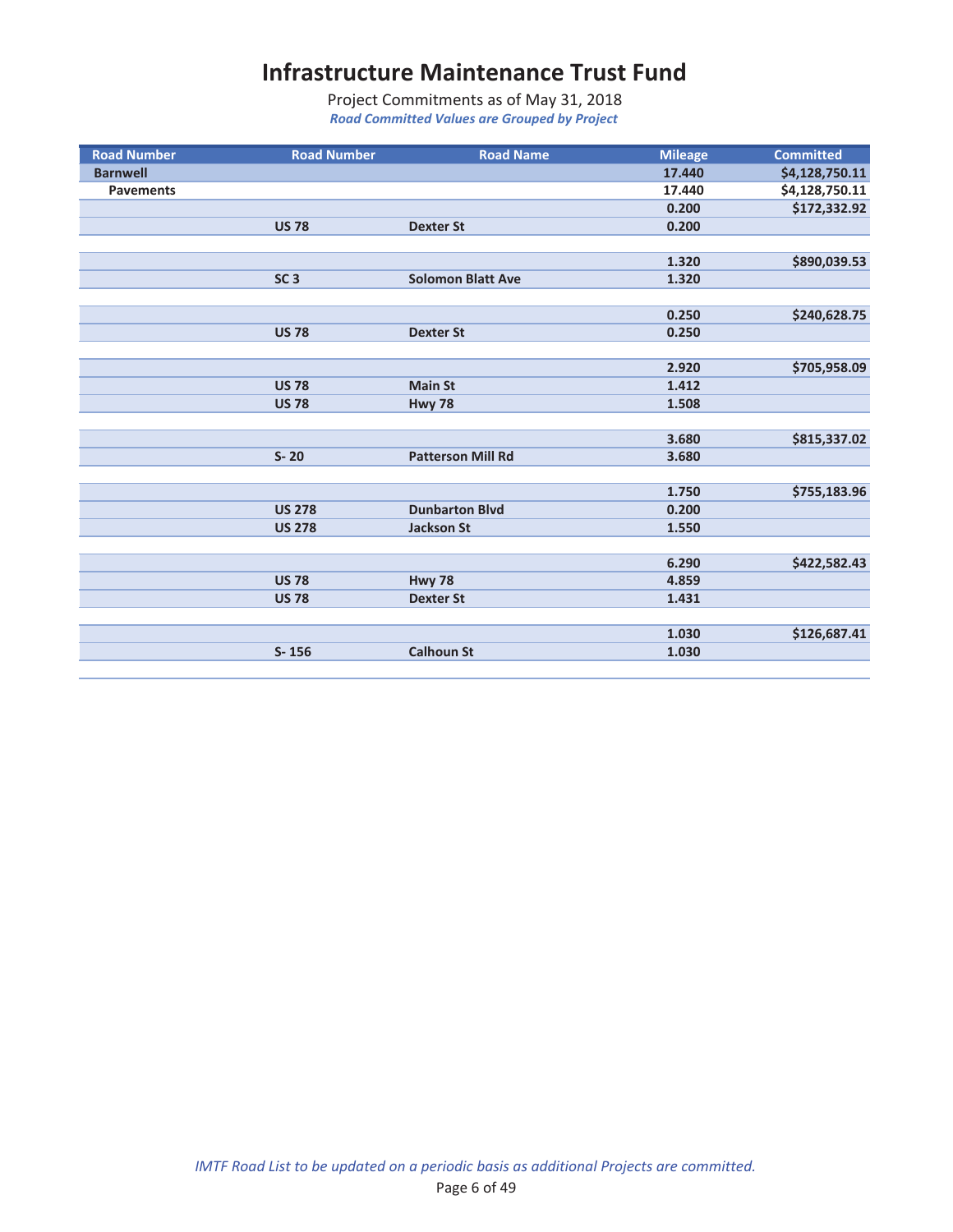| <b>Road Number</b> | <b>Road Number</b> | <b>Road Name</b>           | <b>Mileage</b> | <b>Committed</b> |
|--------------------|--------------------|----------------------------|----------------|------------------|
| <b>Beaufort</b>    |                    |                            | 16.046         | \$4,409,945.78   |
| <b>Pavements</b>   |                    |                            | 16.046         | \$4,409,945.78   |
|                    |                    |                            | 2.810          | \$1,643,960.16   |
|                    | <b>SC 46</b>       | <b>May River Rd</b>        | 2.810          |                  |
|                    |                    |                            |                |                  |
|                    |                    |                            | 1.080          | \$1,047,875.28   |
|                    | $S - 29$           | <b>Buck Island Rd</b>      | 1.080          |                  |
|                    |                    |                            |                |                  |
|                    |                    |                            | 2.600          | \$24,670.25      |
|                    | <b>US 21</b>       | Sea Island Pkwy            | 1.330          |                  |
|                    | <b>US 21 BUS</b>   | <b>Carteret St</b>         | 0.009          |                  |
|                    | <b>US 21 BUS</b>   | Sea Island Pkwy            | 1.261          |                  |
|                    |                    |                            |                |                  |
|                    |                    |                            | 4.096          | \$65,780.66      |
|                    | <b>US 278</b>      | <b>Fording Island Rd</b>   | 4.096          |                  |
|                    |                    |                            |                |                  |
|                    |                    |                            | 1.740          | \$942,247.14     |
|                    | <b>US 278</b>      | <b>Fording Island Rd</b>   | 1.740          |                  |
|                    |                    |                            |                |                  |
|                    |                    |                            | 1.320          | \$417,504.03     |
|                    | <b>US 21</b>       | Sea Island Pkwy            | 1.320          |                  |
|                    |                    |                            |                |                  |
|                    |                    |                            | 2.400          | \$267,908.26     |
|                    | $S - 141$          | <b>Squire Pope Rd</b>      | 1.300          |                  |
|                    | S-482              | <b>William Hilton Pkwy</b> | 0.018          |                  |
|                    | S-482              | <b>Gum Tree Rd</b>         | 1.082          |                  |
|                    |                    |                            |                |                  |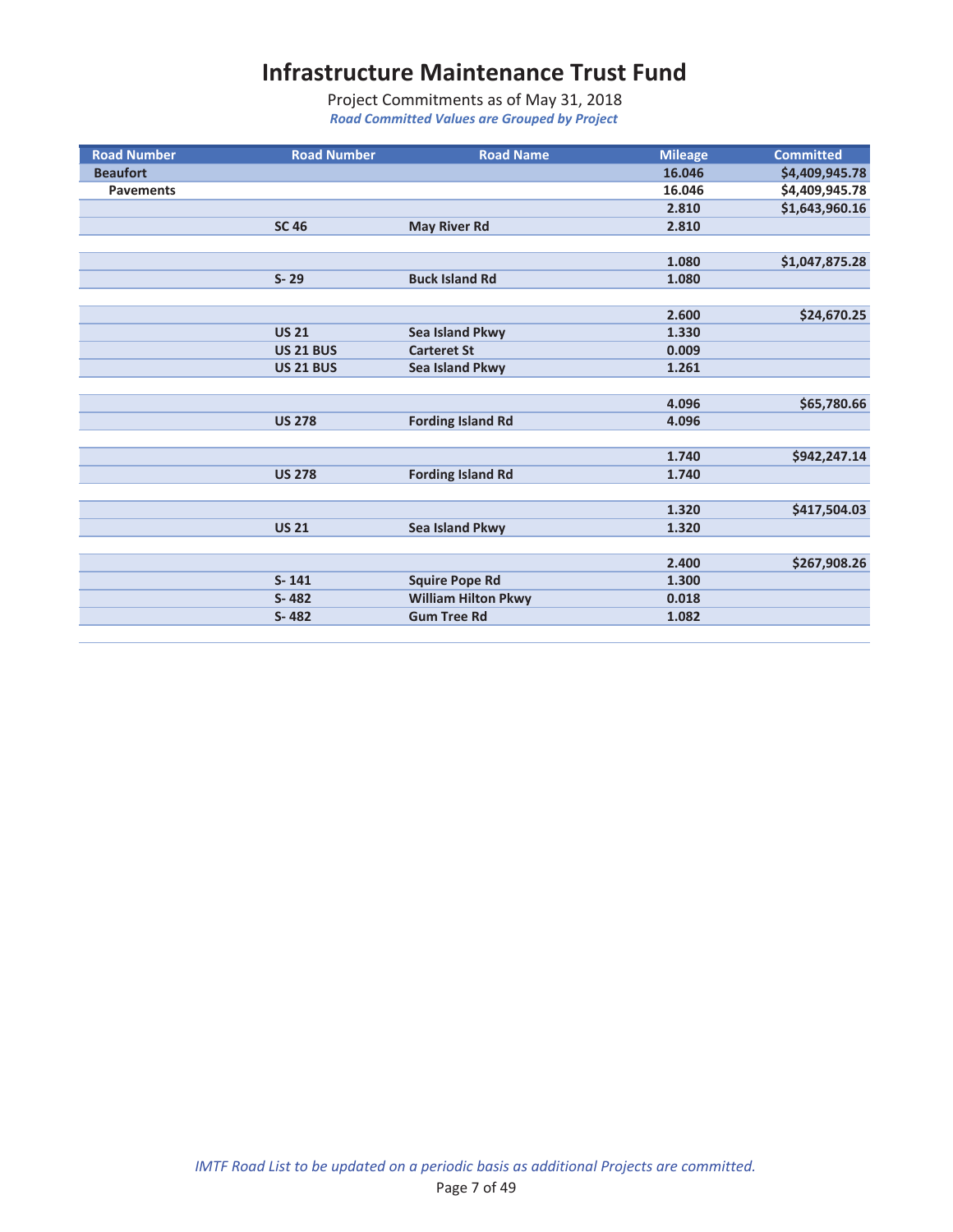| <b>Road Number</b>       | <b>Road Number</b> | <b>Road Name</b>          | <b>Mileage</b>  | <b>Committed</b>             |
|--------------------------|--------------------|---------------------------|-----------------|------------------------------|
| <b>Berkeley</b>          |                    |                           | 56.020          | \$8,404,756.19               |
| <b>Pavements</b>         |                    |                           | 36.020          | \$8,174,201.27               |
|                          |                    |                           | 7.500           | \$2,741,839.57               |
|                          | $S - 317$          | <b>Forest Lawn Av</b>     | 0.070           |                              |
|                          | $S - 317$          | <b>Giles Dr</b>           | 0.566           |                              |
|                          | $S - 317$          | <b>Matheny Dr</b>         | 0.474           |                              |
|                          | $S - 317$          | <b>Price St</b>           | 0.400           |                              |
|                          | S-339              | <b>Parish Rd</b>          | 0.210           |                              |
|                          | S-403              | <b>Henderson Dr</b>       | 0.330           |                              |
|                          | S-485              | <b>Cranford Rd</b>        | 0.440           |                              |
|                          | S-495              | <b>Garwood Rd</b>         | 0.340           |                              |
|                          | $S-50$             | <b>Oakley Rd</b>          | 3.010           |                              |
|                          | S-748              | <b>Harbour Lake Dr</b>    | 0.910           |                              |
|                          | S-810              | <b>Summit Av</b>          | 0.750           |                              |
|                          |                    |                           |                 |                              |
|                          |                    |                           | 1.690           | \$991,848.75                 |
|                          | $S - 59$           | <b>Poplar Hill Dr</b>     | 0.660           |                              |
|                          | $S - 59$           |                           | 1.030           |                              |
|                          |                    |                           |                 |                              |
|                          |                    |                           | 3.180           | \$1,848,189.00               |
|                          | <b>SC 402</b>      | <b>Hwy 402</b>            | 3.180           |                              |
|                          |                    |                           |                 |                              |
|                          |                    |                           | 3.510           | \$1,059,987.02               |
|                          | <b>US 52</b>       | N Hwy 52                  | 2.100           |                              |
|                          | <b>US 52</b>       |                           | 0.036           |                              |
|                          | <b>US 52</b>       | <b>S Goose Creek Blvd</b> | 0.774           |                              |
|                          | <b>US 52</b>       | N Goose Creek Blvd        | 0.600           |                              |
|                          |                    |                           |                 |                              |
|                          |                    |                           | 12.230          | \$1,112,789.88               |
|                          | SC <sub>6</sub>    | Old Highway 6             | 6.391           |                              |
|                          | SC <sub>6</sub>    | <b>Ranger Dr</b>          | 5.100           |                              |
|                          | SC <sub>6</sub>    | <b>Trojan Rd</b>          | 0.079           |                              |
|                          | SC <sub>6</sub>    | Hwy <sub>6</sub>          | 0.660           |                              |
|                          |                    |                           |                 |                              |
|                          |                    |                           | 3.450           | \$364,449.61                 |
|                          | $S-16$             | <b>Jedburg Rd</b>         | 3.450           |                              |
|                          |                    |                           |                 |                              |
|                          |                    |                           | 4.460           | \$55,097.44                  |
|                          | <b>US 52</b>       | N Hwy 52                  | 4.460           |                              |
|                          |                    |                           |                 |                              |
| <b>Rural Road Safety</b> |                    |                           | 20.000          | \$230,554.92<br>\$114,320.35 |
|                          |                    |                           | 10.000          |                              |
|                          | <b>US 17 ALT</b>   | N Hwy 17A                 | 9.445           |                              |
|                          | <b>US 17 ALT</b>   | N Hwy 52                  | 0.555           |                              |
|                          |                    |                           |                 |                              |
|                          | SC <sub>6</sub>    | Old Highway 6             | 10.000<br>6.391 | \$116,234.57                 |
|                          | SC <sub>6</sub>    | <b>Ranger Dr</b>          | 3.530           |                              |
|                          | SC <sub>6</sub>    | <b>Trojan Rd</b>          | 0.079           |                              |
|                          |                    |                           |                 |                              |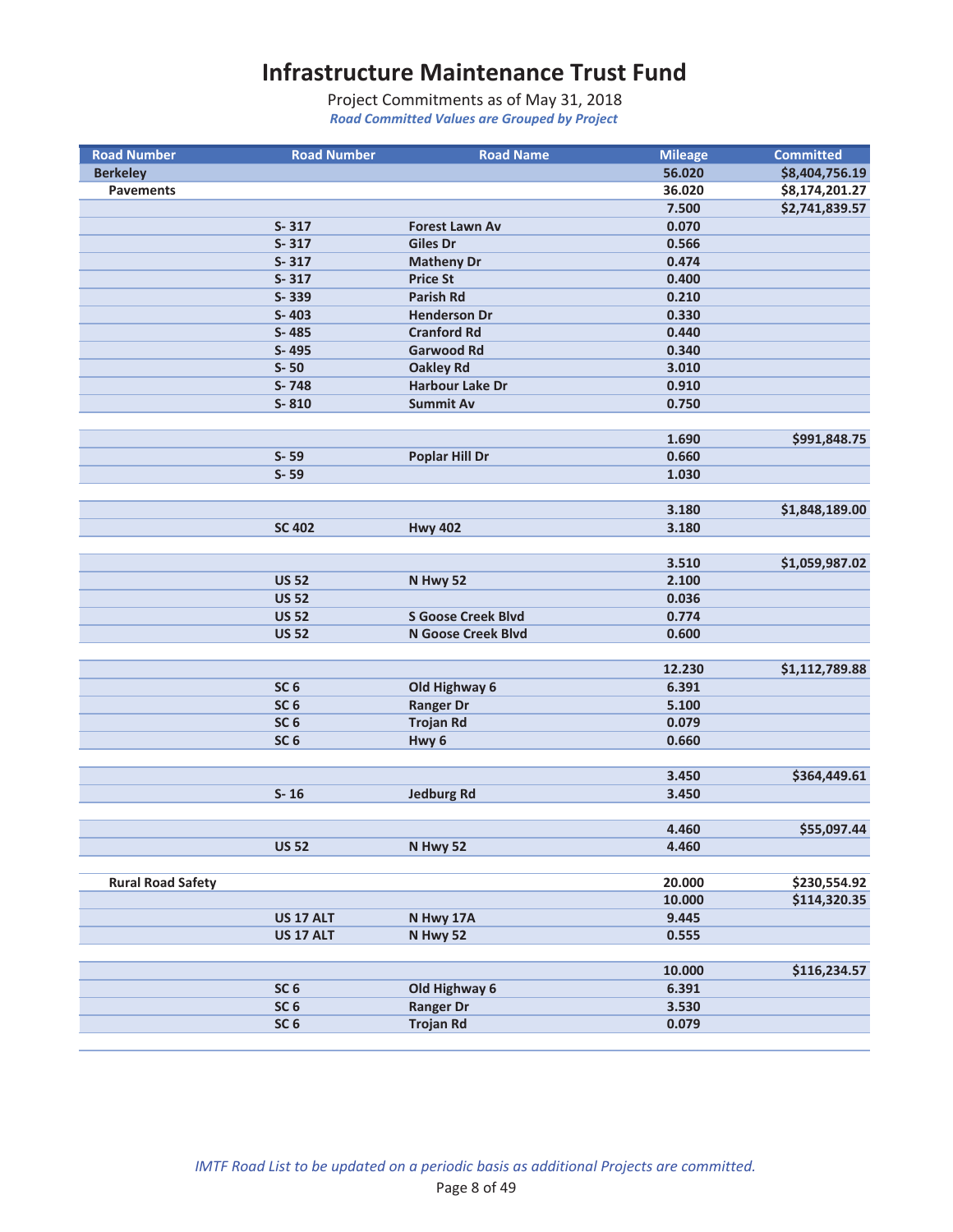| <b>Road Number</b> | <b>Road Number</b> | <b>Road Name</b>           | <b>Mileage</b> | <b>Committed</b> |
|--------------------|--------------------|----------------------------|----------------|------------------|
| <b>Calhoun</b>     |                    |                            | 16.140         | \$2,708,939.00   |
| <b>Pavements</b>   |                    |                            | 16.140         | \$2,708,939.00   |
|                    |                    |                            | 5.450          | \$992,363.42     |
|                    | <b>SC 267</b>      | <b>Mccords Ferry Rd</b>    | 5.450          |                  |
|                    |                    |                            |                |                  |
|                    |                    |                            | 1.780          | \$635,345.36     |
|                    | $S - 31$           | <b>Old Sandy Run Rd</b>    | 1.780          |                  |
|                    |                    |                            |                |                  |
|                    |                    |                            | 1.970          | \$497,562.04     |
|                    | <b>US 601</b>      | <b>Colonel Thomson Hwy</b> | 1.970          |                  |
|                    |                    |                            |                |                  |
|                    |                    |                            | 1.300          | \$144,730.46     |
|                    | <b>US 601</b>      | <b>Colonel Thomson Hwy</b> | 0.384          |                  |
|                    | <b>US 601</b>      | <b>Saint Matthews Rd</b>   | 0.280          |                  |
|                    | <b>US 601</b>      | <b>Harry C Raysor Dr</b>   | 0.636          |                  |
|                    |                    |                            |                |                  |
|                    |                    |                            | 4.200          | \$314,931.90     |
|                    | <b>US 176</b>      | <b>Old State Rd</b>        | 3.120          |                  |
|                    | <b>SC 419</b>      | <b>Fort Motte Rd</b>       | 1.080          |                  |
|                    |                    |                            |                |                  |
|                    |                    |                            | 1.440          | \$124,005.82     |
|                    | $S - 122$          | <b>Riley Rd</b>            | 1.440          |                  |
|                    |                    |                            |                |                  |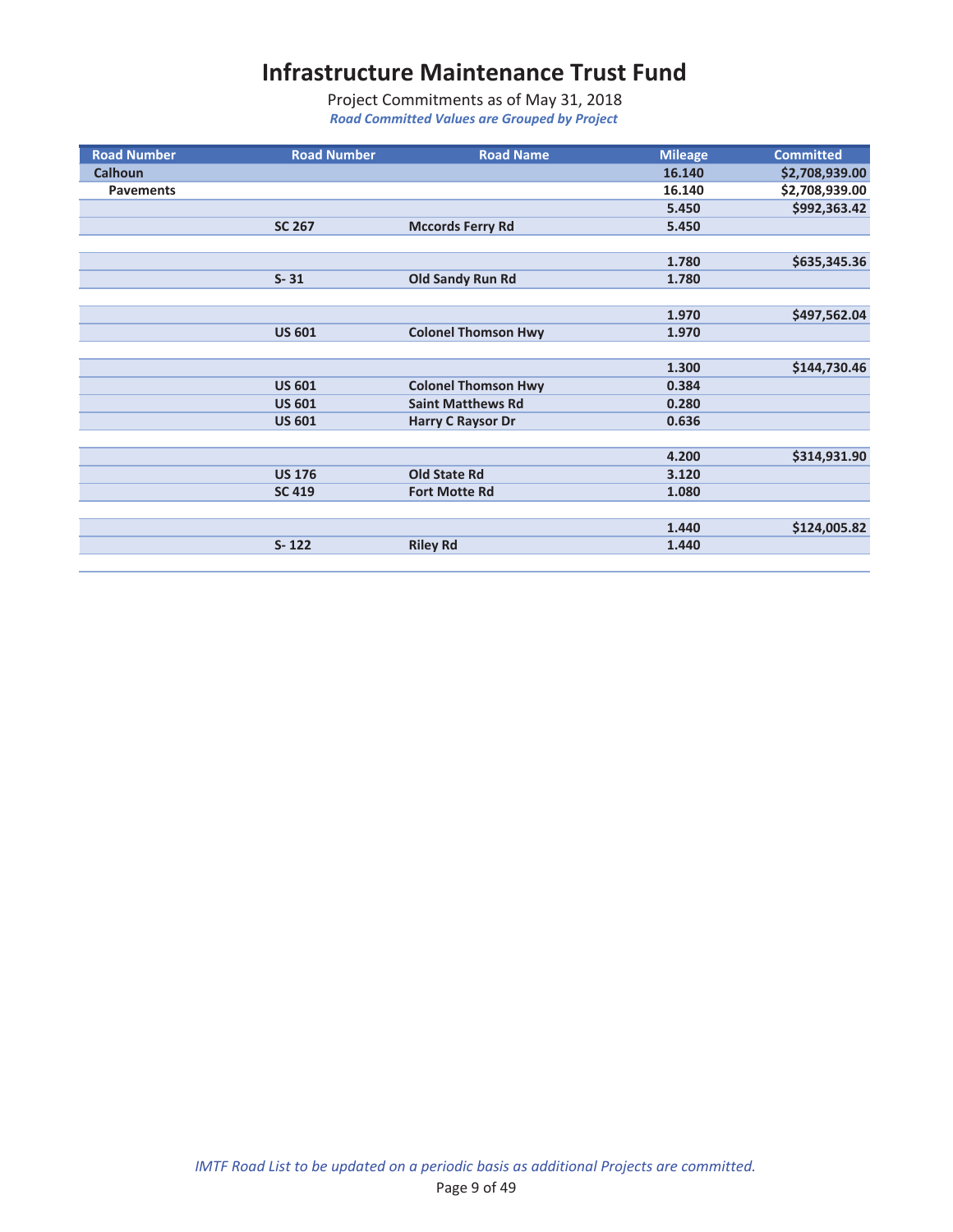| <b>Road Number</b> | <b>Road Number</b> | <b>Road Name</b>           | <b>Mileage</b>  | <b>Committed</b> |
|--------------------|--------------------|----------------------------|-----------------|------------------|
| <b>Charleston</b>  |                    |                            | 64.720          | \$10,306,969.09  |
| <b>Pavements</b>   |                    |                            | 59.300          | \$9,923,217.20   |
|                    |                    |                            | 10.320          | \$2,573,422.42   |
|                    | S-1187             | <b>Midland Park Rd</b>     | 0.090           |                  |
|                    | S-1485             | <b>Waites Dr</b>           | 0.130           |                  |
|                    | S-1518             | <b>Kinglet Dr</b>          | 0.320           |                  |
|                    | S-1682             | <b>Saul White Blvd</b>     | 0.150           |                  |
|                    | S-1687             | <b>Minnie St</b>           | 0.190           |                  |
|                    | S-176              | <b>Chesterfield Rd</b>     | 0.280           |                  |
|                    | S-1882             | <b>Langston St</b>         | 0.240           |                  |
|                    | S-1949             | <b>Paulette Dr</b>         | 0.150           |                  |
|                    | S-1972             | <b>Scott Hill Rd</b>       | 0.500           |                  |
|                    | $S - 216$          | <b>Fairmont Av</b>         | 0.480           |                  |
|                    | $S - 216$          | <b>Moultrie St</b>         | 0.120           |                  |
|                    | S-2268             | <b>Nassau St</b>           | 0.380           |                  |
|                    | S-244              | <b>E Hudson Av</b>         | 0.790           |                  |
|                    | S-244              | <b>W Hudson Av</b>         | 0.150           |                  |
|                    | $S - 281$          | Dobson St                  | 0.250           |                  |
|                    | S-282              | <b>Sumner Av</b>           | 1.120           |                  |
|                    | $S - 306$          | <b>Briarcliff Dr</b>       | 0.230           |                  |
|                    | $S - 31$           | <b>Reynolds Av</b>         | 0.190           |                  |
|                    | $S - 311$          | <b>Pearlott St</b>         | 0.470           |                  |
|                    | $S - 312$          | <b>Pinckney Park Dr</b>    | 0.530           |                  |
|                    | $S - 604$          | <b>Kruger Av</b>           | 0.230           |                  |
|                    | $S - 62$           | W Montague Av              | 0.830           |                  |
|                    | $S - 662$          | <b>Charlotte St</b>        | 0.150           |                  |
|                    | S-664              | <b>Market St</b>           | 0.100           |                  |
|                    | S-696              | <b>Stafford Rd</b>         | 0.295           |                  |
|                    | S-696              |                            | 0.075           |                  |
|                    | S-733              | <b>Evergreen St</b>        | 0.150           |                  |
|                    | S-756              | <b>Eugene Gibbs St</b>     | 0.070           |                  |
|                    | S-798              | <b>Shelton St</b>          | 0.240           |                  |
|                    | S-877              | <b>Limehouse St</b>        | 0.100           |                  |
|                    | S-888              | <b>Peachtree St</b>        | 0.150           |                  |
|                    | S-936              | <b>Burlington Av</b>       | 0.127           |                  |
|                    | S-936              |                            | 0.013           |                  |
|                    | S-940              | <b>Hillsboro Dr</b>        | 0.130           |                  |
|                    | S-947              | <b>William Kennerty Dr</b> | 0.510           |                  |
|                    | S-948              | <b>Bur Clare Dr</b>        | 0.390           |                  |
|                    |                    |                            |                 |                  |
|                    |                    |                            | 5.420           | \$3,356,377.52   |
|                    | <b>US 17</b>       | N Highway 17               | 5.420           |                  |
|                    |                    |                            |                 |                  |
|                    |                    |                            | 1.790           | \$1,227,319.96   |
|                    |                    | <b>Remount Rd</b>          |                 |                  |
|                    | $S-13$             |                            | 1.790           |                  |
|                    |                    |                            |                 |                  |
|                    |                    |                            | 14.670<br>0.810 | \$1,282,077.52   |
|                    | <b>SC 61</b>       | <b>Ashley River Rd</b>     |                 |                  |
|                    | <b>SC 700</b>      | <b>Maybank Hwy</b>         | 13.590          |                  |
|                    | <b>SC 700</b>      |                            | 0.010           |                  |
|                    | <b>SC 700</b>      | <b>Folly Road Blvd</b>     | 0.260           |                  |
|                    |                    |                            |                 |                  |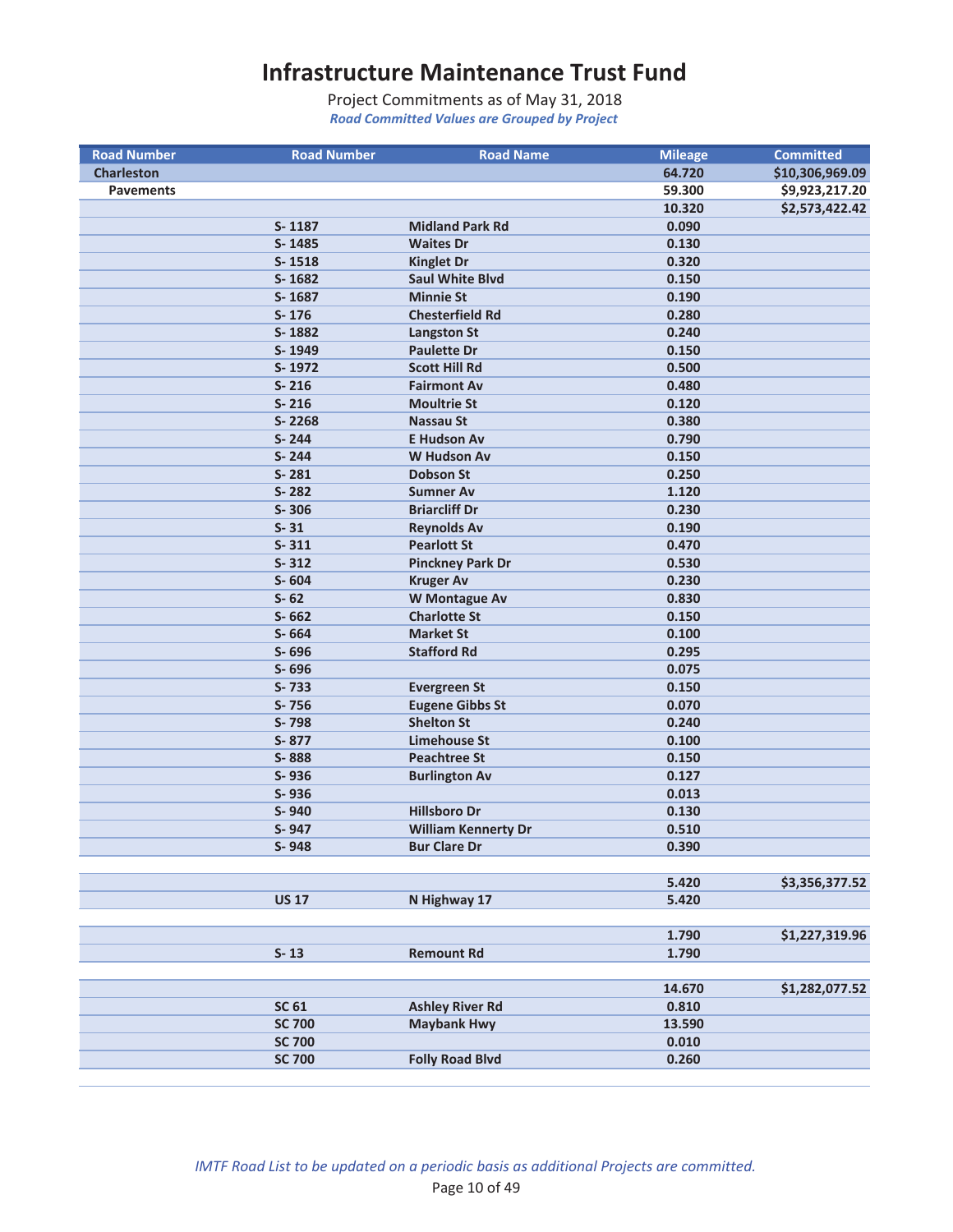| <b>Road Number</b>       | <b>Road Number</b> | <b>Road Name</b>           | <b>Mileage</b> | <b>Committed</b> |
|--------------------------|--------------------|----------------------------|----------------|------------------|
|                          |                    |                            | 3.830          | \$808,630.55     |
|                          | <b>SC 61</b>       | <b>Ashley River Rd</b>     | 1.570          |                  |
|                          | <b>SC 61</b>       | <b>Paul Cantrell Blvd</b>  | 0.090          |                  |
|                          | <b>SC 61</b>       | <b>Saint Andrews Blvd</b>  | 1.590          |                  |
|                          | SC <sub>7</sub>    | <b>Sam Rittenberg Blvd</b> | 0.580          |                  |
|                          |                    |                            |                |                  |
|                          |                    |                            | 3.830          | \$48,747.51      |
|                          | <b>SC 61</b>       | <b>Ashley River Rd</b>     | 1.570          |                  |
|                          | <b>SC 61</b>       | <b>Paul Cantrell Blvd</b>  | 0.090          |                  |
|                          | <b>SC 61</b>       | <b>Saint Andrews Blvd</b>  | 1.590          |                  |
|                          | SC <sub>7</sub>    | <b>Sam Rittenberg Blvd</b> | 0.580          |                  |
|                          |                    |                            |                |                  |
|                          |                    |                            | 12.510         | \$62,818.32      |
|                          | <b>SC 61</b>       | <b>Ashley River Rd</b>     | 0.810          |                  |
|                          | <b>SC 700</b>      | <b>Maybank Hwy</b>         | 11.690         |                  |
|                          | <b>SC 700</b>      |                            | 0.010          |                  |
|                          |                    |                            |                |                  |
|                          |                    |                            | 1.200          | \$8,894.63       |
|                          | $S - 72$           | <b>Whipple Rd</b>          | 1.200          |                  |
|                          |                    |                            |                |                  |
|                          |                    |                            | 5.730          | \$554,928.77     |
|                          | $S - 72$           | <b>Whipple Rd</b>          | 1.200          |                  |
|                          | $S-1032$           | <b>Steed Creek Rd</b>      | 4.530          |                  |
|                          |                    |                            |                |                  |
| <b>Rural Road Safety</b> |                    |                            | 5.420          | \$383,751.89     |
|                          |                    |                            | 5.420          | \$383,751.89     |
|                          | <b>US 17</b>       | N Highway 17               | 5.420          |                  |
|                          |                    |                            |                |                  |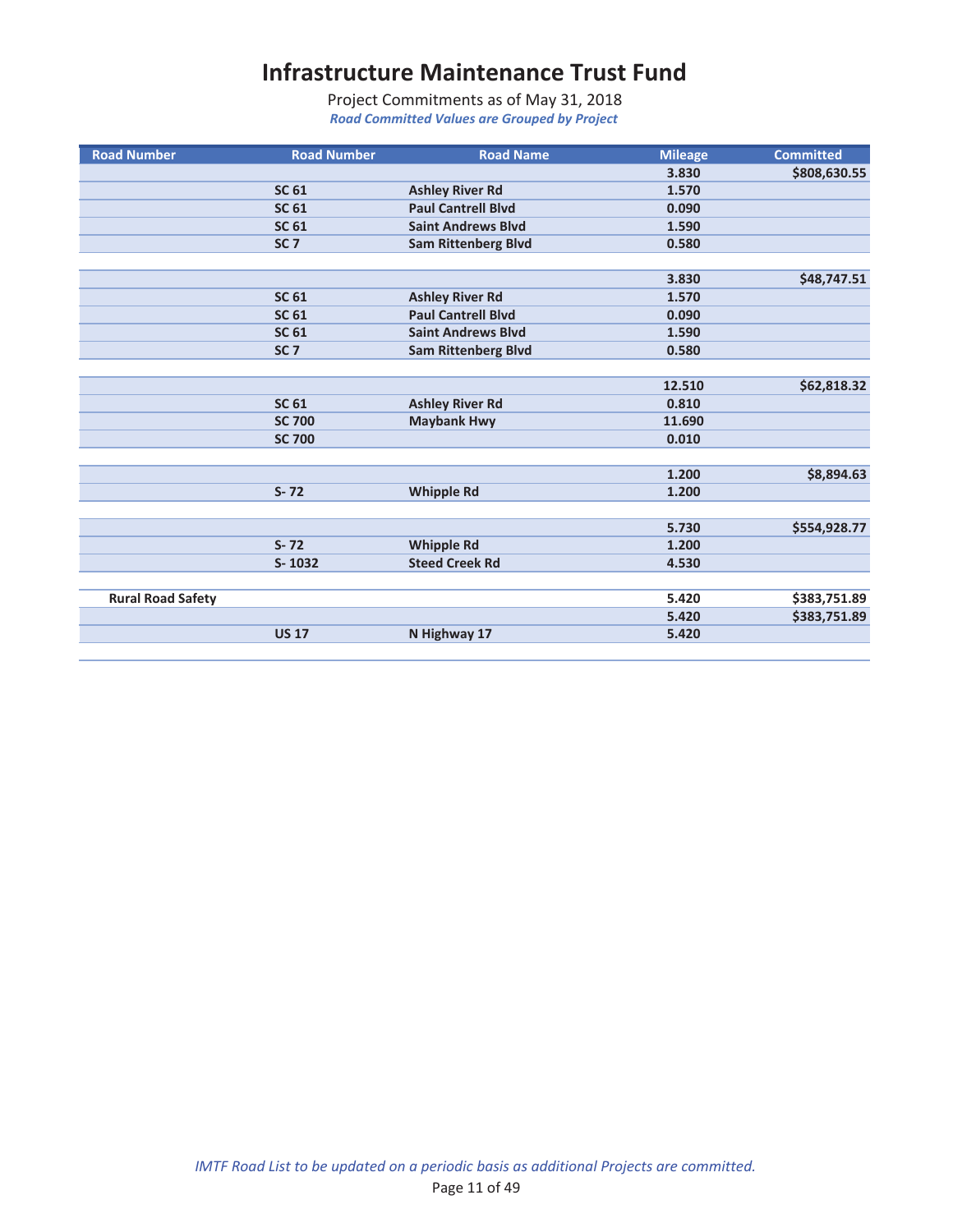| <b>Road Number</b>       | <b>Road Number</b> | <b>Road Name</b>        | <b>Mileage</b> | <b>Committed</b> |
|--------------------------|--------------------|-------------------------|----------------|------------------|
| <b>Cherokee</b>          |                    |                         | 23.716         | \$5,340,652.21   |
| <b>Pavements</b>         |                    |                         | 16.800         | \$5,204,031.33   |
|                          |                    |                         | 1.050          | \$577,143.61     |
|                          | $S - 39$           | <b>S Green River Rd</b> | 1.050          |                  |
|                          |                    |                         |                |                  |
|                          |                    |                         | 5.700          | \$693,962.30     |
|                          | <b>SC 198</b>      | <b>N</b> Mountain St    | 2.660          |                  |
|                          | <b>US 221 ALT</b>  | <b>Cliffside Hwy</b>    | 3.040          |                  |
|                          |                    |                         |                |                  |
|                          |                    |                         | 1.610          | \$208,786.35     |
|                          | $S - 83$           | <b>Blacksburg Hwy</b>   | 1.169          |                  |
|                          | $S - 83$           | <b>W</b> Carolina St    | 0.441          |                  |
|                          |                    |                         |                |                  |
|                          |                    |                         | 1.940          | \$810,151.33     |
|                          | <b>US 29</b>       | <b>E Cherokee St</b>    | 1.940          |                  |
|                          |                    |                         |                |                  |
|                          |                    |                         | 2.620          | \$1,021,905.33   |
|                          | <b>US 29</b>       | <b>E Cherokee St</b>    | 2.620          |                  |
|                          |                    |                         |                |                  |
|                          |                    |                         | 2.450          | \$1,103,200.72   |
|                          | $S - 223$          | <b>Possum Trot Rd</b>   | 2.450          |                  |
|                          |                    |                         |                |                  |
|                          |                    |                         | 1.430          | \$788,881.69     |
|                          | <b>SC 150</b>      | <b>Holland St</b>       | 0.170          |                  |
|                          | <b>SC 150</b>      | <b>Providence Rd</b>    | 1.260          |                  |
|                          |                    |                         |                |                  |
| <b>Rural Road Safety</b> |                    |                         | 6.916          | \$136,620.88     |
|                          |                    |                         | 6.916          | \$136,620.88     |
|                          | <b>US 29</b>       | <b>Old Georgia Hwy</b>  | 6.916          |                  |
|                          |                    |                         |                |                  |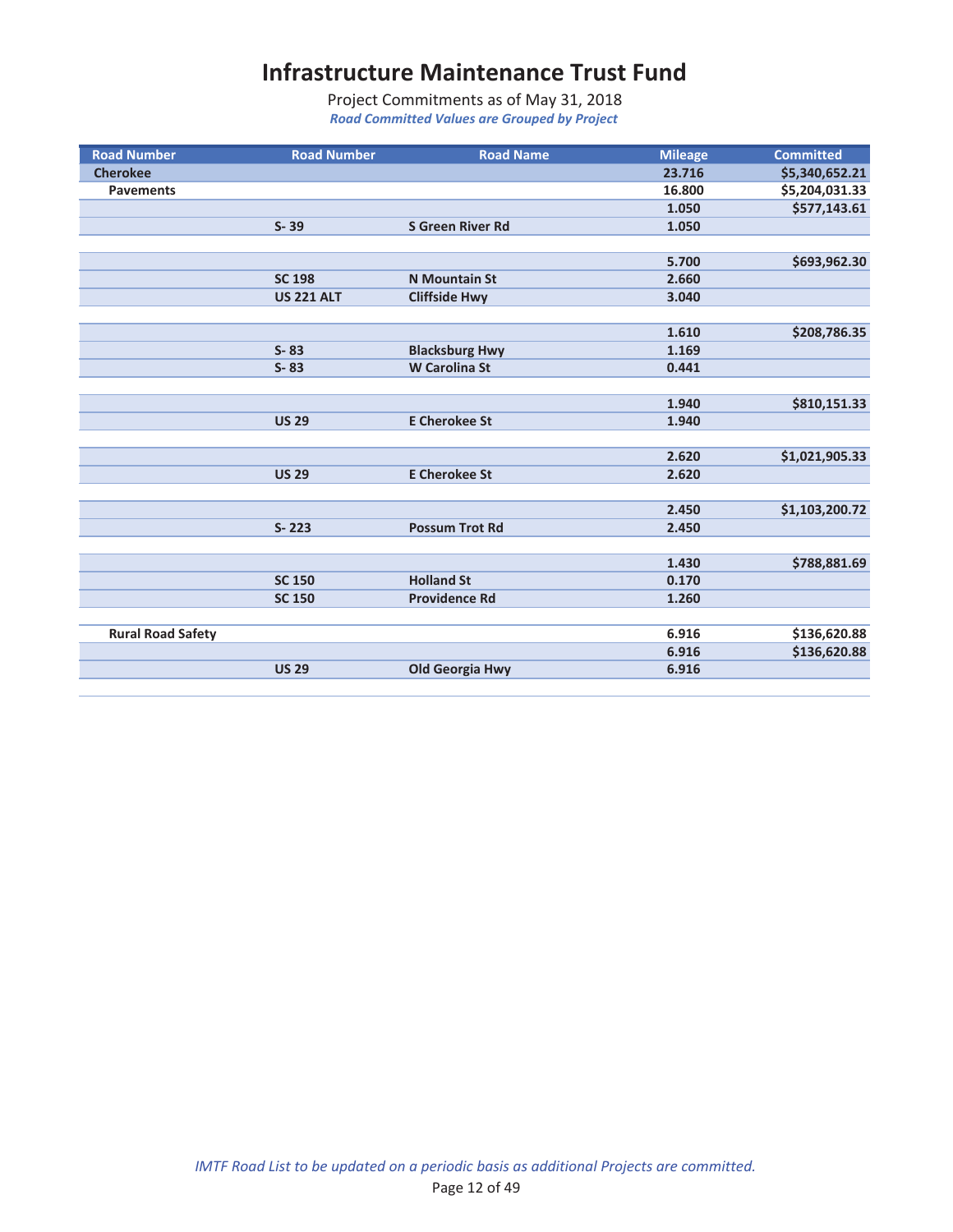| <b>Road Number</b> | <b>Road Number</b> | <b>Road Name</b>        | <b>Mileage</b> | <b>Committed</b> |
|--------------------|--------------------|-------------------------|----------------|------------------|
| <b>Chester</b>     |                    |                         | 16.600         | \$8,559,837.88   |
| <b>Pavements</b>   |                    |                         | 16.600         | \$8,559,837.88   |
|                    |                    |                         | 1.570          | \$2,327,955.97   |
|                    | <b>US 21</b>       | <b>Catawba River Rd</b> | 1.570          |                  |
|                    |                    |                         |                |                  |
|                    |                    |                         | 2.050          | \$1,113,158.69   |
|                    | $S-70$             | <b>Westbrook Rd</b>     | 2.050          |                  |
|                    |                    |                         |                |                  |
|                    |                    |                         | 0.660          | \$233,367.45     |
|                    | SC <sub>9</sub>    | <b>Lancaster Hwy</b>    | 0.660          |                  |
|                    |                    |                         |                |                  |
|                    |                    |                         | 1.630          | \$245,709.73     |
|                    | $S - 194$          | <b>Hillbright Rd</b>    | 1.000          |                  |
|                    | S-329              | <b>Mccandless Rd</b>    | 0.630          |                  |
|                    |                    |                         |                |                  |
|                    |                    |                         | 1.990          | \$1,406,201.65   |
|                    | SC <sub>9</sub>    | <b>Lancaster Hwy</b>    | 1.990          |                  |
|                    |                    |                         |                |                  |
|                    |                    |                         | 5.640          | \$2,111,930.53   |
|                    | <b>SC 72</b>       | <b>West End Rd</b>      | 5.640          |                  |
|                    |                    |                         |                |                  |
|                    |                    |                         | 2.290          | \$830,709.87     |
|                    | $S - 171$          | <b>Mtn Lakes Rd</b>     | 2.290          |                  |
|                    |                    |                         |                |                  |
|                    |                    |                         | 0.770          | \$290,803.99     |
|                    | SC <sub>9</sub>    | <b>Lancaster Hwy</b>    | 0.770          |                  |
|                    |                    |                         |                |                  |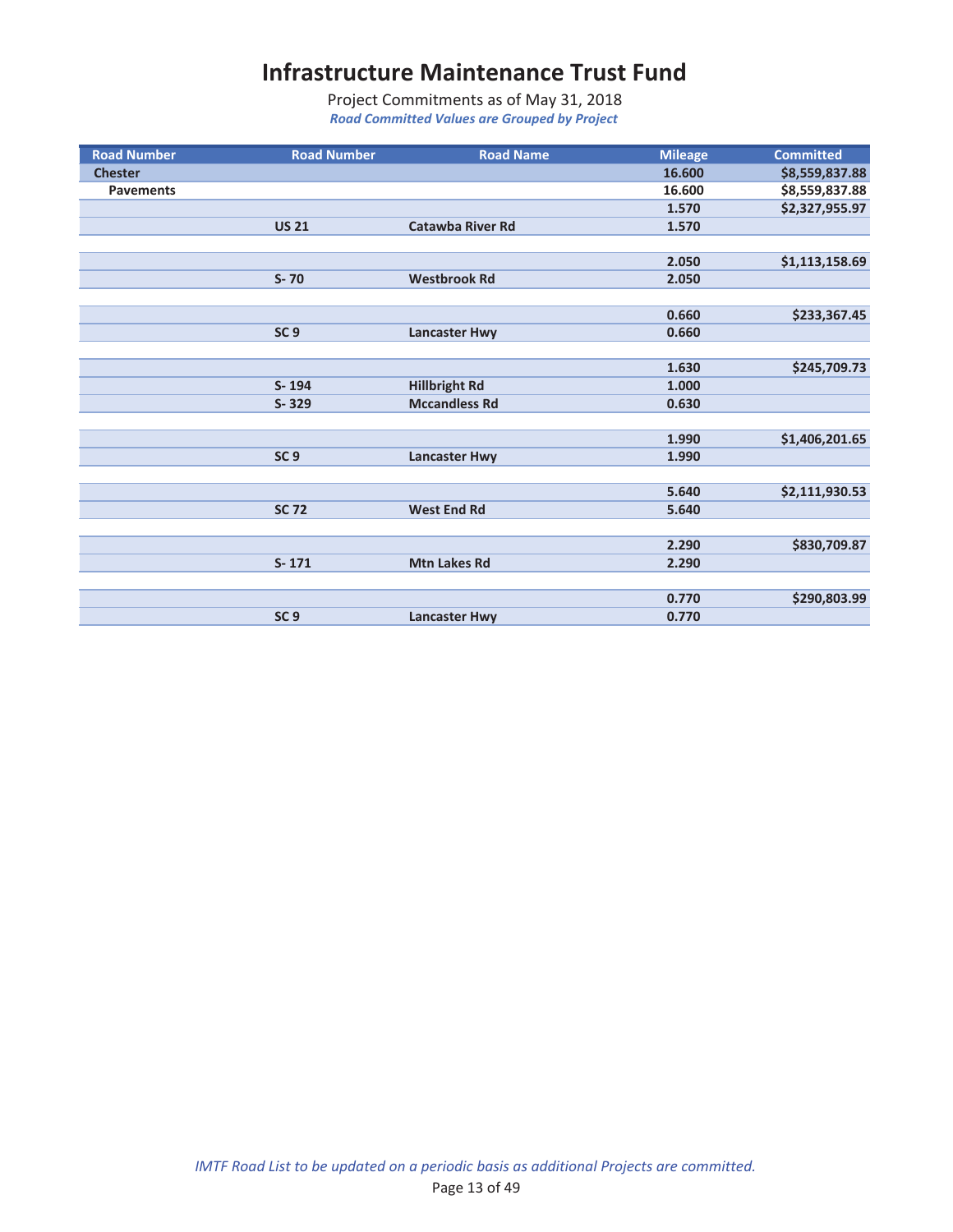| <b>Road Number</b>       | <b>Road Number</b> | <b>Road Name</b>             | <b>Mileage</b> | <b>Committed</b> |
|--------------------------|--------------------|------------------------------|----------------|------------------|
| <b>Chesterfield</b>      |                    |                              | 33.177         | \$12,650,438.64  |
| <b>Pavements</b>         |                    |                              | 29.377         | \$12,550,438.64  |
|                          |                    |                              | 1.630          | \$3,094,412.46   |
|                          | SC <sub>9</sub>    | <b>Mcgregor St</b>           | 0.540          |                  |
|                          | <b>US 601</b>      | <b>Highway 9</b>             | 0.110          |                  |
|                          | <b>US 601</b>      | <b>Mcgregor St</b>           | 0.980          |                  |
|                          |                    |                              |                |                  |
|                          |                    |                              | 0.430          | \$275,553.66     |
|                          | $S - 341$          | <b>Windsor Dr</b>            | 0.430          |                  |
|                          |                    |                              |                |                  |
|                          |                    |                              | 9.760          | \$2,190,961.13   |
|                          | $S - 103$          | <b>Austin Rd</b>             | 1.820          |                  |
|                          | $S-105$            | <b>Dudley Rd</b>             | 3.710          |                  |
|                          | $S - 136$          | <b>Buddy Sellers Rd</b>      | 0.590          |                  |
|                          | S-274              | <b>Brewer Cir</b>            | 0.188          |                  |
|                          | S-274              | <b>Joseph St</b>             | 0.002          |                  |
|                          | $S - 601$          |                              |                |                  |
|                          |                    | <b>Bay Springs Church Rd</b> | 1.970          |                  |
|                          | $S-68$             | <b>Will Evans Rd</b>         | 1.480          |                  |
|                          |                    |                              |                |                  |
|                          |                    |                              | 1.110          | \$407,927.71     |
|                          | <b>SC 151</b>      | <b>William Harold Ingram</b> | 0.300          |                  |
|                          | <b>SC 151</b>      | <b>Harold Ingram Hwy</b>     | 0.804          |                  |
|                          | <b>SC 151</b>      | <b>Highway 151</b>           | 0.006          |                  |
|                          |                    |                              |                |                  |
|                          |                    |                              | 1.460          | \$429,814.25     |
|                          | <b>SC 151</b>      | <b>William Harold Ingram</b> | 0.301          |                  |
|                          | <b>SC 151</b>      | <b>Highway 151</b>           | 1.159          |                  |
|                          |                    |                              |                |                  |
|                          |                    |                              | 2.240          | \$109,812.44     |
|                          | $S - 600$          | <b>Shiloh Acres Rd</b>       | 2.240          |                  |
|                          |                    |                              |                |                  |
|                          |                    |                              | 2.770          | \$1,888,374.27   |
|                          | SC <sub>9</sub>    | <b>Market St</b>             | 0.140          |                  |
|                          | <b>US1</b>         | <b>Market St</b>             | 0.730          |                  |
|                          | <b>US1</b>         | Seventh St                   | 0.470          |                  |
|                          | <b>US1</b>         | <b>Highway 1</b>             | 1.430          |                  |
|                          |                    |                              |                |                  |
|                          |                    |                              | 3.390          | \$2,386,616.75   |
|                          | SC <sub>9</sub>    | <b>Highway 9</b>             | 0.140          |                  |
|                          | SC <sub>9</sub>    | <b>Chesterfield Hwy</b>      | 2.360          |                  |
|                          | <b>US1</b>         | <b>Highway 1</b>             | 0.890          |                  |
|                          |                    |                              |                |                  |
|                          |                    |                              |                |                  |
|                          |                    |                              | 4.870          | \$1,571,502.77   |
|                          | $S - 71$           | <b>Airport Rd</b>            | 4.870          |                  |
|                          |                    |                              |                |                  |
|                          |                    |                              | 1.717          | \$195,463.20     |
|                          | S-159              | <b>Woodward Mill Rd</b>      | 1.717          |                  |
|                          |                    |                              |                |                  |
| <b>Rural Road Safety</b> |                    |                              | 3.800          | \$100,000.00     |
|                          |                    |                              | 3.800          | \$100,000.00     |
|                          | SC <sub>9</sub>    | <b>Highway 9</b>             | 3.690          |                  |
|                          | SC <sub>9</sub>    |                              | 0.110          |                  |
|                          |                    |                              |                |                  |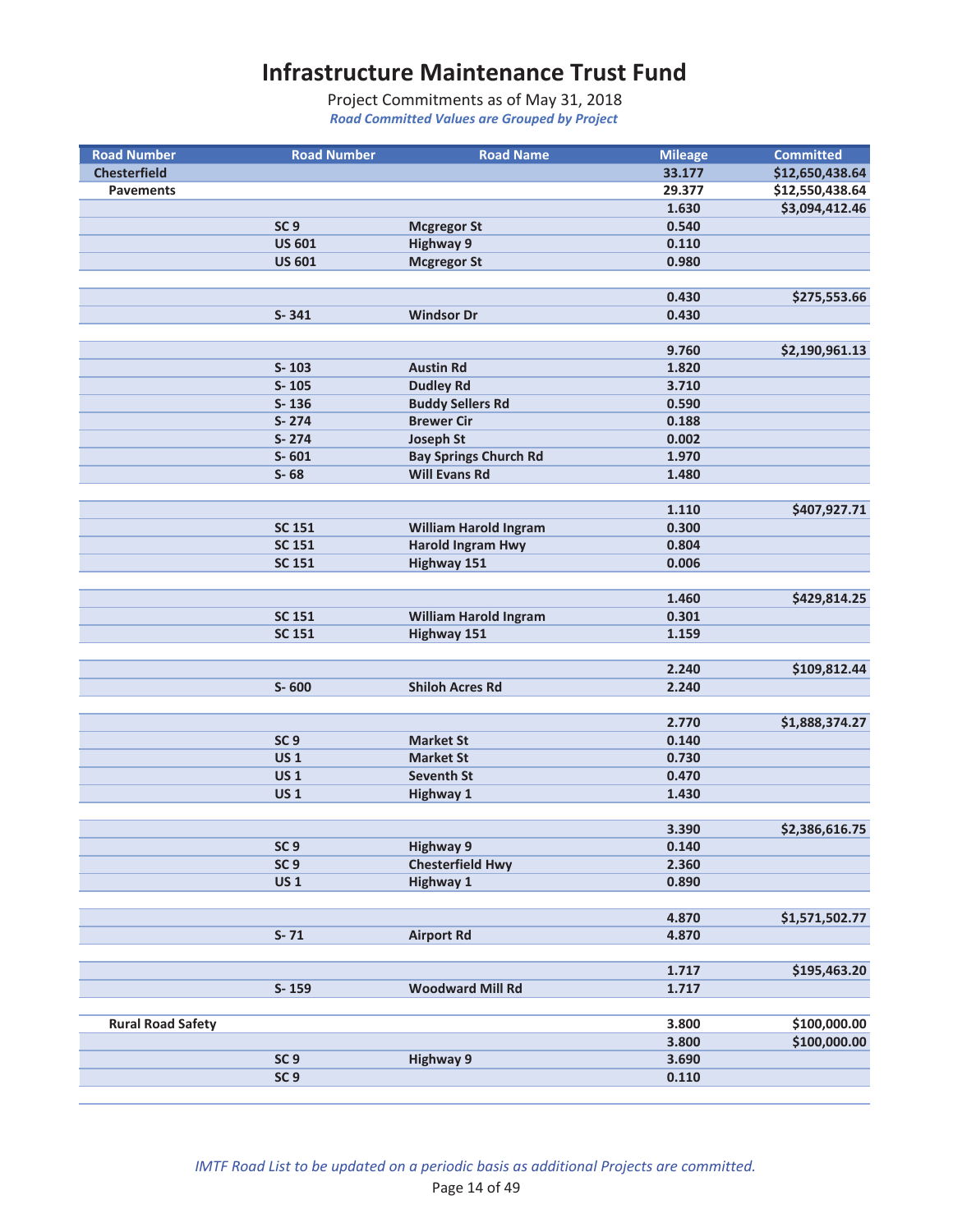| <b>Road Number</b> | <b>Road Number</b> | <b>Road Name</b>     | <b>Mileage</b> | <b>Committed</b> |
|--------------------|--------------------|----------------------|----------------|------------------|
| <b>Clarendon</b>   |                    |                      | 17.620         | \$3,802,274.03   |
| <b>Pavements</b>   |                    |                      | 17.620         | \$3,802,274.03   |
|                    |                    |                      | 4.090          | \$1,285,270.39   |
|                    | $S - 102$          | <b>Buff Blvd</b>     | 0.750          |                  |
|                    | $S - 127$          | <b>Bill Davis Rd</b> | 3.340          |                  |
|                    |                    |                      |                |                  |
|                    |                    |                      | 4.100          | \$1,173,013.66   |
|                    | <b>US 15</b>       | <b>Bethel Hwy</b>    | 1.340          |                  |
|                    | <b>US 15</b>       | <b>Scott Ave</b>     | 0.180          |                  |
|                    | <b>US 15</b>       | <b>Summerton Hwy</b> | 2.480          |                  |
|                    | <b>US 15</b>       | <b>Summerton Hwy</b> | 0.100          |                  |
|                    |                    |                      |                |                  |
|                    |                    |                      | 7.020          | \$1,165,167.52   |
|                    | <b>US 301</b>      | <b>Sumter Hwy</b>    | 1.170          |                  |
|                    | <b>US 301</b>      | <b>Brooks St</b>     | 0.150          |                  |
|                    | <b>US 521</b>      | <b>Sumter Hwy</b>    | 1.110          |                  |
|                    | <b>US 521</b>      | <b>Sumter Hwy</b>    | 4.590          |                  |
|                    |                    |                      |                |                  |
|                    |                    |                      | 2.410          | \$178,822.46     |
|                    | $S - 345$          | <b>White Oak Dr</b>  | 2.410          |                  |
|                    |                    |                      |                |                  |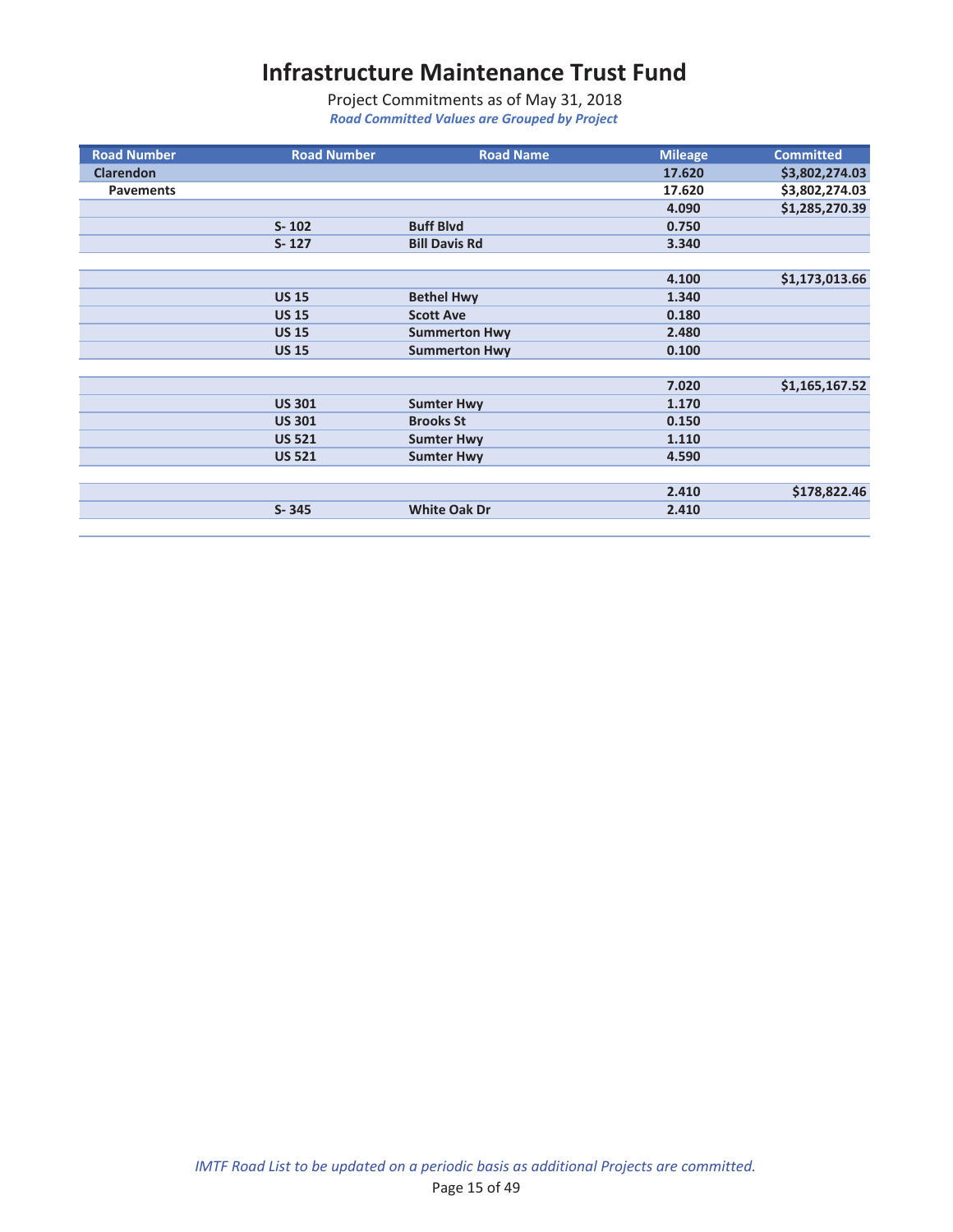| <b>Road Number</b>       | <b>Road Number</b> | <b>Road Name</b>          | <b>Mileage</b> | <b>Committed</b> |
|--------------------------|--------------------|---------------------------|----------------|------------------|
| <b>Colleton</b>          |                    |                           | 37.667         | \$7,755,284.92   |
| <b>Pavements</b>         |                    |                           | 14.670         | \$7,525,475.32   |
|                          |                    |                           | 2.920          | \$1,620,296.93   |
|                          | <b>SC 64</b>       | <b>Charleston Hwy</b>     | 2.153          |                  |
|                          | <b>SC 64</b>       | <b>Hampton St</b>         | 0.767          |                  |
|                          |                    |                           |                |                  |
|                          |                    |                           | 2.230          | \$1,197,856.95   |
|                          | <b>SC 303</b>      | <b>Green Pond Hwy</b>     | 2.230          |                  |
|                          |                    |                           |                |                  |
|                          |                    |                           | 1.680          | \$1,511,907.31   |
|                          | <b>SC 64</b>       | <b>Hampton St</b>         | 0.510          |                  |
|                          | <b>SC 64</b>       | <b>Bells Hwy</b>          | 0.320          |                  |
|                          | <b>SC 64</b>       | <b>Robertson Blvd</b>     | 0.850          |                  |
|                          |                    |                           |                |                  |
|                          |                    |                           | 2.530          | \$1,448,263.80   |
|                          | $S - 65$           | <b>Coolers Dairy Rd</b>   | 2.530          |                  |
|                          |                    |                           |                |                  |
|                          |                    |                           | 1.200          | \$736,910.87     |
|                          | <b>SC 303</b>      | <b>Green Pond Hwy</b>     | 1.200          |                  |
|                          |                    |                           |                |                  |
|                          |                    |                           | 2.340          | \$644,943.01     |
|                          | <b>US 17 ALT</b>   | <b>Cottageville Hwy</b>   | 1.580          |                  |
|                          | SC 64 BUS          | <b>Bells Hwy</b>          | 0.760          |                  |
|                          |                    |                           |                |                  |
|                          |                    |                           | 1.770          | \$365,296.45     |
|                          | S-754              | <b>Tuskegee Airmen Dr</b> | 1.770          |                  |
|                          |                    |                           |                |                  |
| <b>Rural Road Safety</b> |                    |                           | 22.997         | \$229,809.60     |
|                          |                    |                           | 13.251         | \$100,000.00     |
|                          | <b>SC 64</b>       | <b>Charleston Hwy</b>     | 13.203         |                  |
|                          | <b>SC 64</b>       | <b>Hampton St</b>         | 0.048          |                  |
|                          |                    |                           |                |                  |
|                          |                    |                           | 9.746          | \$129,809.60     |
|                          | <b>SC 303</b>      | <b>Green Pond Hwy</b>     | 9.746          |                  |
|                          |                    |                           |                |                  |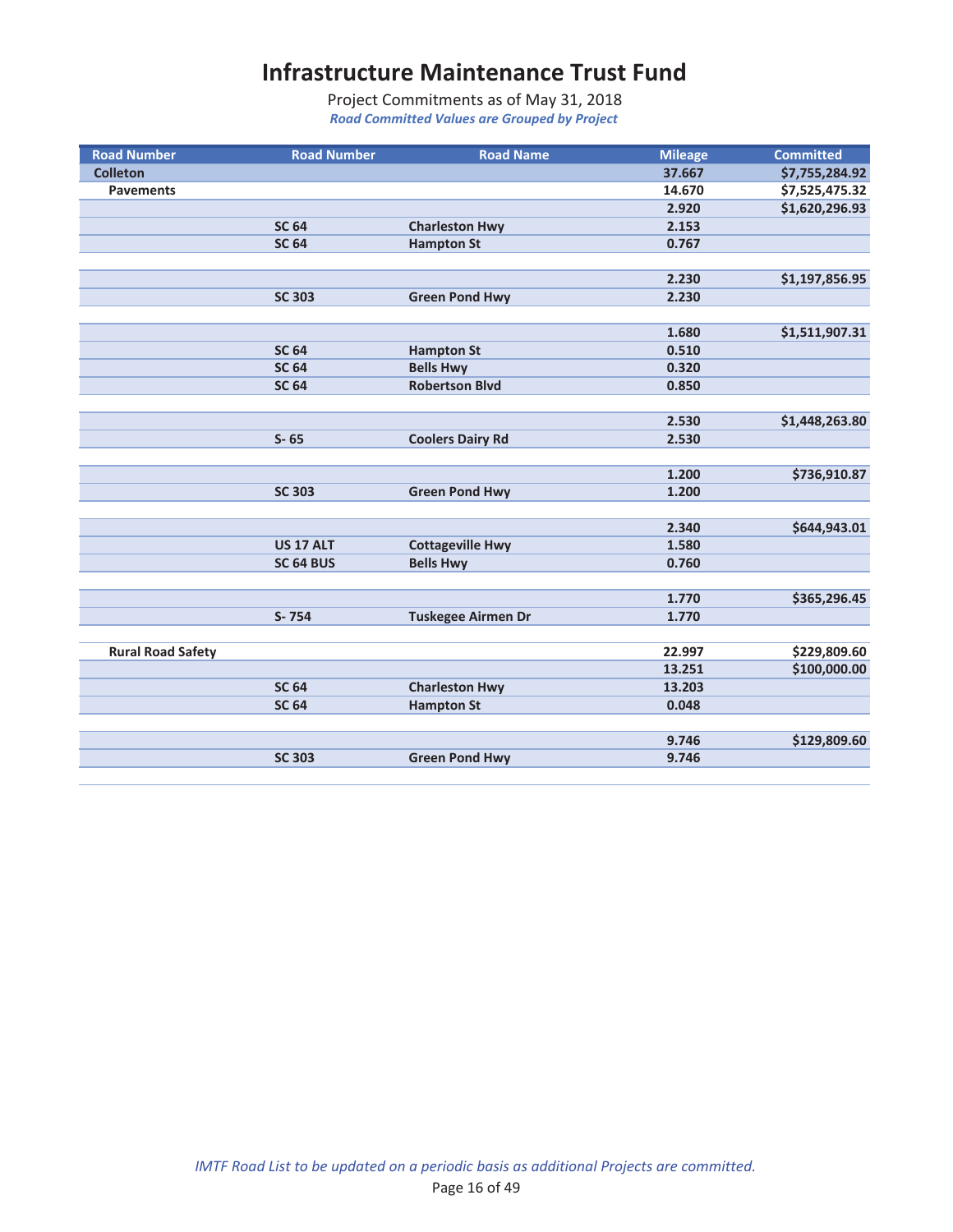| <b>Road Number</b> | <b>Road Number</b> | <b>Road Name</b>         | <b>Mileage</b> | <b>Committed</b> |
|--------------------|--------------------|--------------------------|----------------|------------------|
| <b>Darlington</b>  |                    |                          | 33.970         | \$4,028,608.97   |
| <b>Pavements</b>   |                    |                          | 33.970         | \$4,028,608.97   |
|                    |                    |                          | 1.910          | \$1,162,142.19   |
|                    | <b>SC 34</b>       | <b>E Bobo Newsom Hwy</b> | 0.500          |                  |
|                    | <b>SC 34</b>       | <b>Harry Byrd Hwy</b>    | 1.410          |                  |
|                    |                    |                          |                |                  |
|                    |                    |                          | 3.420          | \$1,218,225.92   |
|                    | $S - 23$           | <b>W Old Camden Rd</b>   | 3.420          |                  |
|                    |                    |                          |                |                  |
|                    |                    |                          | 1.660          | \$294,853.37     |
|                    | <b>US 52</b>       | <b>S Main St</b>         | 1.660          |                  |
|                    |                    |                          |                |                  |
|                    |                    |                          | 2.060          | \$906,360.22     |
|                    | <b>US 15 BUS</b>   | S Fifth St               | 2.060          |                  |
|                    |                    |                          |                |                  |
|                    |                    |                          | 24.920         | \$447,027.27     |
|                    | $S - 102$          | <b>Fourteenth St</b>     | 3.020          |                  |
|                    | $S - 13$           | <b>S Center Rd</b>       | 1.230          |                  |
|                    | $S - 13$           | <b>N</b> Center Rd       | 13.280         |                  |
|                    | $S - 35$           | <b>S Charleston Rd</b>   | 2.600          |                  |
|                    | $S - 65$           | <b>High Point Rd</b>     | 1.110          |                  |
|                    | $S - 16$           | <b>Kelleybridge Rd</b>   | 2.400          |                  |
|                    | $S - 54$           | Southborough Rd          | 1.280          |                  |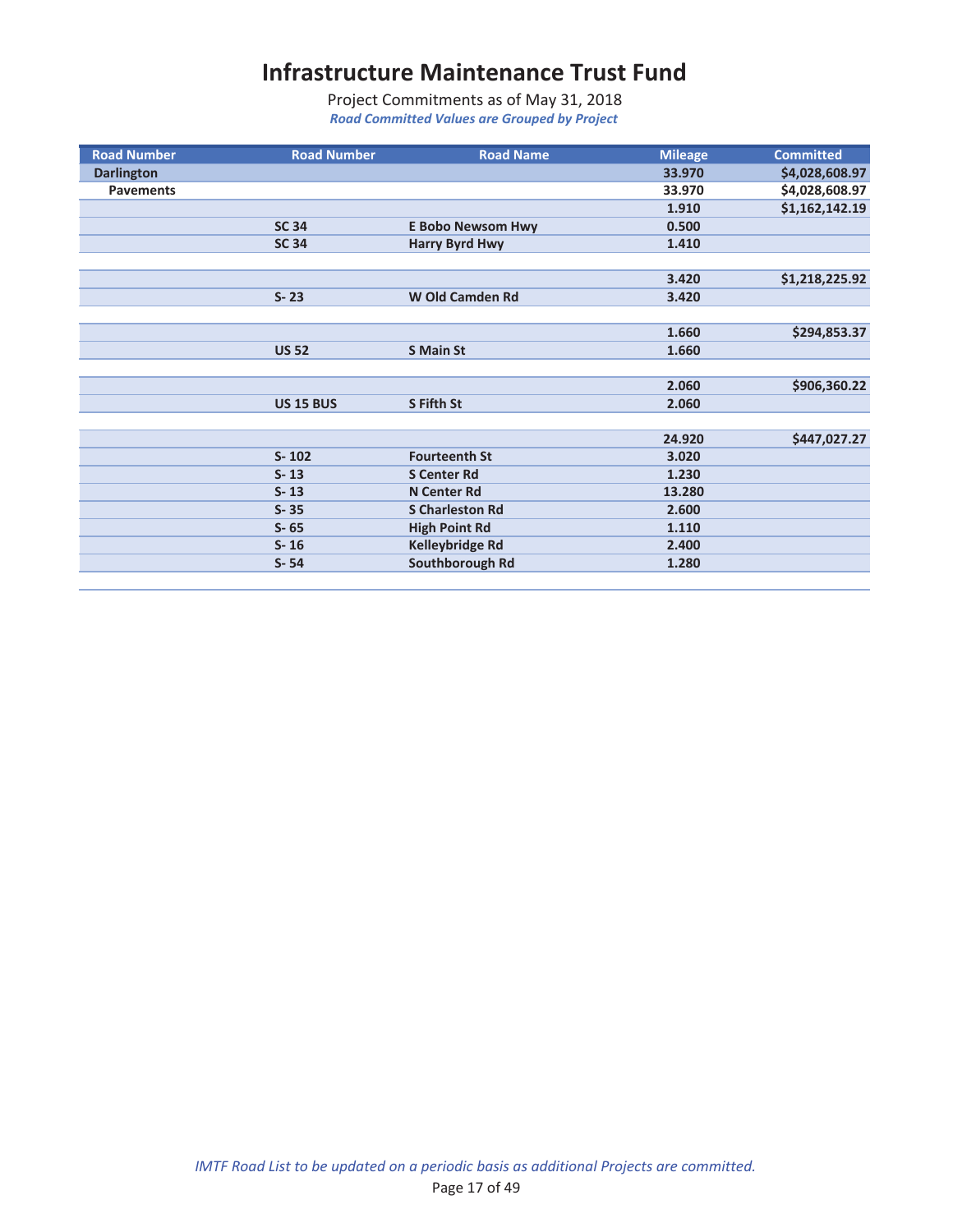| <b>Road Number</b> | <b>Road Number</b> | <b>Road Name</b>    | <b>Mileage</b> | <b>Committed</b> |
|--------------------|--------------------|---------------------|----------------|------------------|
| <b>Dillon</b>      |                    |                     | 9.740          | \$3,293,792.62   |
| <b>Pavements</b>   |                    |                     | 9.740          | \$3,293,792.62   |
|                    |                    |                     | 1.090          | \$1,269,564.89   |
|                    | <b>SC 38</b>       | <b>Hwy 38 W</b>     | 1.090          |                  |
|                    |                    |                     |                |                  |
|                    |                    |                     | 2.610          | \$791,905.44     |
|                    | $S - 130$          | S 4Th Ave           | 0.430          |                  |
|                    | $S - 39$           | <b>W</b> Main St    | 1.310          |                  |
|                    | $S - 78$           | <b>E Calhoun St</b> | 0.870          |                  |
|                    |                    |                     |                |                  |
|                    |                    |                     | 0.920          | \$389,898.18     |
|                    | <b>SC 38</b>       | 38 E                | 0.429          |                  |
|                    | <b>SC 38</b>       | <b>Hwy 38 E</b>     | 0.161          |                  |
|                    | <b>SC 38</b>       | <b>Hwy 38 E</b>     | 0.330          |                  |
|                    |                    |                     |                |                  |
|                    |                    |                     | 3.380          | \$559,660.79     |
|                    | <b>SC 41</b>       | <b>Hwy 41 S</b>     | 3.380          |                  |
|                    |                    |                     |                |                  |
|                    |                    |                     | 1.740          | \$282,763.32     |
|                    | $S - 48$           | <b>Bethel Rd</b>    | 1.740          |                  |
|                    |                    |                     |                |                  |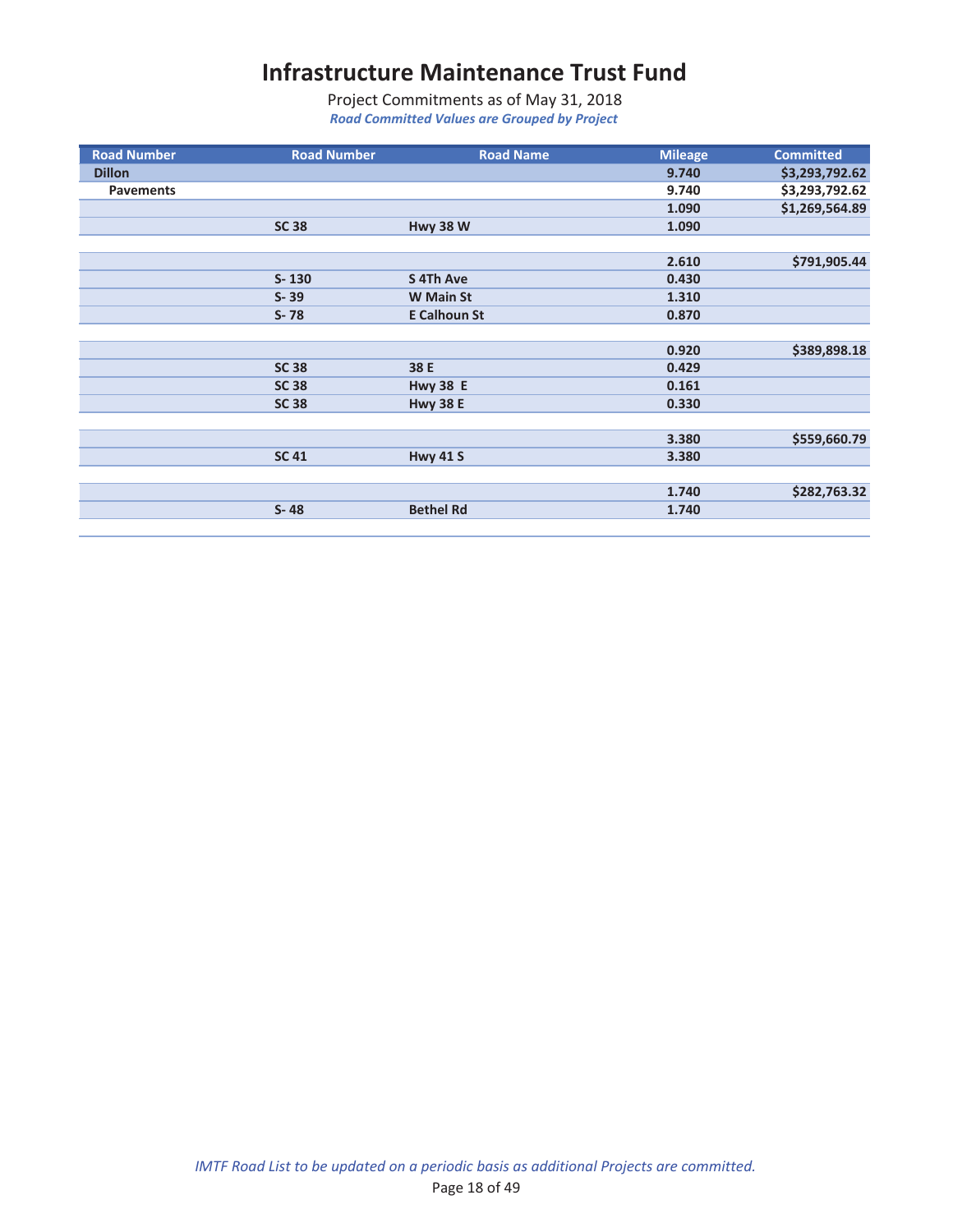| <b>Road Number</b>       | <b>Road Number</b> | <b>Road Name</b>     | <b>Mileage</b> | <b>Committed</b> |
|--------------------------|--------------------|----------------------|----------------|------------------|
| <b>Dorchester</b>        |                    |                      | 27.637         | \$7,012,560.59   |
| <b>Pavements</b>         |                    |                      | 18.530         | \$6,910,767.37   |
|                          |                    |                      | 1.570          | \$1,250,270.33   |
|                          | <b>SC 173</b>      | <b>School St</b>     | 1.570          |                  |
|                          |                    |                      |                |                  |
|                          |                    |                      | 4.770          | \$2,035,996.23   |
|                          | $S - 155$          | E 2Nd St N           | 0.300          |                  |
|                          | $S - 155$          | W 2Nd St N           | 0.640          |                  |
|                          | $S-186$            | E 4Th St N           | 0.200          |                  |
|                          | $S - 186$          | W 4Th St N           | 0.730          |                  |
|                          | S-188              | E 1St St N           | 0.310          |                  |
|                          | S-188              | W 1St St N           | 0.620          |                  |
|                          | S-197              | E 3Rd St S           | 0.200          |                  |
|                          | S-197              | W 3Rd St S           | 0.200          |                  |
|                          | S-208              | N Magnolia St        | 0.890          |                  |
|                          | S-208              | <b>S Magnolia St</b> | 0.090          |                  |
|                          | S-357              | W 1St St N           | 0.590          |                  |
|                          |                    |                      |                |                  |
|                          |                    |                      | 2.140          | \$1,380,374.12   |
|                          | <b>US 78</b>       | <b>Johnston Ave</b>  | 0.524          |                  |
|                          | <b>US 78</b>       | <b>Badham Dr</b>     | 1.616          |                  |
|                          |                    |                      |                |                  |
|                          |                    |                      | 1.960          | \$1,071,900.75   |
|                          | $S-19$             | <b>Wire Rd</b>       | 1.960          |                  |
|                          |                    |                      |                |                  |
|                          |                    |                      | 4.410          | \$550,986.85     |
|                          | <b>US 17 ALT</b>   | <b>S</b> Main St     | 0.980          |                  |
|                          | <b>US 17 ALT</b>   |                      | 0.010          |                  |
|                          | <b>US 17 ALT</b>   | <b>Boone Hill Rd</b> | 1.550          |                  |
|                          | <b>US 78</b>       | W 5Th St N           | 1.870          |                  |
|                          |                    |                      |                |                  |
|                          |                    |                      | 3.280          | \$506,391.97     |
|                          | <b>US 178</b>      | W Main St            | 3.280          |                  |
|                          |                    |                      |                |                  |
|                          |                    |                      | 0.400          | \$114,847.12     |
|                          | $S - 22$           | <b>Orangeburg Rd</b> | 0.400          |                  |
|                          |                    |                      |                |                  |
| <b>Rural Road Safety</b> |                    |                      | 9.107          | \$101,793.22     |
|                          |                    |                      | 9.107          | \$101,793.22     |
|                          | <b>US 17 ALT</b>   | Us 17-A Hwy S        | 9.107          |                  |
|                          |                    |                      |                |                  |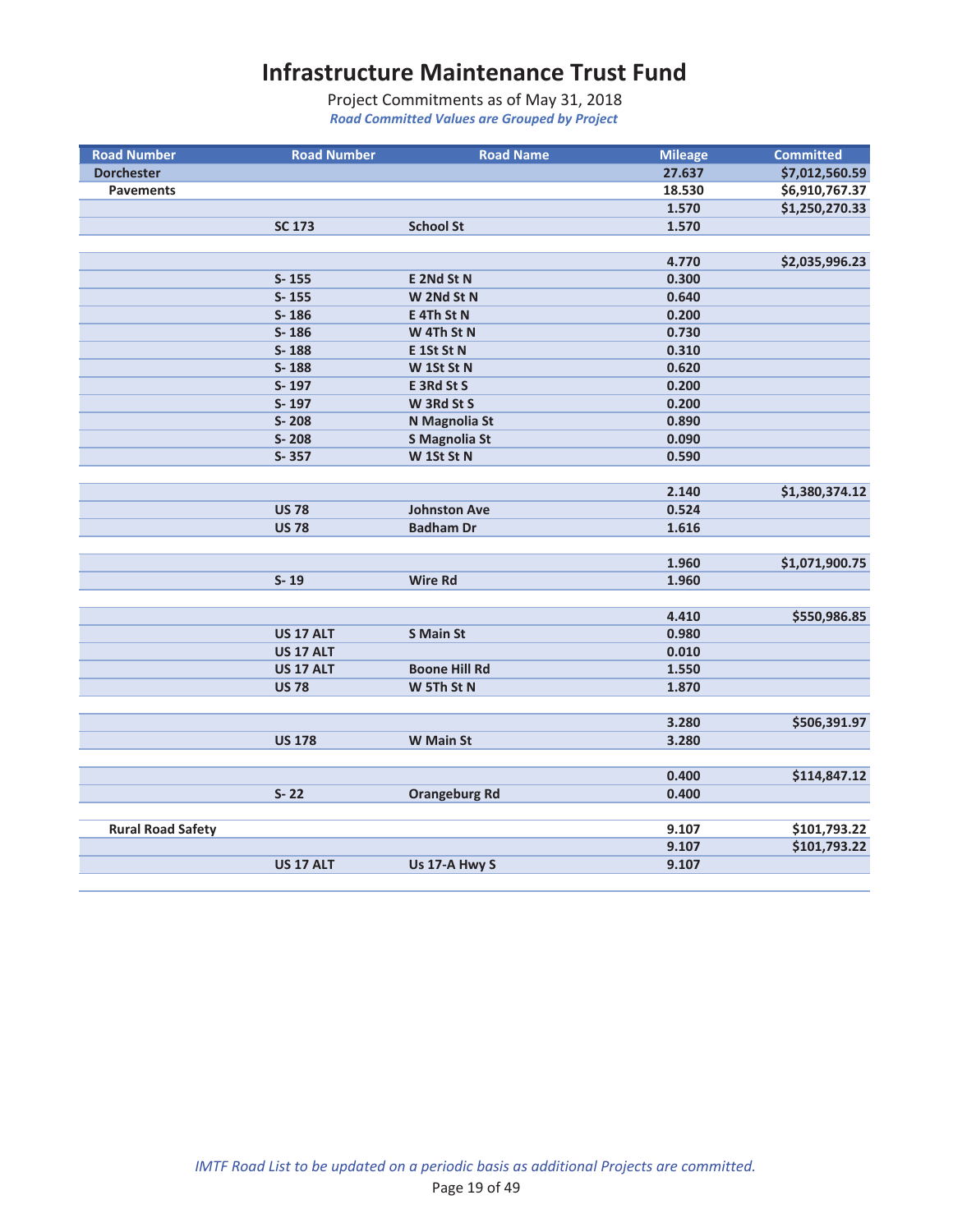| <b>Road Number</b>       | <b>Road Number</b> | <b>Road Name</b>       | <b>Mileage</b> | <b>Committed</b> |
|--------------------------|--------------------|------------------------|----------------|------------------|
| <b>Edgefield</b>         |                    |                        | 35.360         | \$9,367,034.77   |
| <b>Pavements</b>         |                    |                        | 26.480         | \$8,754,675.49   |
|                          |                    |                        | 4.300          | \$2,490,551.85   |
|                          | <b>SC 19</b>       | <b>Hwy 19</b>          | 4.300          |                  |
|                          |                    |                        |                |                  |
|                          |                    |                        | 4.670          | \$1,441,412.83   |
|                          | <b>US 25</b>       | <b>Hwy 25 N</b>        | 4.670          |                  |
|                          |                    |                        |                |                  |
|                          |                    |                        | 3.120          | \$1,064,718.91   |
|                          | $S - 39$           | Old Chappell Ferry Rd  | 3.120          |                  |
|                          |                    |                        |                |                  |
|                          |                    |                        | 2.450          | \$798,345.85     |
|                          | <b>US 25</b>       | <b>Hwy 25 N</b>        | 2.450          |                  |
|                          |                    |                        |                |                  |
|                          |                    |                        | 3.000          | \$1,476,195.19   |
|                          | $S - 143$          | <b>Garrett Rd</b>      | 3.000          |                  |
|                          |                    |                        |                |                  |
|                          |                    |                        | 2.320          | \$866,984.71     |
|                          | <b>SC 430</b>      | <b>Crest Rd</b>        | 2.140          |                  |
|                          | <b>SC 430 CON</b>  | <b>Crest Rd</b>        | 0.070          |                  |
|                          | <b>SC 430 CON</b>  | <b>Meeting St Rd</b>   | 0.110          |                  |
|                          |                    |                        |                |                  |
|                          |                    |                        | 3.790          | \$347,127.60     |
|                          | <b>SC 230</b>      | <b>W</b> Martintown Rd | 3.790          |                  |
|                          |                    |                        |                |                  |
|                          |                    |                        | 2.830          | \$269,338.55     |
|                          | $S - 35$           | <b>Walker Rd</b>       | 2.830          |                  |
|                          |                    |                        |                |                  |
| <b>Rural Road Safety</b> |                    |                        | 8.880          | \$612,359.28     |
|                          |                    |                        | 4.670          | \$320,618.48     |
|                          | <b>US 25</b>       | <b>Hwy 25 N</b>        | 4.670          |                  |
|                          |                    |                        |                |                  |
|                          |                    |                        | 1.760          | \$122,724.92     |
|                          | <b>US 25</b>       | <b>Hwy 25 N</b>        | 1.760          |                  |
|                          |                    |                        |                |                  |
|                          |                    |                        | 2.450          | \$169,015.88     |
|                          | <b>US 25</b>       | <b>Hwy 25 N</b>        | 2.450          |                  |
|                          |                    |                        |                |                  |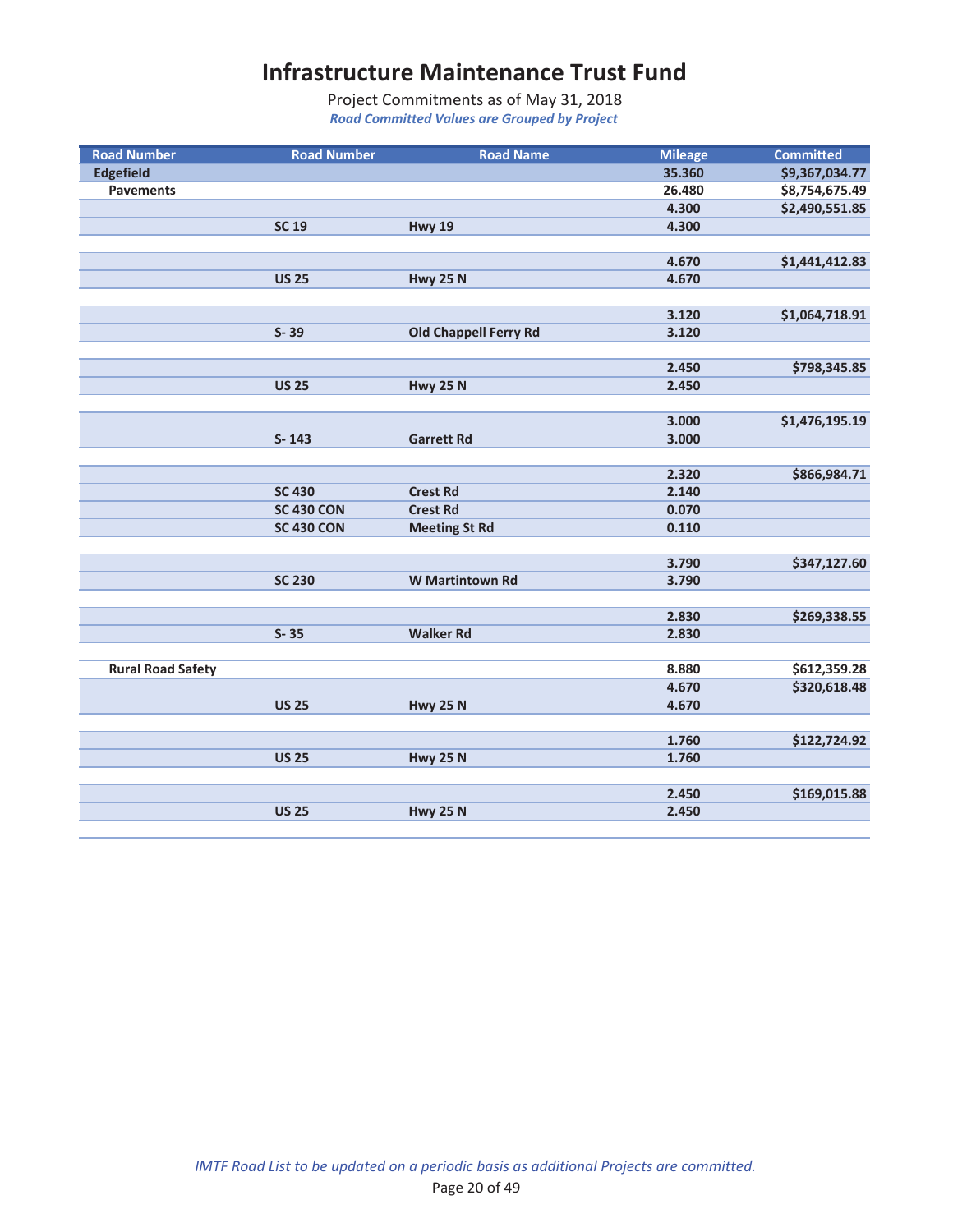| <b>Road Number</b> | <b>Road Number</b> | <b>Road Name</b>           | <b>Mileage</b> | <b>Committed</b> |
|--------------------|--------------------|----------------------------|----------------|------------------|
| <b>Fairfield</b>   |                    |                            | 13.900         | \$6,379,547.64   |
| <b>Pavements</b>   |                    |                            | 13.900         | \$6,379,547.64   |
|                    |                    |                            | 2.360          | \$1,879,052.38   |
|                    | <b>SC 215</b>      | <b>State Highway 215 S</b> | 2.360          |                  |
|                    |                    |                            |                |                  |
|                    |                    |                            | 2.030          | \$889,852.26     |
|                    | $S - 159$          | <b>Longleaf Rd</b>         | 1.250          |                  |
|                    | $S - 82$           | <b>W Calhoun St</b>        | 0.780          |                  |
|                    |                    |                            |                |                  |
|                    |                    |                            | 3.210          | \$533,347.46     |
|                    | <b>SC 200</b>      | <b>State Highway 200</b>   | 2.770          |                  |
|                    | <b>SC 200</b>      | <b>Hwy 200</b>             | 0.440          |                  |
|                    |                    |                            |                |                  |
|                    |                    |                            | 0.960          | \$135,979.78     |
|                    | $S - 30$           | <b>E Peach Rd</b>          | 0.960          |                  |
|                    |                    |                            |                |                  |
|                    |                    |                            | 2.590          | \$1,997,747.94   |
|                    | <b>SC 215</b>      | <b>State Highway 215 S</b> | 2.590          |                  |
|                    |                    |                            |                |                  |
|                    |                    |                            | 2.750          | \$943,567.82     |
|                    | $S - 70$           | <b>Reservoir Rd</b>        | 2.750          |                  |
|                    |                    |                            |                |                  |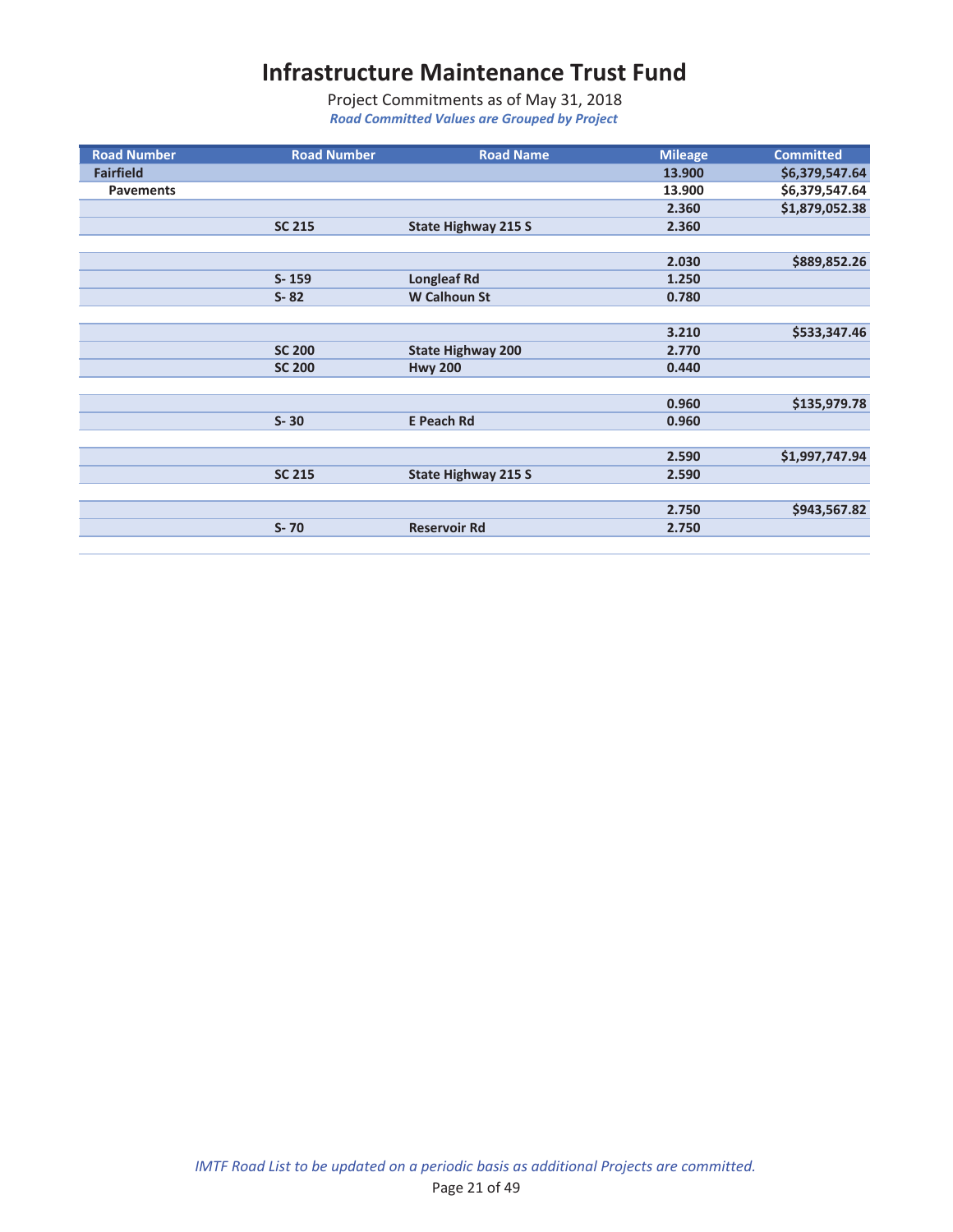| <b>Road Number</b> | <b>Road Number</b> | <b>Road Name</b>          | <b>Mileage</b> | <b>Committed</b> |
|--------------------|--------------------|---------------------------|----------------|------------------|
| <b>Florence</b>    |                    |                           | 69.760         | \$11,502,895.99  |
| <b>Pavements</b>   |                    |                           | 69.760         | \$11,502,895.99  |
|                    |                    |                           | 4.090          | \$1,382,902.97   |
|                    | $S - 360$          | <b>Hyman Road</b>         | 4.090          |                  |
|                    |                    |                           |                |                  |
|                    |                    |                           | 3.180          | \$2,314,448.79   |
|                    | <b>US 52</b>       | <b>Lancelot Way</b>       | 0.100          |                  |
|                    | <b>US 52</b>       | <b>N Ron Mcnair Blvd</b>  | 0.238          |                  |
|                    | <b>US 52</b>       | <b>S Ron Mcnair Blvd</b>  | 2.665          |                  |
|                    | <b>US 52</b>       | Us Hwy 52                 | 0.105          |                  |
|                    | <b>US 52</b>       | W Highway 378 Bypass      | 0.045          |                  |
|                    | <b>US 52</b>       | W Turbeville Hwy          | 0.027          |                  |
|                    |                    |                           |                |                  |
|                    |                    |                           | 2.370          | \$2,199,053.00   |
|                    | <b>SC 327</b>      | <b>N Williston Road</b>   | 2.370          |                  |
|                    |                    |                           |                |                  |
|                    |                    | <b>S Church St</b>        | 1.420          | \$2,306,379.49   |
|                    | $S-12$             |                           | 1.420          |                  |
|                    |                    |                           | 48.010         | \$715,932.56     |
|                    | <b>US 378</b>      | W Highway 378 Bypass      | 2.880          |                  |
|                    | <b>US 378</b>      | W Turbeville Hwy          | 6.684          |                  |
|                    | <b>US 378</b>      | <b>Turbeville Hwy</b>     | 0.196          |                  |
|                    | <b>US 378</b>      | E Highway 378 Bypass      | 0.740          |                  |
|                    | <b>US 52</b>       | Us Hwy 52                 | 10.012         |                  |
|                    | <b>US 52</b>       | W Highway 378 Bypass      | 0.008          |                  |
|                    | <b>US 52</b>       |                           | 0.570          |                  |
|                    | <b>US 52</b>       | <b>S Tremont Road</b>     | 0.744          |                  |
|                    | <b>US 52</b>       | S Irby St                 | 5.824          |                  |
|                    | <b>US 52</b>       | <b>E Twin Church Road</b> | 0.258          |                  |
|                    | <b>US 52</b>       | <b>E Palmetto St</b>      | 0.103          |                  |
|                    | <b>US 52</b>       | <b>S Deerfield Road</b>   | 0.381          |                  |
|                    | <b>US 76</b>       | <b>E Palmetto St</b>      | 12.520         |                  |
|                    | <b>US 76</b>       | <b>W Palmetto St</b>      | 6.870          |                  |
|                    | <b>US 76</b>       | <b>Pisgah Road</b>        | 0.220          |                  |
|                    |                    |                           |                |                  |
|                    |                    |                           | 5.120          | \$1,471,019.45   |
|                    | <b>US 301</b>      |                           | 1.700          |                  |
|                    | <b>US 301</b>      | <b>Freedom Blvd</b>       | 3.420          |                  |
|                    |                    |                           |                |                  |
|                    |                    |                           | 4.050          | \$1,000,687.45   |
|                    | S-358              | <b>E Ashby Road</b>       | 1.800          |                  |
|                    | S-588              | Us Hwy 52                 | 0.010          |                  |
|                    | S-588              | <b>Third Loop Road</b>    | 2.240          |                  |
|                    |                    |                           |                |                  |
|                    |                    |                           | 1.520          | \$112,472.28     |
|                    | <b>US 76</b>       | <b>E Palmetto St</b>      | 1.520          |                  |
|                    |                    |                           |                |                  |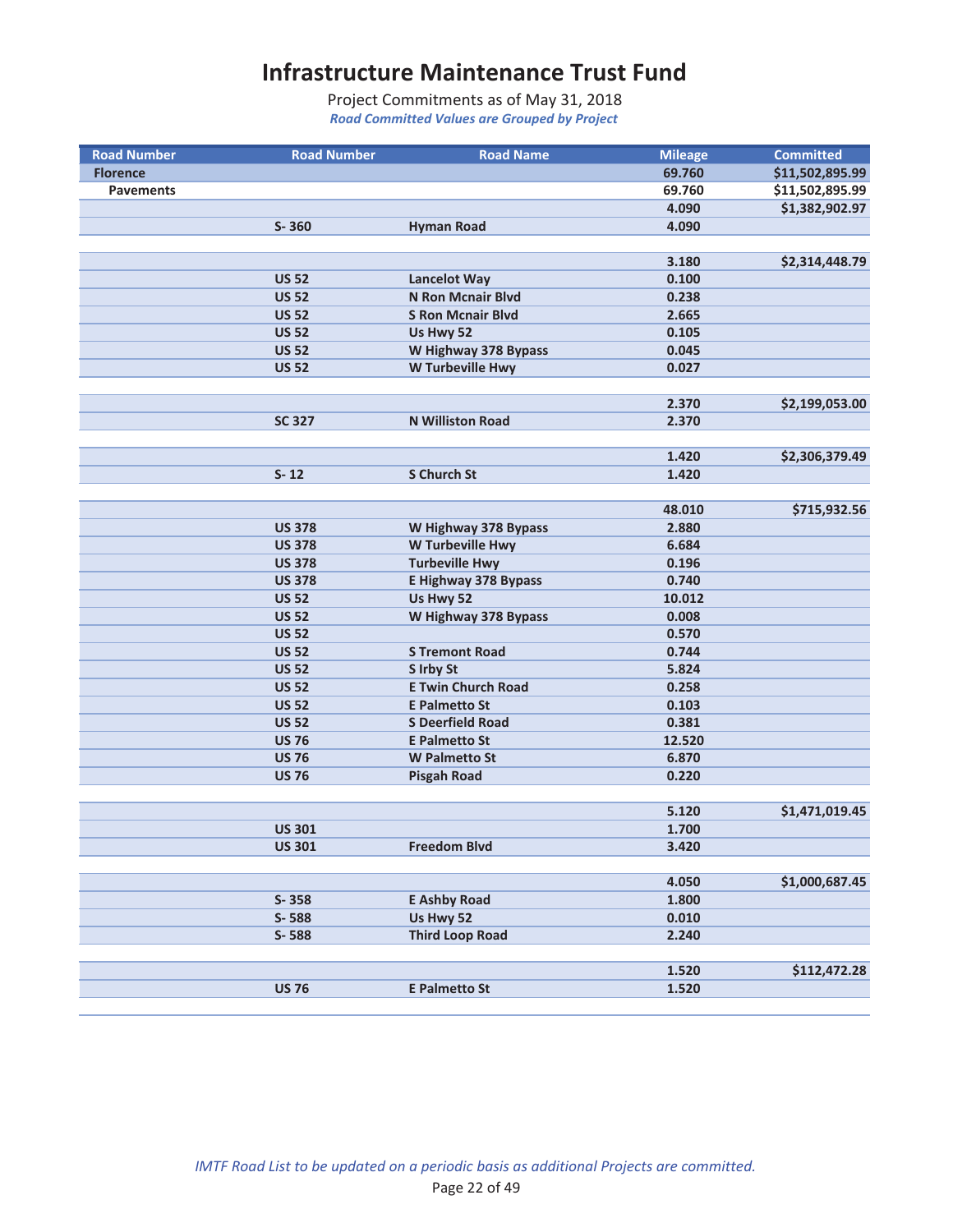| <b>Road Number</b>       | <b>Road Number</b> | <b>Road Name</b>      | <b>Mileage</b> | <b>Committed</b> |
|--------------------------|--------------------|-----------------------|----------------|------------------|
| Georgetown               |                    |                       | 23.067         | \$2,071,883.84   |
| <b>Pavements</b>         |                    |                       | 5.830          | \$1,855,068.55   |
|                          |                    |                       | 1.410          | \$593,850.69     |
|                          | <b>US 521 BUS</b>  | <b>E</b> Main St      | 0.380          |                  |
|                          | <b>US 521 BUS</b>  | <b>W</b> Main St      | 1.010          |                  |
|                          | <b>US 521 BUS</b>  | <b>E East Main St</b> | 0.020          |                  |
|                          |                    |                       |                |                  |
|                          |                    |                       | 3.440          | \$992,007.13     |
|                          | SC 41 BUS          | <b>S Morgan Ave</b>   | 1.930          |                  |
|                          | SC 41 BUS          | <b>N Morgan Ave</b>   | 1.510          |                  |
|                          |                    |                       |                |                  |
|                          |                    |                       | 0.980          | \$269,210.73     |
|                          | $S - 35$           | <b>Schoolhouse Dr</b> | 0.980          |                  |
|                          |                    |                       |                |                  |
| <b>Rural Road Safety</b> |                    |                       | 17.237         | \$216,815.29     |
|                          |                    |                       | 7.237          | \$100,000.00     |
|                          | <b>US 17</b>       | <b>Ocean Hwy</b>      | 0.593          |                  |
|                          | <b>US 17</b>       | <b>Ocean Hwy S</b>    | 6.644          |                  |
|                          |                    |                       |                |                  |
|                          |                    |                       | 10.000         | \$116,815.29     |
|                          | <b>US 701</b>      | <b>N</b> Fraser St    | 10.000         |                  |
|                          |                    |                       |                |                  |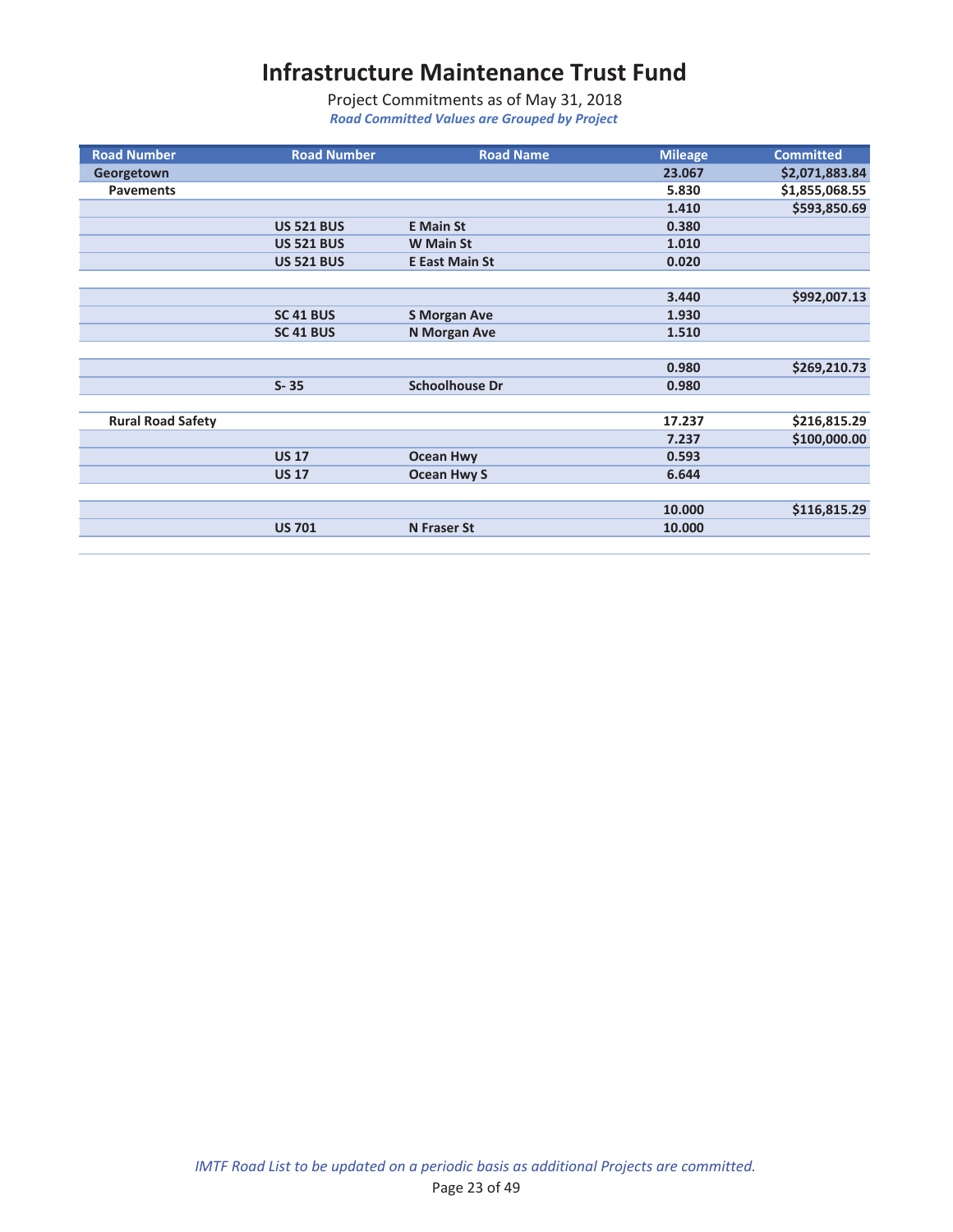| <b>Road Number</b>       | <b>Road Number</b> | <b>Road Name</b>         | <b>Mileage</b> | <b>Committed</b> |
|--------------------------|--------------------|--------------------------|----------------|------------------|
| <b>Greenville</b>        |                    |                          | 52.538         | \$19,508,961.92  |
| <b>Pavements</b>         |                    |                          | 26.070         | \$18,835,865.86  |
|                          |                    |                          | 4.190          | \$621,369.94     |
|                          | $S - 21$           | <b>Rutherford Rd</b>     | 4.190          |                  |
|                          |                    |                          |                |                  |
|                          |                    |                          | 8.670          | \$9,519,080.77   |
|                          | <b>SC 183</b>      | <b>Buncombe St</b>       | 0.440          |                  |
|                          | <b>SC 183</b>      | <b>E</b> North St        | 0.218          |                  |
|                          | <b>SC 183</b>      | <b>W North St</b>        | 0.112          |                  |
|                          | <b>US 123</b>      | <b>Easley Bridge Rd</b>  | 0.630          |                  |
|                          | <b>US 123</b>      | <b>New Easley Hwy</b>    | 2.070          |                  |
|                          | <b>US 25</b>       | <b>White Horse Rd</b>    | 2.570          |                  |
|                          | <b>US 29</b>       | <b>Mills Ave</b>         | 0.950          |                  |
|                          | <b>US 29</b>       | N Church St              | 1.130          |                  |
|                          | <b>US 29</b>       | <b>S Church St</b>       | 0.550          |                  |
|                          |                    |                          |                |                  |
|                          |                    |                          | 5.680          | \$4,955,893.91   |
|                          | <b>US 25</b>       | N 25 Hwy                 | 5.680          |                  |
|                          |                    |                          |                |                  |
|                          |                    |                          | 2.760          | \$2,854,938.85   |
|                          | S-149              | <b>E</b> Faris Rd        | 1.500          |                  |
|                          | S-149              | <b>W</b> Faris Rd        | 1.260          |                  |
|                          |                    |                          |                |                  |
|                          |                    |                          | 1.080          | \$330,743.09     |
|                          | <b>US 29</b>       | <b>Wade Hampton Blvd</b> | 1.080          |                  |
|                          |                    |                          |                |                  |
|                          |                    |                          | 3.690          | \$553,839.30     |
|                          | <b>SC 146</b>      | <b>Woodruff Rd</b>       | 1.760          |                  |
|                          | <b>SC 418</b>      | <b>418 Hwy</b>           | 1.930          |                  |
|                          |                    |                          |                |                  |
| <b>Rural Road Safety</b> |                    |                          | 26.468         | \$673,096.06     |
|                          |                    |                          | 5.680          | \$406,589.36     |
|                          | <b>US 25</b>       | N 25 Hwy                 | 5.680          |                  |
|                          |                    |                          |                |                  |
|                          |                    |                          | 13.388         | \$256,506.70     |
|                          | <b>US 25</b>       | N 25 Hwy                 | 13.388         |                  |
|                          |                    |                          |                |                  |
|                          |                    |                          | 7.400          | \$10,000.00      |
|                          | <b>SC 14</b>       | N 14 Hwy                 | 7.400          |                  |
|                          |                    |                          |                |                  |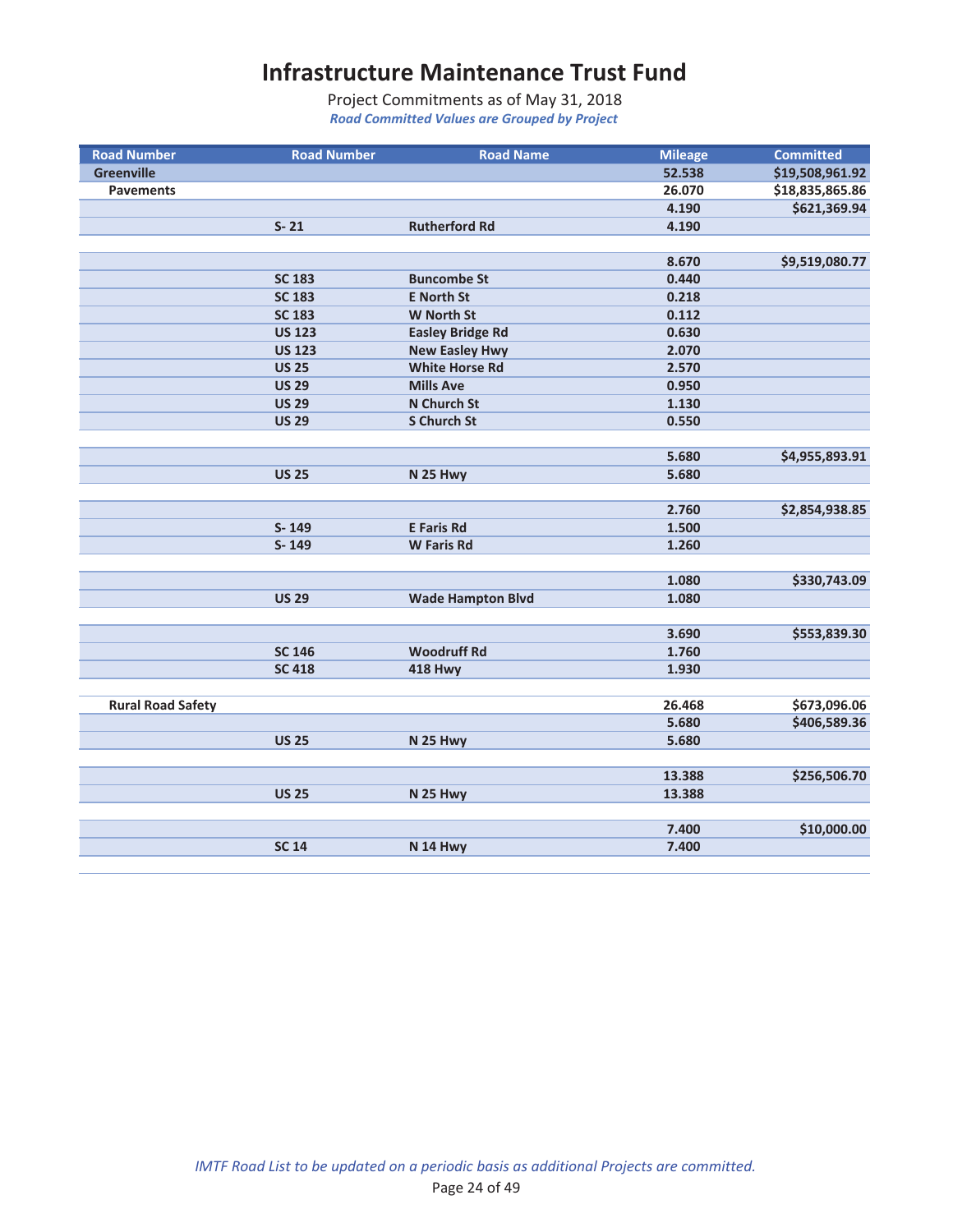| <b>Road Number</b>       | <b>Road Number</b> | <b>Road Name</b>         | <b>Mileage</b> | <b>Committed</b> |
|--------------------------|--------------------|--------------------------|----------------|------------------|
| Greenwood                |                    |                          | 37.550         | \$6,819,332.27   |
| <b>Pavements</b>         |                    |                          | 23.030         | \$6,477,199.27   |
|                          |                    |                          | 1.840          | \$818,605.63     |
|                          | $S - 131$          | <b>Scotch Cross Rd E</b> | 1.840          |                  |
|                          |                    |                          |                |                  |
|                          |                    |                          | 4.860          | \$2,895,673.94   |
|                          | <b>US 221</b>      | Hwy 72/221 E             | 4.860          |                  |
|                          |                    |                          |                |                  |
|                          |                    |                          | 3.770          | \$1,532,697.12   |
|                          | S-187              | <b>Marshall Rd</b>       | 2.390          |                  |
|                          | $S - 29$           | <b>Cambridge Av E</b>    | 1.380          |                  |
|                          |                    |                          |                |                  |
|                          |                    |                          | 1.340          | \$18,872.85      |
|                          | <b>US 25</b>       | Byp 25 Ne                | 0.520          |                  |
|                          | <b>US 25</b>       | Byp 72 Ne                | 0.820          |                  |
|                          |                    |                          |                |                  |
|                          |                    |                          | 0.480          | \$122,517.57     |
|                          | <b>SC 254</b>      | <b>Grace St</b>          | 0.480          |                  |
|                          |                    |                          |                |                  |
|                          |                    |                          | 3.110          | \$12,553.06      |
|                          | $S - 1$            | <b>Old Abbeville Hwy</b> | 3.110          |                  |
|                          |                    |                          |                |                  |
|                          |                    |                          | 1.520          | \$296,827.33     |
|                          | $S-108$            | <b>Mathis Rd</b>         | 0.750          |                  |
|                          | $S-108$            | <b>Mathis St N</b>       | 0.770          |                  |
|                          |                    |                          |                |                  |
|                          |                    |                          | 6.110          | \$779,451.77     |
|                          | <b>US 178</b>      | <b>Hwy 178 N</b>         | 6.050          |                  |
|                          | <b>US 178</b>      | <b>Moorefield St</b>     | 0.060          |                  |
|                          |                    |                          |                |                  |
| <b>Rural Road Safety</b> |                    |                          | 14.520         | \$342,133.00     |
|                          |                    |                          | 4.030          | \$332,133.00     |
|                          | <b>US 221</b>      | Hwy 72/221 E             | 4.030          |                  |
|                          |                    |                          |                |                  |
|                          |                    |                          | 10.490         | \$10,000.00      |
|                          | <b>US 25</b>       | <b>Hwy 25 N</b>          | 10.490         |                  |
|                          |                    |                          |                |                  |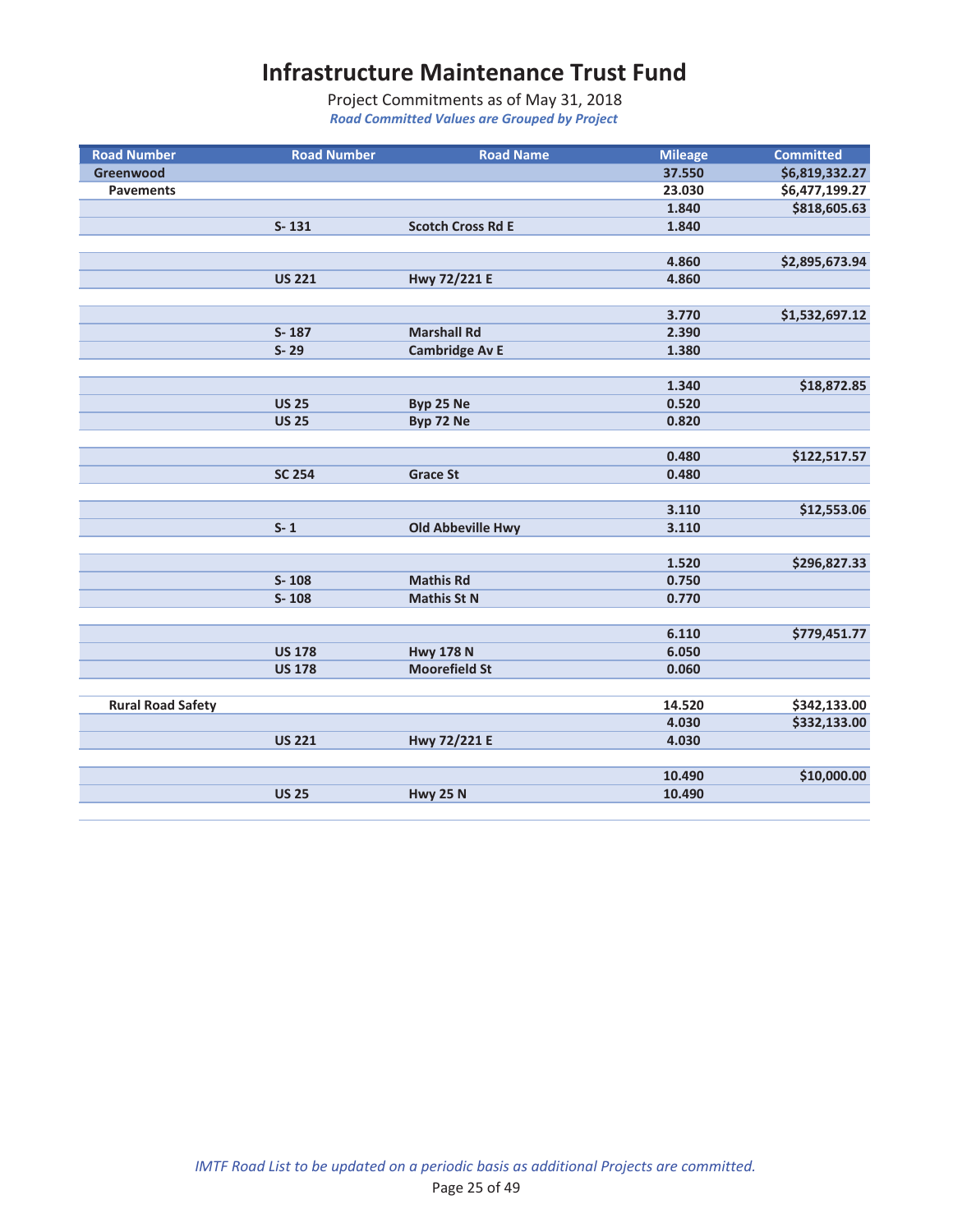| <b>Road Number</b>       | <b>Road Number</b> | <b>Road Name</b>            | <b>Mileage</b> | <b>Committed</b> |
|--------------------------|--------------------|-----------------------------|----------------|------------------|
| <b>Hampton</b>           |                    |                             | 25.030         | \$4,152,518.83   |
| <b>Pavements</b>         |                    |                             | 16.350         | \$3,077,680.47   |
|                          |                    |                             | 6.770          | \$1,365,263.97   |
|                          | <b>US 321</b>      | <b>Columbia Hwy</b>         | 6.720          |                  |
|                          | <b>US 321</b>      | <b>Columbia Hwy N</b>       | 0.050          |                  |
|                          |                    |                             |                |                  |
|                          |                    |                             | 2.150          | \$716,471.29     |
|                          | $S - 1$            | <b>Yemassee Hwy</b>         | 0.050          |                  |
|                          | $S - 13$           | <b>Railroad Ave</b>         | 0.060          |                  |
|                          | $S-13$             | Salkahatchie Rd             | 0.300          |                  |
|                          | $S - 13$           | <b>Old Salkehatchie Hwy</b> | 1.740          |                  |
|                          |                    |                             |                |                  |
|                          |                    |                             | 1.910          | \$442,809.14     |
|                          | <b>US 321</b>      | <b>Columbia Hwy</b>         | 0.499          |                  |
|                          | <b>US 321</b>      | <b>Railroad Ave</b>         | 1.411          |                  |
|                          |                    |                             |                |                  |
|                          |                    |                             | 4.680          | \$443,045.60     |
|                          | SC <sub>3</sub>    | <b>Browning Gate Rd</b>     | 2.150          |                  |
|                          | <b>SC 63</b>       | <b>Main St</b>              | 0.890          |                  |
|                          | <b>SC 63</b>       | <b>Walterboro Hwy</b>       | 1.640          |                  |
|                          |                    |                             |                |                  |
|                          |                    |                             | 0.840          | \$110,090.47     |
|                          | $S - 83$           | <b>Magnolia St</b>          | 0.840          |                  |
|                          |                    |                             |                |                  |
| <b>Rural Road Safety</b> |                    |                             | 8.680          | \$1,074,838.36   |
|                          |                    |                             | 6.770          | \$838,324.39     |
|                          | <b>US 321</b>      | <b>Columbia Hwy</b>         | 6.720          |                  |
|                          | <b>US 321</b>      | <b>Columbia Hwy N</b>       | 0.050          |                  |
|                          |                    |                             |                |                  |
|                          |                    |                             | 1.910          | \$236,513.97     |
|                          | <b>US 321</b>      | <b>Columbia Hwy</b>         | 0.499          |                  |
|                          | <b>US 321</b>      | <b>Railroad Ave</b>         | 1.411          |                  |
|                          |                    |                             |                |                  |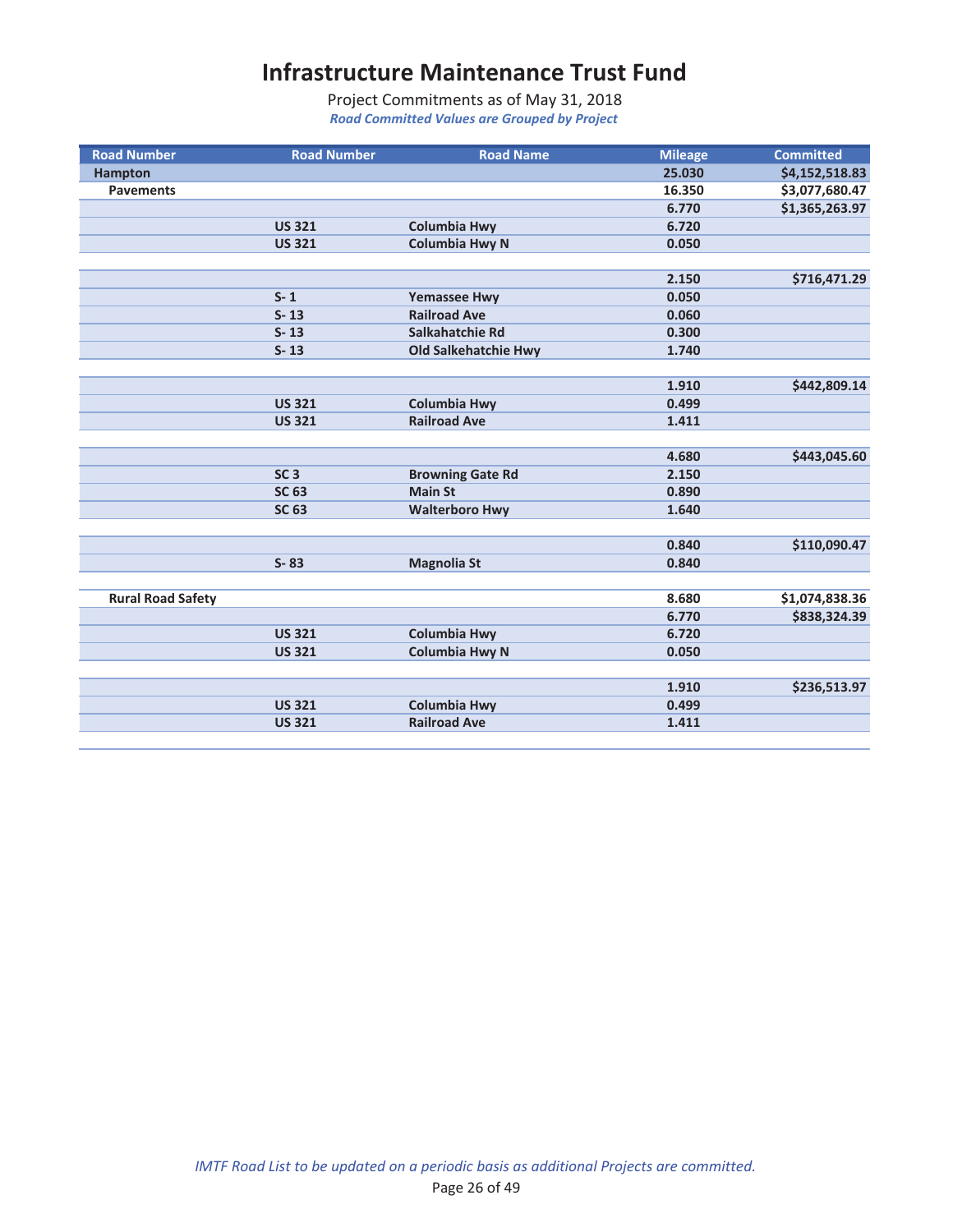| <b>Road Number</b>       | <b>Road Number</b> | <b>Road Name</b>    | <b>Mileage</b> | <b>Committed</b> |
|--------------------------|--------------------|---------------------|----------------|------------------|
| <b>Horry</b>             |                    |                     | 48.227         | \$11,497,219.52  |
| <b>Pavements</b>         |                    |                     | 20.750         | \$3,732,401.06   |
|                          |                    |                     | 6.110          | \$1,159,922.31   |
|                          | SC <sub>9</sub>    | Hwy 9               | 6.110          |                  |
|                          |                    |                     |                |                  |
|                          |                    |                     | 9.090          | \$1,662,989.90   |
|                          | <b>US 701</b>      | <b>N Hwy 701</b>    | 4.718          |                  |
|                          | <b>US 701</b>      | Hwy 701 Byp         | 0.132          |                  |
|                          | <b>SC 905</b>      | <b>N Hwy 905</b>    | 4.120          |                  |
|                          | <b>US 701 BYP</b>  | Hwy 701 Byp         | 0.120          |                  |
|                          |                    |                     |                |                  |
|                          |                    |                     | 5.550          | \$909,488.85     |
|                          | $S - 102$          | Daisy Rd            | 1.620          |                  |
|                          | $S - 32$           | <b>Vaught Rd</b>    | 0.790          |                  |
|                          | $S - 548$          | <b>Four Mile Rd</b> | 3.130          |                  |
|                          | S-548              | <b>Hwy 548</b>      | 0.010          |                  |
|                          |                    |                     |                |                  |
| <b>Rural Road Safety</b> |                    |                     | 27.477         | \$7,764,818.46   |
|                          |                    |                     | 10.206         | \$121,250.89     |
|                          | <b>US 701</b>      | <b>SHwy 701</b>     | 10.206         |                  |
|                          |                    |                     |                |                  |
|                          |                    |                     | 7.271          | \$105,912.61     |
|                          | <b>SC 90</b>       | <b>Hwy 90</b>       | 7.271          |                  |
|                          |                    |                     |                |                  |
|                          |                    |                     | 10.000         | \$7,537,654.96   |
|                          | SC <sub>9</sub>    | E Hwy 9 Bus         | 2.070          |                  |
|                          | SC <sub>9</sub>    | E Hwy 9 Byp         | 5.190          |                  |
|                          | SC <sub>9</sub>    | W Hwy 9             | 2.740          |                  |
|                          |                    |                     |                |                  |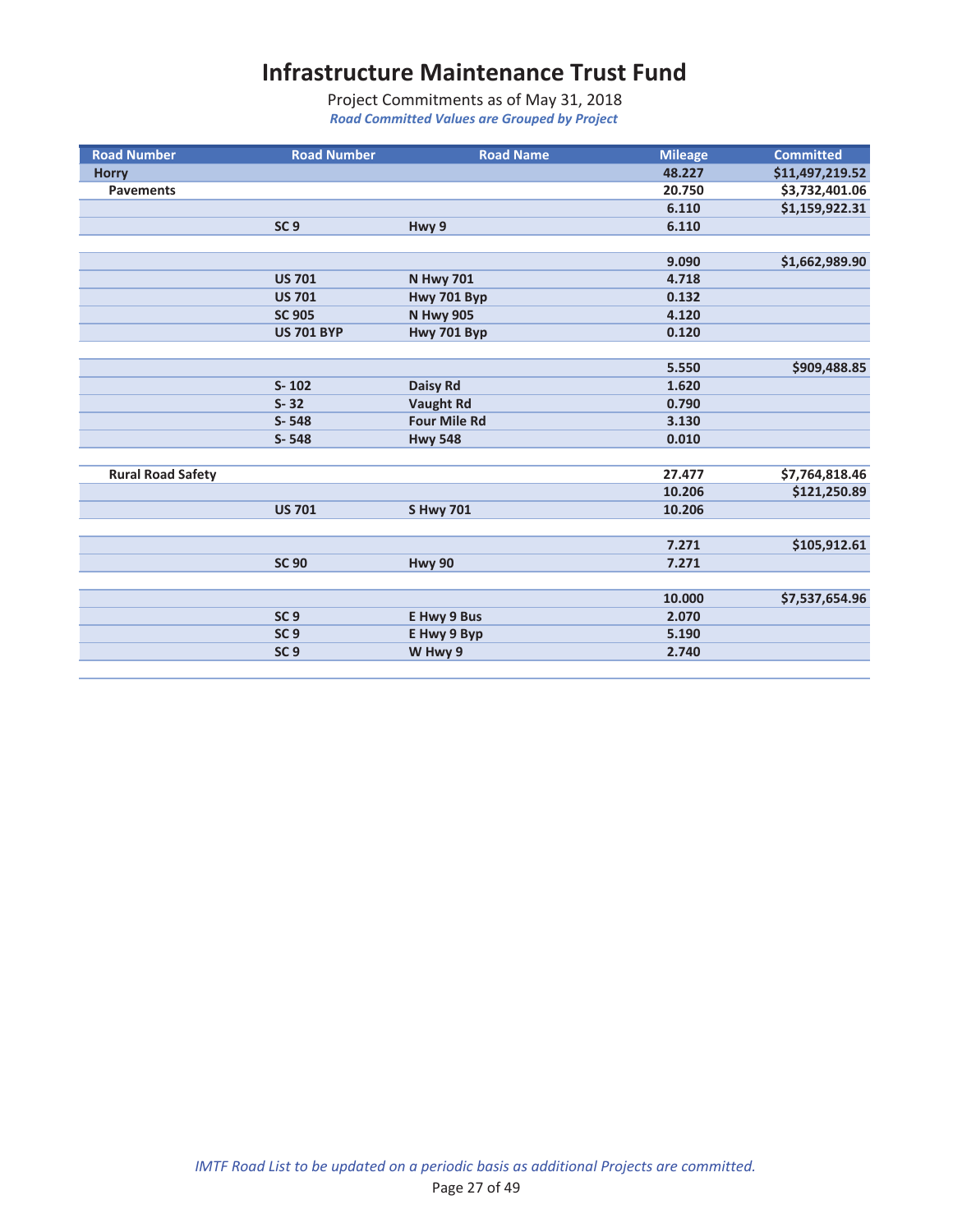| <b>Road Number</b>       | <b>Road Number</b>             | <b>Road Name</b>                             | <b>Mileage</b> | <b>Committed</b> |
|--------------------------|--------------------------------|----------------------------------------------|----------------|------------------|
| <b>Jasper</b>            |                                |                                              | 62.440         | \$8,039,928.14   |
| <b>Pavements</b>         |                                |                                              | 24.900         | \$7,396,098.56   |
|                          |                                |                                              | 6.760          | \$3,841,024.77   |
|                          | <b>US 321</b>                  | <b>Cotton Hill Rd</b>                        | 6.660          |                  |
|                          | <b>US 321</b>                  | <b>Deerfield Rd</b>                          | 0.100          |                  |
|                          |                                |                                              |                |                  |
|                          |                                |                                              | 2.550          | \$1,781,318.43   |
|                          | <b>US 278</b>                  |                                              | 1.457          |                  |
|                          | <b>US 278</b>                  | <b>Independence Blvd</b>                     | 1.093          |                  |
|                          |                                |                                              |                |                  |
|                          |                                |                                              | 0.850          | \$536,488.28     |
|                          | $S-119$                        | <b>Sand Hills Rd</b>                         | 0.850          |                  |
|                          |                                |                                              |                |                  |
|                          | <b>US 17</b>                   | <b>Jacob Smart Blvd</b>                      | 5.780<br>2.305 | \$772,818.83     |
|                          | <b>US 17</b>                   | <b>Smith Xing</b>                            | 0.130          |                  |
|                          | <b>US 17</b>                   | <b>Kato Bay Rd</b>                           | 0.205          |                  |
|                          | <b>SC 462</b>                  | <b>Coosaw Scenic Dr</b>                      | 3.140          |                  |
|                          |                                |                                              |                |                  |
|                          |                                |                                              | 2.080          | \$270,187.50     |
|                          | <b>US 17</b>                   | <b>Kings Hwy</b>                             | 1.480          |                  |
|                          | <b>US 321</b>                  | <b>Deerfield Rd</b>                          | 0.600          |                  |
|                          |                                |                                              |                |                  |
|                          |                                |                                              | 1.140          | \$137,532.78     |
|                          | $S-13$                         | <b>Bees Creek Rd</b>                         | 1.140          |                  |
|                          |                                |                                              |                |                  |
|                          |                                |                                              | 1.480          | \$14,626.72      |
|                          | <b>US 17</b>                   | <b>Kings Hwy</b>                             | 1.480          |                  |
|                          |                                |                                              |                |                  |
|                          |                                |                                              | 4.260          | \$42,101.25      |
|                          | <b>US 17</b>                   | <b>Jacob Smart Blvd</b>                      | 4.130          |                  |
|                          | <b>US 17</b>                   | <b>Smith Xing</b>                            | 0.130          |                  |
|                          |                                |                                              |                |                  |
| <b>Rural Road Safety</b> |                                |                                              | 37.540         | \$643,829.58     |
|                          |                                |                                              | 6.760          | \$533,829.58     |
|                          | <b>US 321</b><br><b>US 321</b> | <b>Cotton Hill Rd</b><br><b>Deerfield Rd</b> | 6.660<br>0.100 |                  |
|                          |                                |                                              |                |                  |
|                          |                                |                                              | 24.480         | \$100,000.00     |
|                          | <b>US 321</b>                  | <b>Cotton Hill Rd</b>                        | 11.920         |                  |
|                          | <b>US 321</b>                  | <b>Deerfield Rd</b>                          | 12.560         |                  |
|                          |                                |                                              |                |                  |
|                          |                                |                                              | 6.300          | \$10,000.00      |
|                          | <b>US 17</b>                   | <b>Speedway Blvd</b>                         | 5.769          |                  |
|                          | <b>US 17</b>                   | <b>Whyte Hardee Blvd</b>                     | 0.531          |                  |
|                          |                                |                                              |                |                  |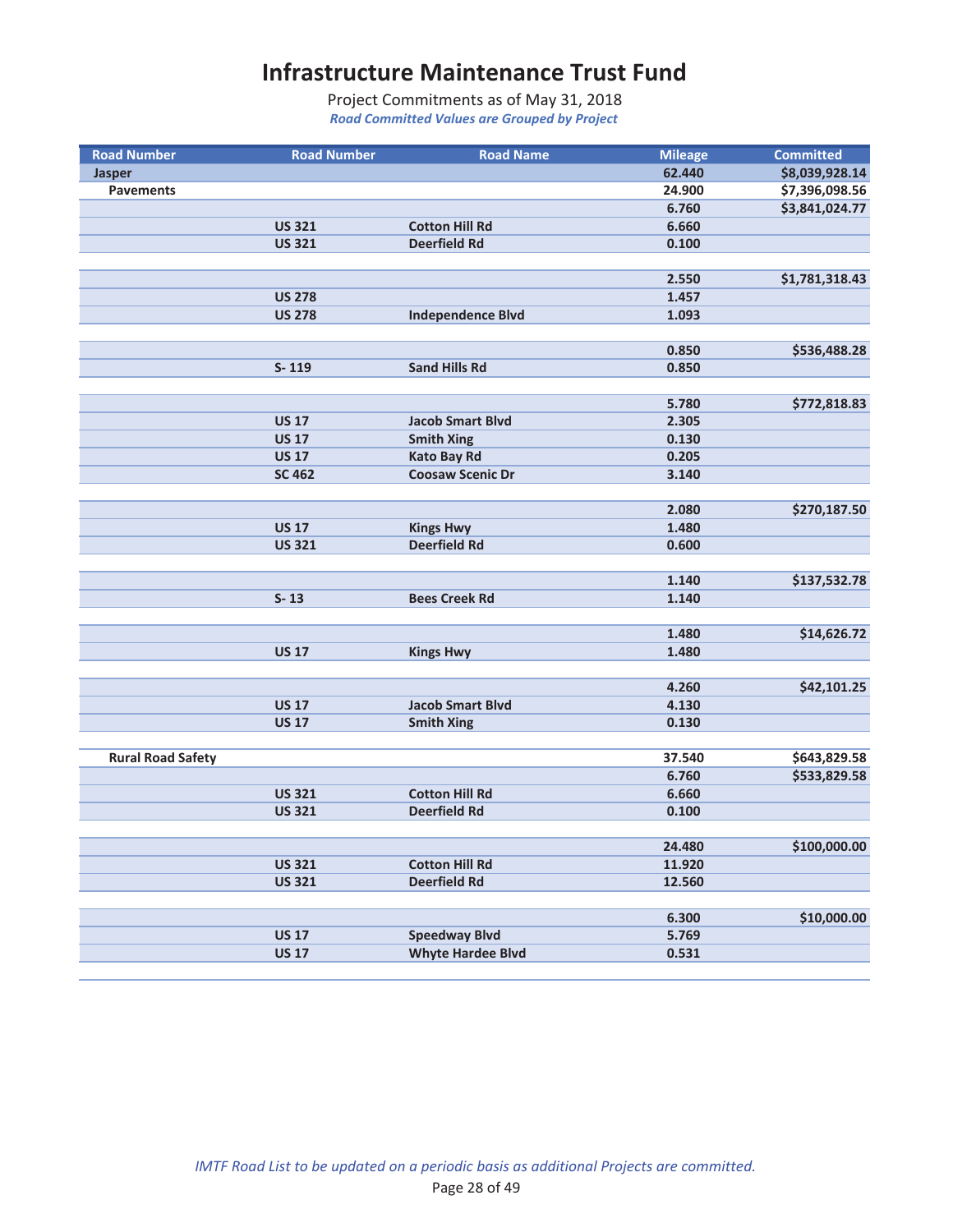| <b>Road Number</b>       | <b>Road Number</b> | <b>Road Name</b>           | <b>Mileage</b> | <b>Committed</b> |
|--------------------------|--------------------|----------------------------|----------------|------------------|
| <b>Kershaw</b>           |                    |                            | 23.490         | \$4,142,255.49   |
| <b>Pavements</b>         |                    |                            | 18.700         | \$4,042,255.49   |
|                          |                    |                            | 3.900          | \$1,452,436.84   |
|                          | <b>SC 261</b>      | <b>Boykin Rd</b>           | 3.820          |                  |
|                          | <b>SC 261</b>      |                            | 0.080          |                  |
|                          |                    |                            |                |                  |
|                          |                    |                            | 2.730          | \$1,182,455.79   |
|                          | $S - 15$           | Old Stagecoach Rd          | 1.840          |                  |
|                          | $S - 217$          | <b>Bull St</b>             | 0.350          |                  |
|                          | $S - 542$          | <b>Roberts St</b>          | 0.540          |                  |
|                          |                    |                            |                |                  |
|                          |                    |                            | 4.500          | \$456,357.21     |
|                          | <b>US1</b>         | <b>Jefferson Davis Hwy</b> | 0.831          |                  |
|                          | <b>US1</b>         | <b>Highway 1 N</b>         | 3.669          |                  |
|                          |                    |                            |                |                  |
|                          |                    |                            | 4.780          | \$724,064.69     |
|                          | <b>SC 97</b>       | <b>John G Richards Rd</b>  | 4.780          |                  |
|                          |                    |                            |                |                  |
|                          |                    |                            | 2.790          | \$226,940.96     |
|                          | $S - 87$           | <b>Mill Creek Rd</b>       | 2.790          |                  |
|                          |                    |                            |                |                  |
| <b>Rural Road Safety</b> |                    |                            | 4.790          | \$100,000.00     |
|                          |                    |                            | 4.790          | \$100,000.00     |
|                          | <b>US 521</b>      | <b>Sumter Hwy</b>          | 4.790          |                  |
|                          |                    |                            |                |                  |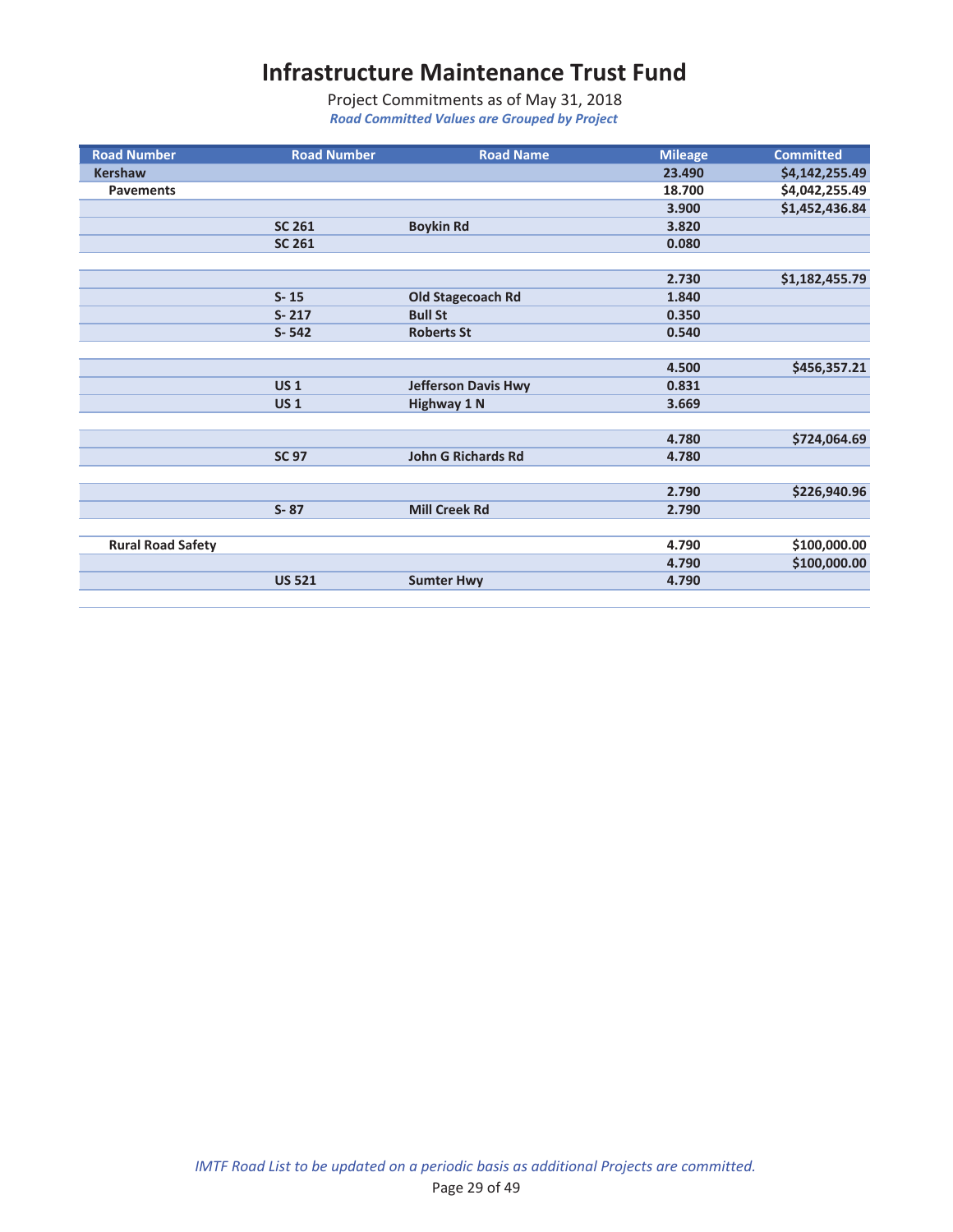| <b>Road Number</b>       | <b>Road Number</b> | <b>Road Name</b>         | <b>Mileage</b> | <b>Committed</b> |
|--------------------------|--------------------|--------------------------|----------------|------------------|
| Lancaster                |                    |                          | 42.957         | \$13,086,672.73  |
| <b>Pavements</b>         |                    |                          | 20.690         | \$13,076,672.73  |
|                          |                    |                          | 2.280          | \$1,545,955.28   |
|                          | $S - 218$          | <b>N</b> Plantation Rd   | 0.530          |                  |
|                          | S-292              | <b>N</b> Plantation Rd   | 0.690          |                  |
|                          | $S - 41$           | <b>Dobys Bridge Rd</b>   | 0.830          |                  |
|                          | $S - 45$           | S Wylie St               | 0.202          |                  |
|                          | $S-45$             | S S Wylie St             | 0.028          |                  |
|                          |                    |                          |                |                  |
|                          |                    |                          | 1.710          | \$1,085,024.84   |
|                          | <b>US 601</b>      | <b>Gold Mine Hwy</b>     | 1.710          |                  |
|                          |                    |                          | 0.540          |                  |
|                          | <b>US 521</b>      |                          | 0.540          | \$315,019.23     |
|                          |                    | <b>Charlotte Hwy</b>     |                |                  |
|                          |                    |                          | 1.320          | \$69,987.95      |
|                          | S-755              | <b>W North Corner Rd</b> | 1.320          |                  |
|                          |                    |                          |                |                  |
|                          |                    |                          | 2.100          | \$4,327,733.00   |
|                          | SC <sub>9</sub>    | <b>Chester Hwy</b>       | 0.324          |                  |
|                          | SC <sub>9</sub>    | Hwy 9 Byp W Byp          | 1.776          |                  |
|                          |                    |                          |                |                  |
|                          |                    |                          | 5.290          | \$3,001,205.37   |
|                          | <b>SC 903</b>      | <b>Flat Creek Rd</b>     | 5.290          |                  |
|                          |                    |                          |                |                  |
|                          |                    |                          | 0.490          | \$473,069.53     |
|                          | $S - 2$            | <b>S Main St</b>         | 0.315          |                  |
|                          | $S - 2$            | <b>N</b> Main St         | 0.175          |                  |
|                          |                    |                          |                |                  |
|                          |                    |                          | 5.130          | \$1,786,916.88   |
|                          | $S - 42$           | <b>Barberville Rd</b>    | 2.700          |                  |
|                          | S-420              | <b>Colony Rd</b>         | 1.130          |                  |
|                          | S-836              | <b>Burke Duncan Rd</b>   | 1.300          |                  |
|                          |                    |                          |                |                  |
|                          |                    |                          | 0.770          | \$291,397.39     |
|                          | <b>US 521</b>      | <b>Charlotte Hwy</b>     | 0.770          |                  |
|                          |                    |                          | 1.060          |                  |
|                          | $S - 64$           | <b>Harrisburg Rd</b>     | 1.060          | \$180,363.26     |
|                          |                    |                          |                |                  |
| <b>Rural Road Safety</b> |                    |                          | 22.267         | \$10,000.00      |
|                          |                    |                          | 10.967         | \$0.00           |
|                          | SC <sub>9</sub>    | <b>Pageland Hwy</b>      | 10.967         |                  |
|                          |                    |                          |                |                  |
|                          |                    |                          | 11.300         | \$10,000.00      |
|                          | <b>US 521</b>      | <b>Charlotte Hwy</b>     | 11.300         |                  |
|                          |                    |                          |                |                  |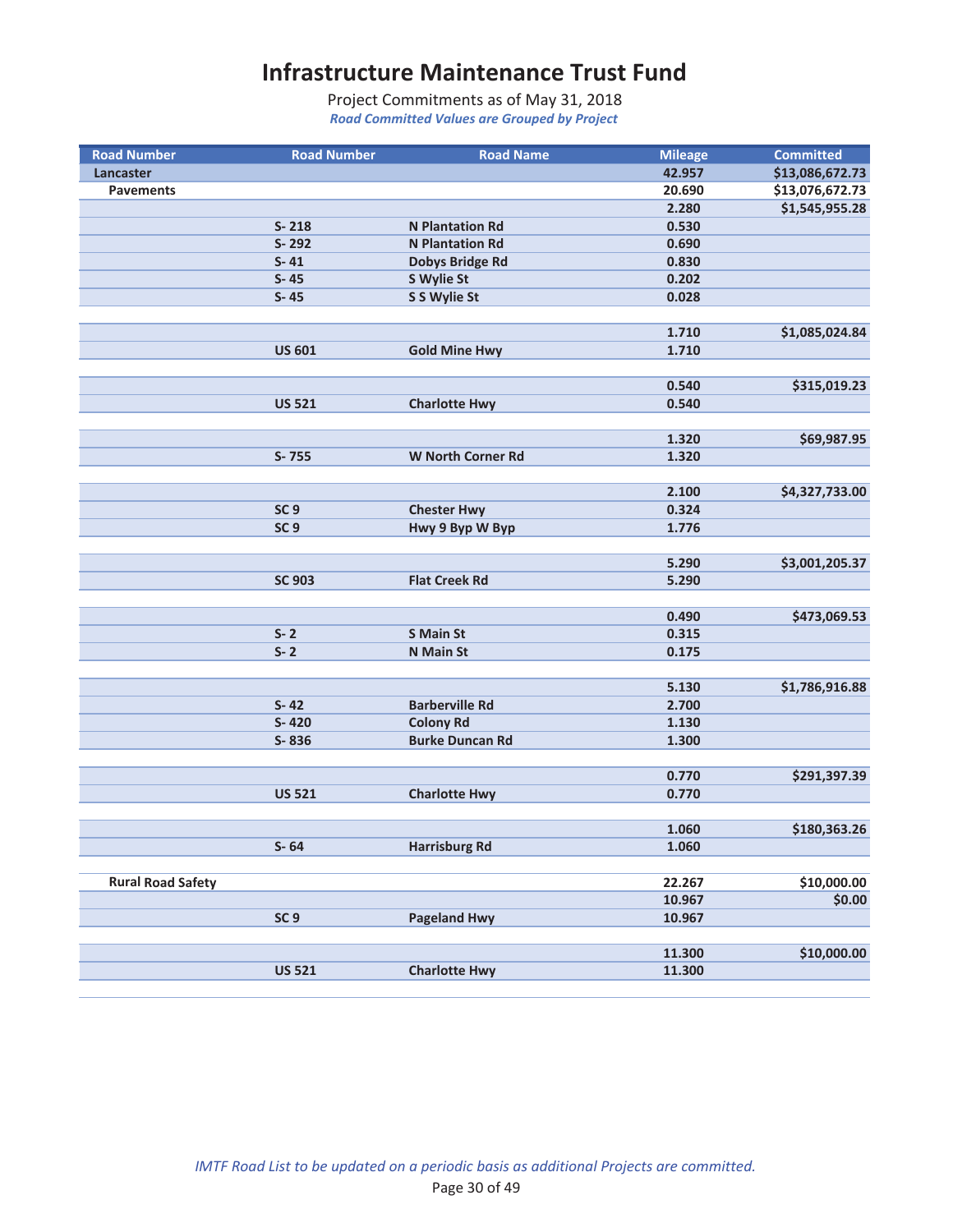| <b>Road Number</b>       | <b>Road Number</b> | <b>Road Name</b>       | <b>Mileage</b> | <b>Committed</b> |
|--------------------------|--------------------|------------------------|----------------|------------------|
| <b>Laurens</b>           |                    |                        | 34.010         | \$6,075,107.34   |
| <b>Pavements</b>         |                    |                        | 21.610         | \$5,903,040.49   |
|                          |                    |                        | 6.150          | \$3,448,951.33   |
|                          | <b>SC 56</b>       | <b>Hwy 56 S</b>        | 5.890          |                  |
|                          | <b>SC 56</b>       | <b>Jacobs Hwy</b>      | 0.260          |                  |
|                          |                    |                        |                |                  |
|                          |                    |                        | 2.700          | \$1,316,174.74   |
|                          | $S - 53$           | <b>Fleming St Ext</b>  | 1.330          |                  |
|                          | $S - 53$           | <b>Torrington Rd</b>   | 1.370          |                  |
|                          |                    |                        |                |                  |
|                          |                    |                        | 5.510          | \$56,692.97      |
|                          | <b>US 76</b>       | <b>E</b> Main St       | 0.407          |                  |
|                          | <b>US 76</b>       | <b>Hwy 76 E</b>        | 2.483          |                  |
|                          | <b>US 76</b>       | <b>Hwy 76 W</b>        | 2.620          |                  |
|                          |                    |                        |                |                  |
|                          |                    |                        | 3.030          | \$690,267.49     |
|                          | <b>SC 72</b>       | <b>Hwy 72 W</b>        | 3.030          |                  |
|                          |                    |                        |                |                  |
|                          |                    |                        | 4.220          | \$390,953.96     |
|                          | $S - 47$           | <b>Power House Rd</b>  | 1.260          |                  |
|                          | $S - 6$            | <b>Indian Mound Rd</b> | 2.960          |                  |
|                          |                    |                        |                |                  |
| <b>Rural Road Safety</b> |                    |                        | 12.400         | \$172,066.85     |
|                          |                    |                        | 10.000         | \$172,066.85     |
|                          | <b>US 221</b>      | 221 S                  | 0.383          |                  |
|                          | <b>US 221</b>      | <b>Hwy 221 S</b>       | 8.657          |                  |
|                          | <b>US 221</b>      | <b>Hwy 72 W</b>        | 0.960          |                  |
|                          |                    |                        |                |                  |
|                          |                    |                        | 2.400          | \$0.00           |
|                          | <b>US 25</b>       | <b>Hwy 25</b>          | 2.400          |                  |
|                          |                    |                        |                |                  |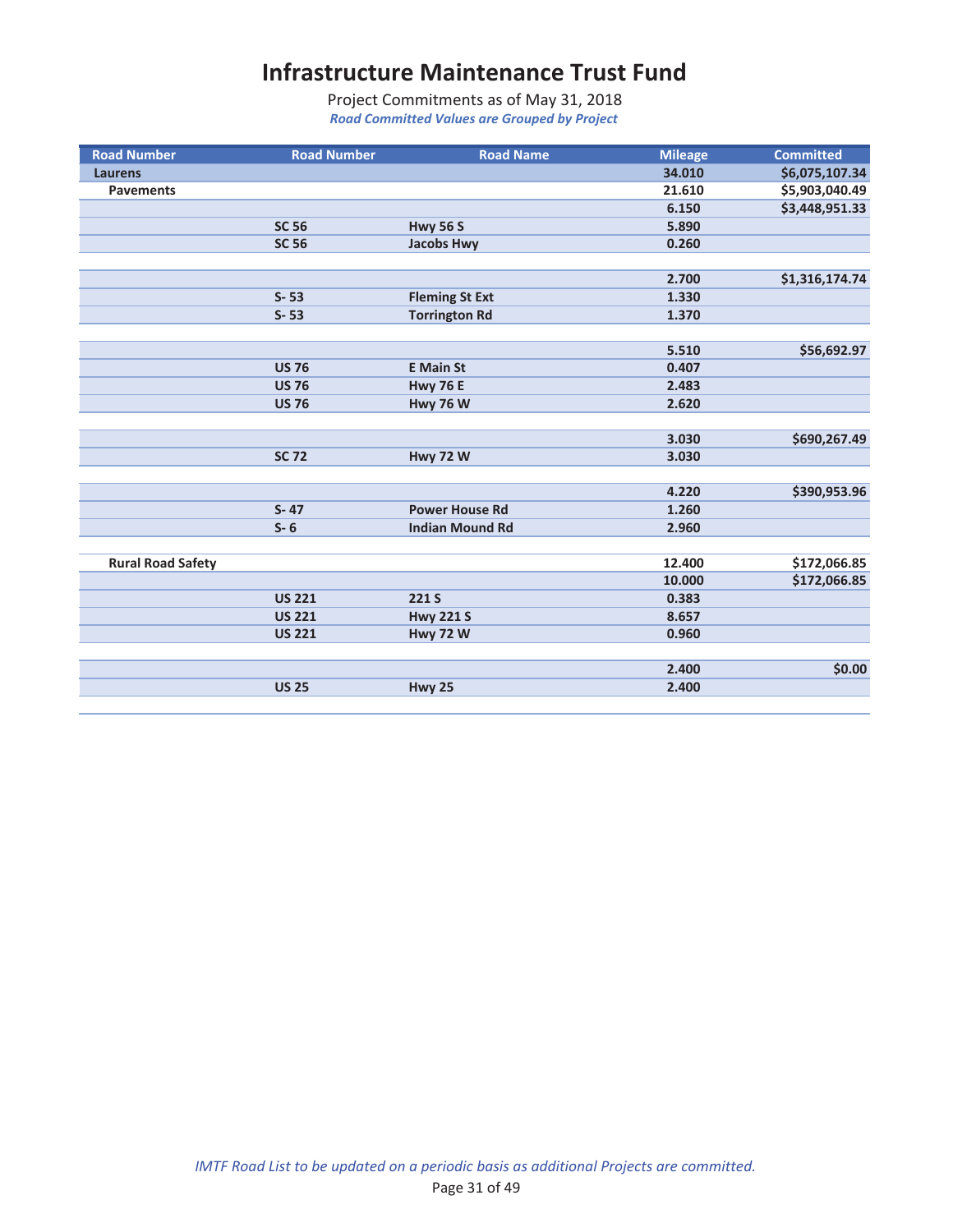| <b>Road Number</b> | <b>Road Number</b> | <b>Road Name</b>              | <b>Mileage</b> | <b>Committed</b> |
|--------------------|--------------------|-------------------------------|----------------|------------------|
| <b>Lee</b>         |                    |                               | 8.410          | \$2,577,113.85   |
| <b>Pavements</b>   |                    |                               | 8.410          | \$2,577,113.85   |
|                    |                    |                               | 1.780          | \$1,157,992.02   |
|                    | <b>SC 441</b>      | <b>Woodrow Rd</b>             | 0.780          |                  |
|                    | <b>SC 527</b>      | <b>Elliott Hwy</b>            | 1.000          |                  |
|                    |                    |                               |                |                  |
|                    |                    |                               | 3.400          | \$850,489.80     |
|                    | $S - 28$           | <b>Manville_St Charles Rd</b> | 3.400          |                  |
|                    |                    |                               |                |                  |
|                    |                    |                               | 2.530          | \$423,043.26     |
|                    | <b>US 76</b>       | <b>Hwy 76 W</b>               | 2.530          |                  |
|                    |                    |                               |                |                  |
|                    |                    |                               | 0.700          | \$145,588.77     |
|                    | $S - 111$          | <b>Dixon Dr</b>               | 0.320          |                  |
|                    | $S - 111$          | Dixon Rd                      | 0.380          |                  |
|                    |                    |                               |                |                  |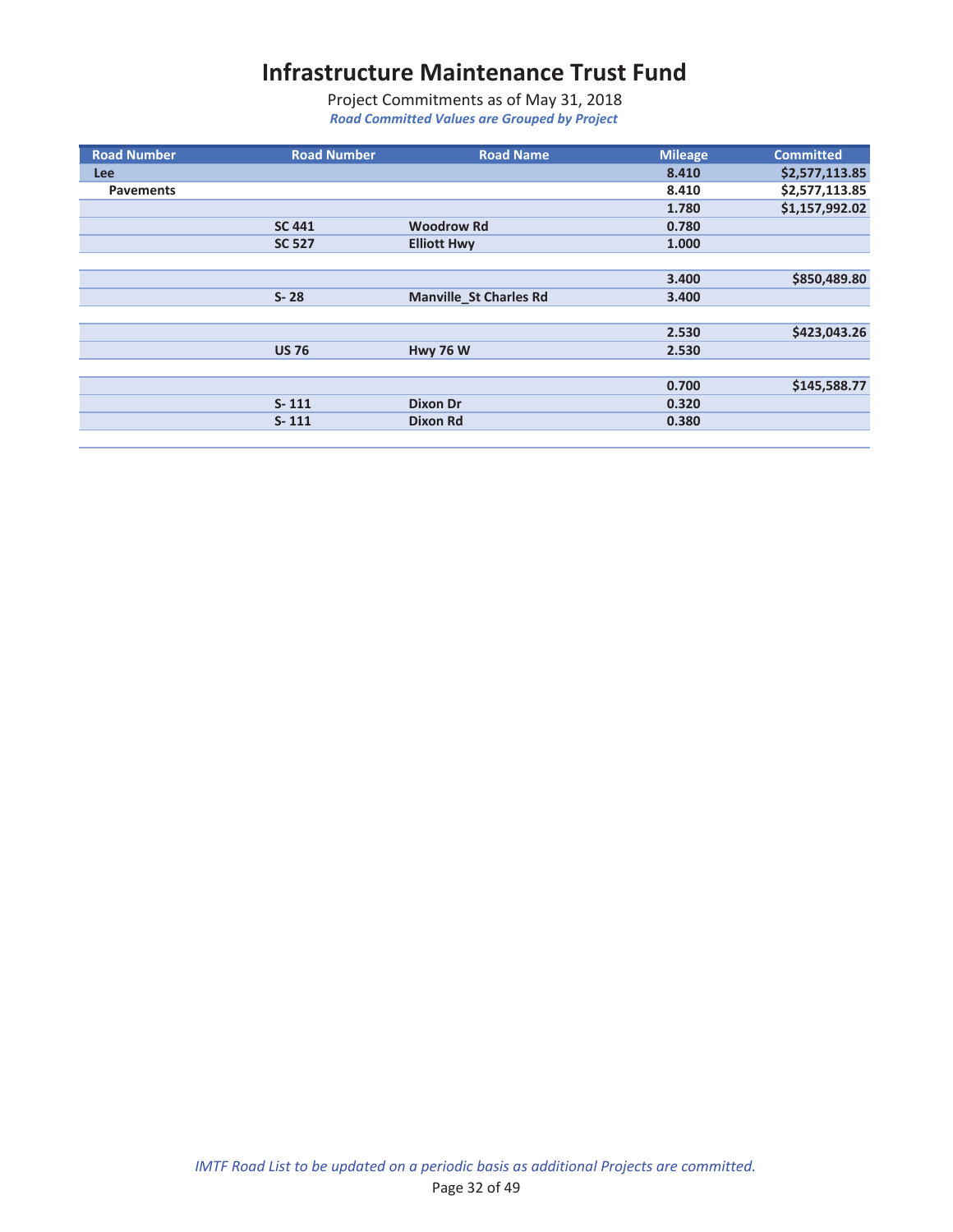*Road Committed Values are Grouped by Project* Project Commitments as of May 31, 2018

| <b>Road Number</b>        | <b>Road Number</b> | <b>Road Name</b>                             | <b>Mileage</b> | <b>Committed</b> |
|---------------------------|--------------------|----------------------------------------------|----------------|------------------|
| <b>Lexington</b>          |                    |                                              | 82.450         | \$61,231,788.82  |
| <b>Pavements</b>          |                    |                                              | 37.950         | \$7,960,686.50   |
|                           |                    |                                              | 1.920          | \$838,211.93     |
|                           | S-486              | <b>Beechwoods Dr</b>                         | 1.920          |                  |
|                           |                    |                                              |                |                  |
|                           |                    |                                              | 0.250          | \$214,483.99     |
|                           | <b>US1</b>         | <b>W</b> Main St                             | 0.250          |                  |
|                           |                    |                                              |                |                  |
|                           |                    |                                              | 6.280          | \$2,427,255.05   |
|                           | $S - 77$           | <b>Two Notch Rd</b>                          | 2.150          |                  |
|                           | $S - 77$           | <b>Chinquapin Church Rd</b>                  | 0.330          |                  |
|                           | $S - 77$           | <b>Albion Rd</b>                             | 0.010          |                  |
|                           | $S-113$            | <b>Counts Ferry Rd</b>                       | 1.990          |                  |
|                           | $S - 73$           | <b>Fish Hatchery Rd</b>                      | 1.800          |                  |
|                           |                    |                                              |                |                  |
|                           |                    |                                              | 0.430          | \$417,706.78     |
|                           | <b>US 21</b>       | <b>Charleston Hwy</b>                        | 0.430          |                  |
|                           |                    |                                              |                |                  |
|                           |                    |                                              | 2.570          | \$1,274,240.52   |
|                           | <b>SC 113</b>      | <b>Wagner Hwy</b>                            | 2.570          |                  |
|                           |                    |                                              |                |                  |
|                           |                    |                                              | 3.380          | \$192,547.15     |
|                           | <b>US1</b>         | <b>E</b> Main St                             | 0.943          |                  |
|                           | <b>US1</b>         | <b>Augusta Rd</b>                            | 1.557          |                  |
|                           | <b>US 321</b>      | <b>S Church St</b>                           | 0.500          |                  |
|                           | <b>US 321</b>      | Savannah Hwy                                 | 0.380          |                  |
|                           |                    |                                              |                |                  |
|                           |                    |                                              | 3.660          | \$249,050.07     |
|                           | SC 692             | E 5Th St                                     | 0.140          |                  |
|                           | SC 692             | <b>Redmond Mill Rd</b>                       | 3.520          |                  |
|                           |                    |                                              | 15.340         | \$510,678.73     |
|                           | $S-70$             | <b>Two Notch Rd</b>                          | 2.840          |                  |
|                           | $S - 243$          | <b>Nazareth Rd</b>                           | 2.990          |                  |
|                           | S-278              |                                              |                |                  |
|                           | $S - 77$           | <b>Calks Ferry Rd</b><br><b>Two Notch Rd</b> | 6.740          |                  |
|                           |                    |                                              | 2.770          |                  |
|                           |                    |                                              | 4.120          | \$1,836,512.28   |
|                           | <b>US1</b>         | W Columbia Ave                               | 2.140          |                  |
|                           | <b>US1</b>         | E Columbia Ave                               | 1.980          |                  |
|                           |                    |                                              |                |                  |
| <b>Rural Road Safety</b>  |                    |                                              | 33.400         | \$18,896,771.57  |
|                           |                    |                                              | 20.000         | \$12,785,761.37  |
|                           | <b>US 178</b>      | <b>Fairview Rd</b>                           | 18.146         |                  |
|                           | <b>US 178</b>      | <b>Main St</b>                               | 0.850          |                  |
|                           | <b>US 178</b>      | <b>S Pine St</b>                             | 0.440          |                  |
|                           | <b>US 178</b>      | <b>Steedman Rd</b>                           | 0.564          |                  |
|                           |                    |                                              |                |                  |
|                           |                    |                                              | 13.400         | \$6,111,010.20   |
|                           | <b>SC 302</b>      | <b>Edmund Hwy</b>                            | 7.910          |                  |
|                           | <b>SC 302</b>      | <b>Pine St</b>                               | 5.490          |                  |
|                           |                    |                                              |                |                  |
| <b>Interstate Upgrade</b> |                    |                                              | 11.100         | \$34,374,330.75  |
|                           |                    |                                              | 11.100         | \$34,374,330.75  |
|                           | $I - 20$           |                                              | 11.100         | \$34,374,330.75  |

*IMTF Road List to be updated on a periodic basis as additional Projects are committed.*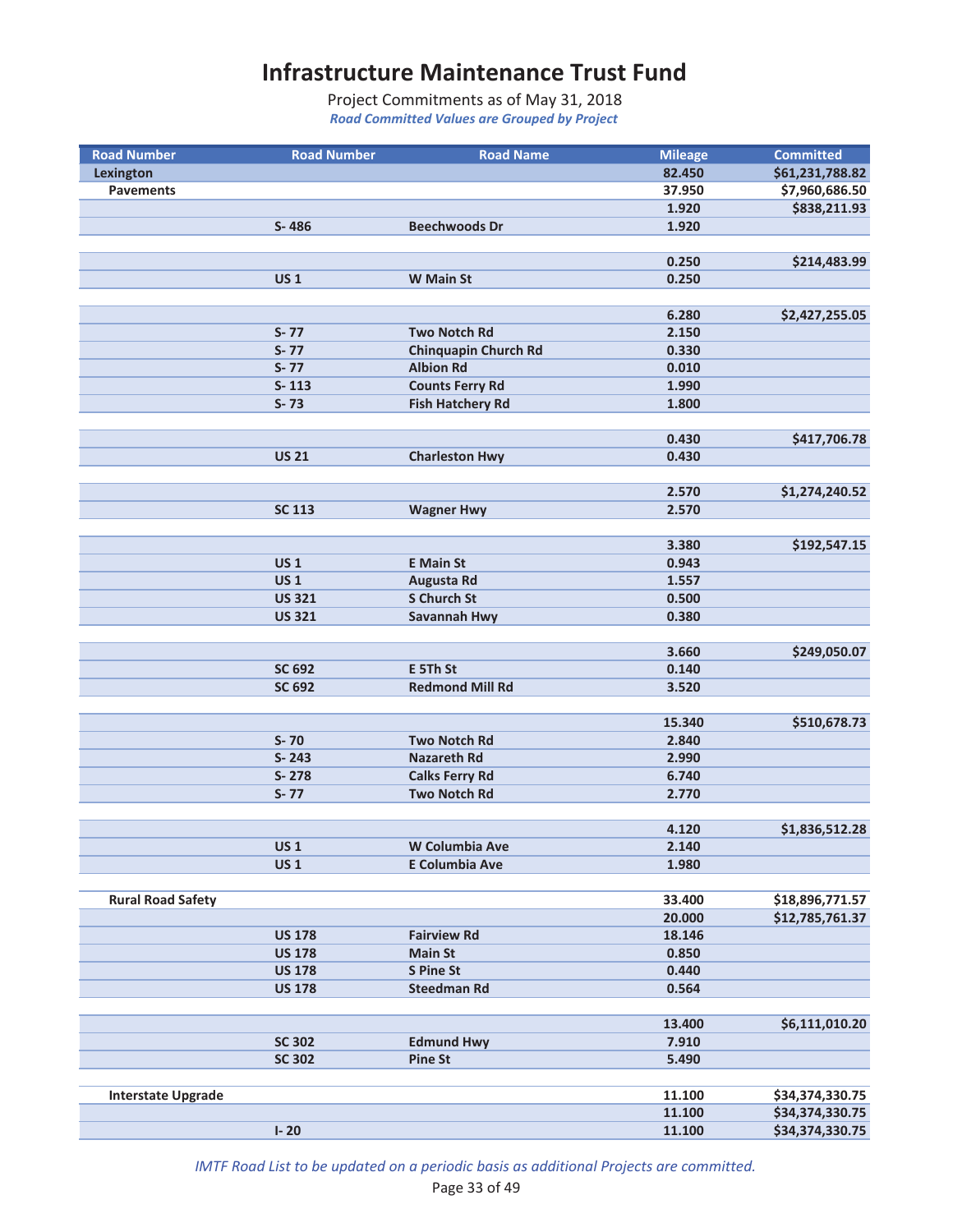| <b>Road Number</b> | <b>Road Number</b> | <b>Road Name</b>  | <b>Mileage</b> | <b>Committed</b> |
|--------------------|--------------------|-------------------|----------------|------------------|
| <b>Marion</b>      |                    |                   | 10.469         | \$4,473,229.72   |
| <b>Pavements</b>   |                    |                   | 10.469         | \$4,473,229.72   |
|                    |                    |                   | 1.850          | \$2,273,914.22   |
|                    | <b>US 501</b>      | N Highway 501     | 0.002          |                  |
|                    | <b>US 501</b>      | S Highway 501     | 1.848          |                  |
|                    |                    |                   |                |                  |
|                    |                    |                   | 2.740          | \$891,739.88     |
|                    | $S - 19$           | <b>Bluff Rd</b>   | 2.740          |                  |
|                    |                    |                   |                |                  |
|                    |                    |                   | 1.450          | \$359,210.15     |
|                    | <b>US 76</b>       | E Highway 76      | 1.450          |                  |
|                    |                    |                   |                |                  |
|                    |                    |                   | 3.080          | \$684,696.49     |
|                    | <b>SC 41</b>       | S Highway 41      | 1.430          |                  |
|                    | <b>US 501 BUS</b>  | N Highway 501 Bus | 1.650          |                  |
|                    |                    |                   |                |                  |
|                    |                    |                   | 1.349          | \$263,668.98     |
|                    | $S - 25$           | <b>Wahee Rd</b>   | 1.349          |                  |
|                    |                    |                   |                |                  |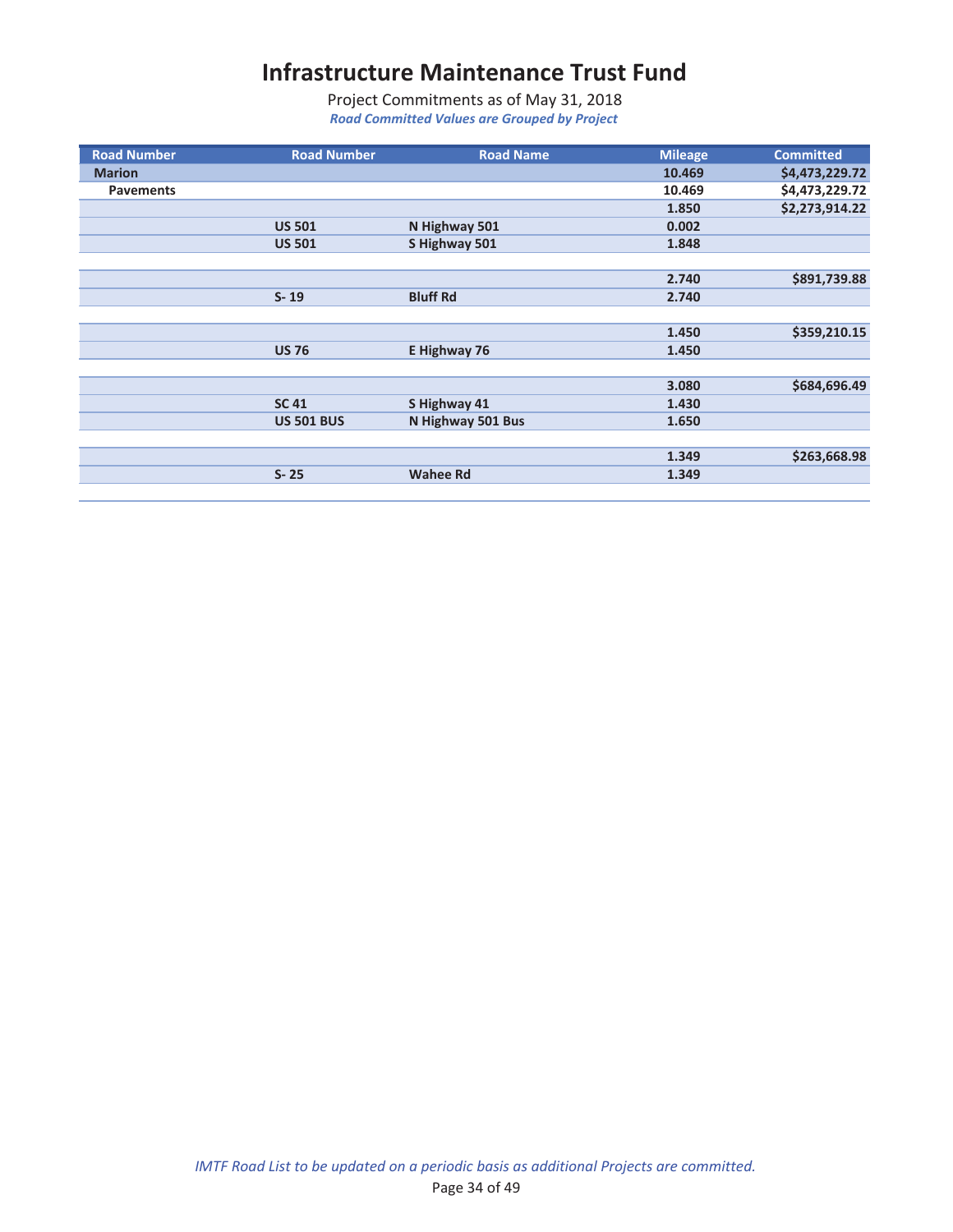| <b>Road Number</b> | <b>Road Number</b> | <b>Road Name</b>  | <b>Mileage</b> | <b>Committed</b> |
|--------------------|--------------------|-------------------|----------------|------------------|
| <b>Marlboro</b>    |                    |                   | 11.820         | \$4,088,778.24   |
| <b>Pavements</b>   |                    |                   | 11.820         | \$4,088,778.24   |
|                    |                    |                   | 2.460          | \$1,940,016.45   |
|                    | <b>SC 38</b>       | Hwy 38 Byp S      | 0.210          |                  |
|                    | <b>SC 38</b>       | <b>Hwy 38 S</b>   | 2.250          |                  |
|                    |                    |                   |                |                  |
|                    |                    |                   | 1.840          | \$636,101.54     |
|                    | $S - 50$           | <b>Zion Rd</b>    | 1.840          |                  |
|                    |                    |                   |                |                  |
|                    |                    |                   | 1.100          | \$537,516.20     |
|                    | US <sub>1</sub>    | Hwy 9 W           | 1.100          |                  |
|                    |                    |                   |                |                  |
|                    |                    |                   | 5.780          | \$847,866.18     |
|                    | <b>US 15</b>       | Hwy 15-401 W      | 5.780          |                  |
|                    |                    |                   |                |                  |
|                    |                    |                   | 0.640          | \$127,277.87     |
|                    | $S - 564$          | <b>Polston Rd</b> | 0.640          |                  |
|                    |                    |                   |                |                  |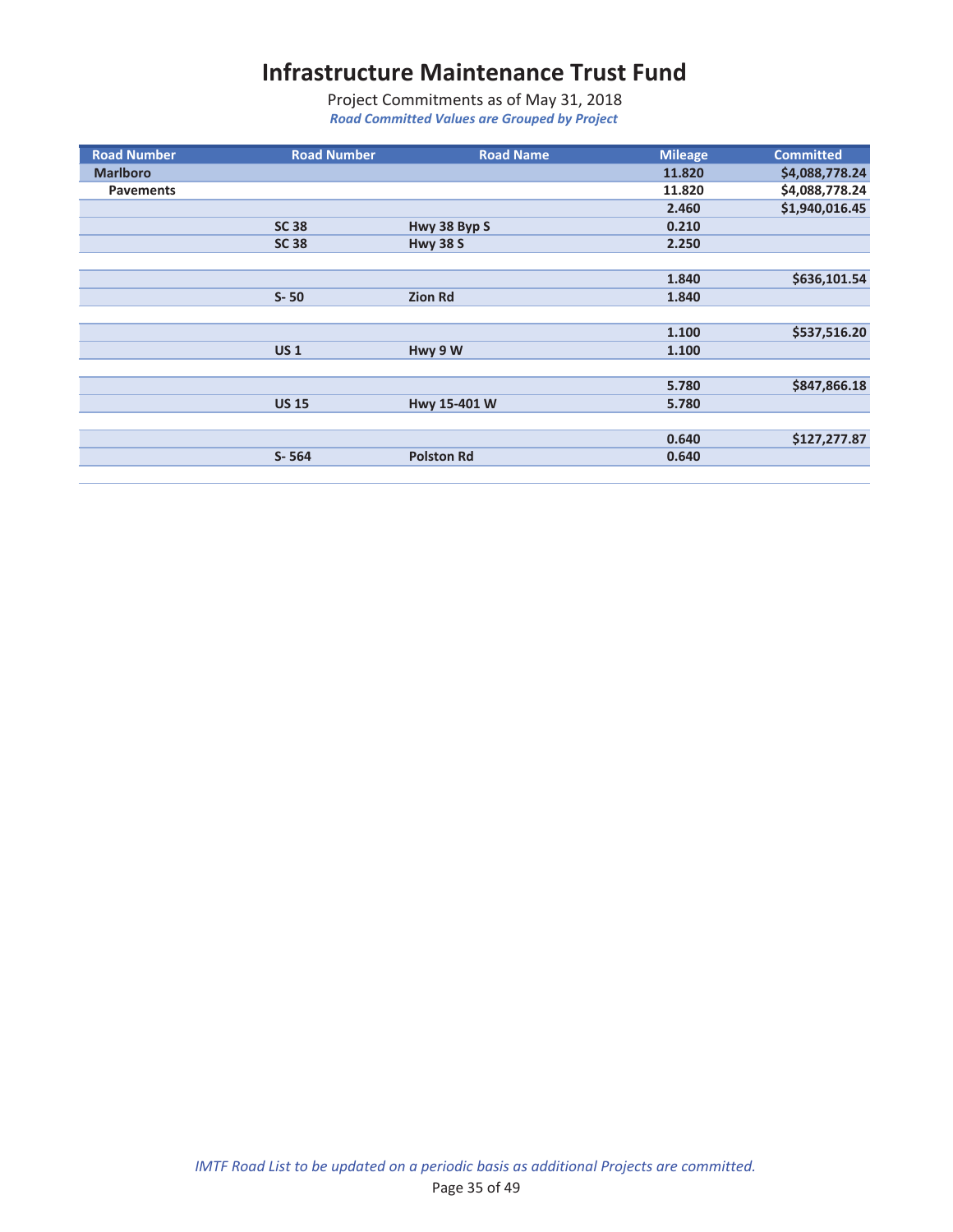| <b>Road Number</b> | <b>Road Number</b> | <b>Road Name</b>       | <b>Mileage</b> | <b>Committed</b> |
|--------------------|--------------------|------------------------|----------------|------------------|
| <b>Mccormick</b>   |                    |                        | 8.740          | \$1,832,890.22   |
| <b>Pavements</b>   |                    |                        | 8.740          | \$1,832,890.22   |
|                    |                    |                        | 1.530          | \$16,732.50      |
|                    | <b>US 221</b>      | <b>Clarks Hii Hwy</b>  | 0.456          |                  |
|                    | <b>US 221</b>      | <b>Clarks Hill Hwy</b> | 1.074          |                  |
|                    |                    |                        |                |                  |
|                    |                    |                        | 1.500          | \$765,412.82     |
|                    | <b>SC 28</b>       | <b>Hwy 28 N</b>        | 1.500          |                  |
|                    |                    |                        |                |                  |
|                    |                    |                        | 0.970          | \$374,495.36     |
|                    | $S - 11$           | <b>S</b> Main St       | 0.970          |                  |
|                    |                    |                        |                |                  |
|                    |                    |                        | 3.920          | \$531,748.24     |
|                    | <b>SC 28</b>       | <b>Hwy 28 S</b>        | 3.920          |                  |
|                    |                    |                        |                |                  |
|                    |                    |                        | 0.820          | \$144,501.30     |
|                    | $S - 22$           | <b>Whitetown Rd</b>    | 0.820          |                  |
|                    |                    |                        |                |                  |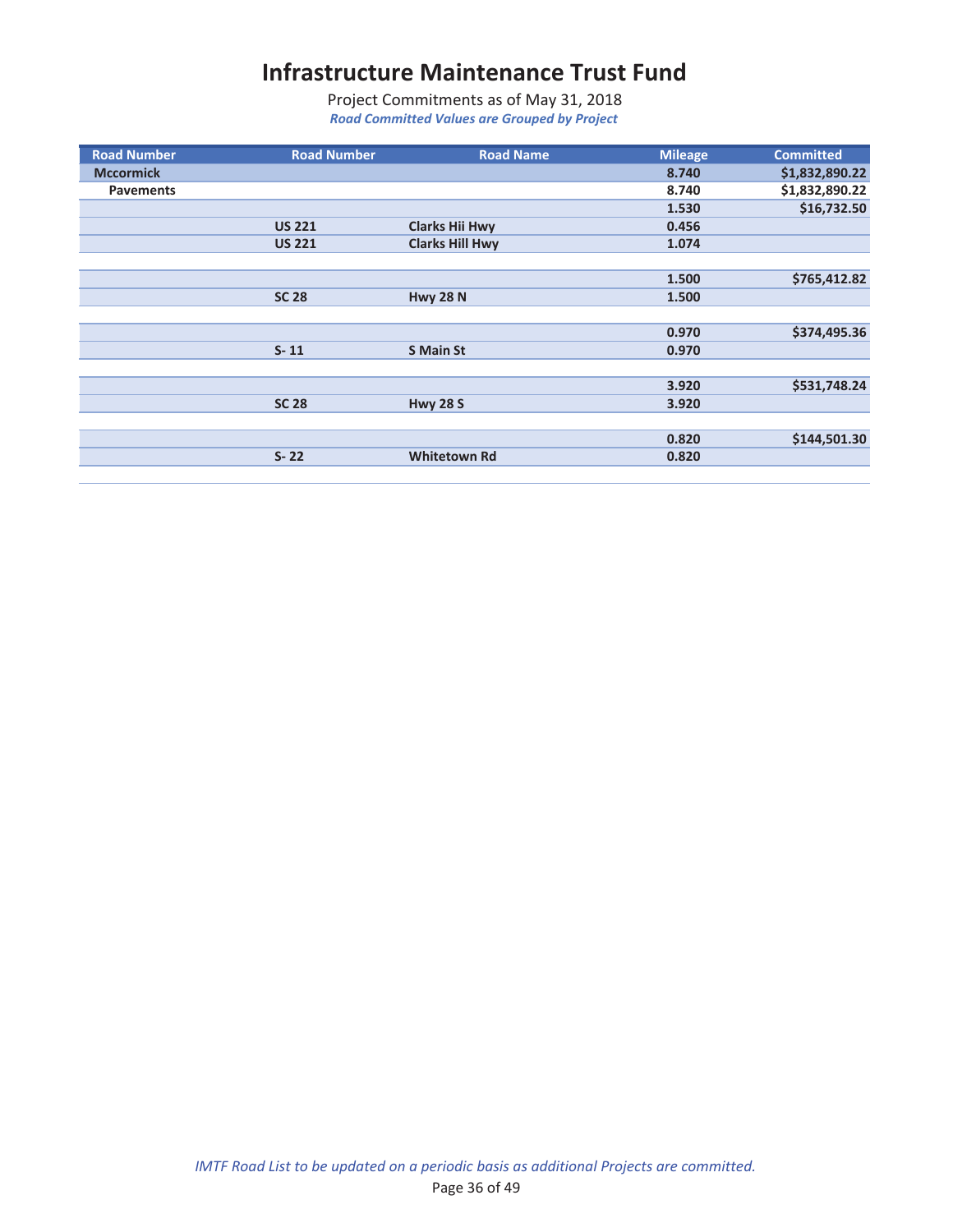| <b>Road Number</b> | <b>Road Number</b> | <b>Road Name</b>         | <b>Mileage</b> | <b>Committed</b> |
|--------------------|--------------------|--------------------------|----------------|------------------|
| <b>Newberry</b>    |                    |                          | 21.560         | \$4,110,250.48   |
| <b>Pavements</b>   |                    |                          | 21.560         | \$4,110,250.48   |
|                    |                    |                          | 3.700          | \$2,077,135.82   |
|                    | <b>US 176</b>      | <b>Us176</b>             | 3.677          |                  |
|                    | <b>US 176</b>      |                          | 0.023          |                  |
|                    |                    |                          |                |                  |
|                    |                    |                          | 3.100          | \$1,380,933.00   |
|                    | $S - 38$           | Jollystreet Rd           | 3.100          |                  |
|                    |                    |                          |                |                  |
|                    |                    |                          | 8.310          | \$29,263.58      |
|                    | <b>SC 34</b>       | <b>Sc34</b>              | 3.740          |                  |
|                    | <b>SC 391</b>      | Sc391                    | 4.570          |                  |
|                    |                    |                          |                |                  |
|                    |                    |                          | 3.170          | \$12,724.71      |
|                    | $S-15$             | <b>Dreher Island Rd</b>  | 1.160          |                  |
|                    | $S - 571$          | <b>Amicks Landing Rd</b> | 0.110          |                  |
|                    | $S - 571$          | <b>State Park Rd</b>     | 1.900          |                  |
|                    |                    |                          |                |                  |
|                    |                    |                          | 2.150          | \$269,730.29     |
|                    | $S - 28$           | <b>Broad River Rd</b>    | 2.150          |                  |
|                    |                    |                          |                |                  |
|                    |                    |                          | 1.130          | \$340,463.08     |
|                    | <b>SC 34</b>       | <b>Dixie Byp</b>         | 0.022          |                  |
|                    | <b>SC 34</b>       | <b>Dixie Dr</b>          | 1.080          |                  |
|                    | <b>SC 34</b>       |                          | 0.028          |                  |
|                    |                    |                          |                |                  |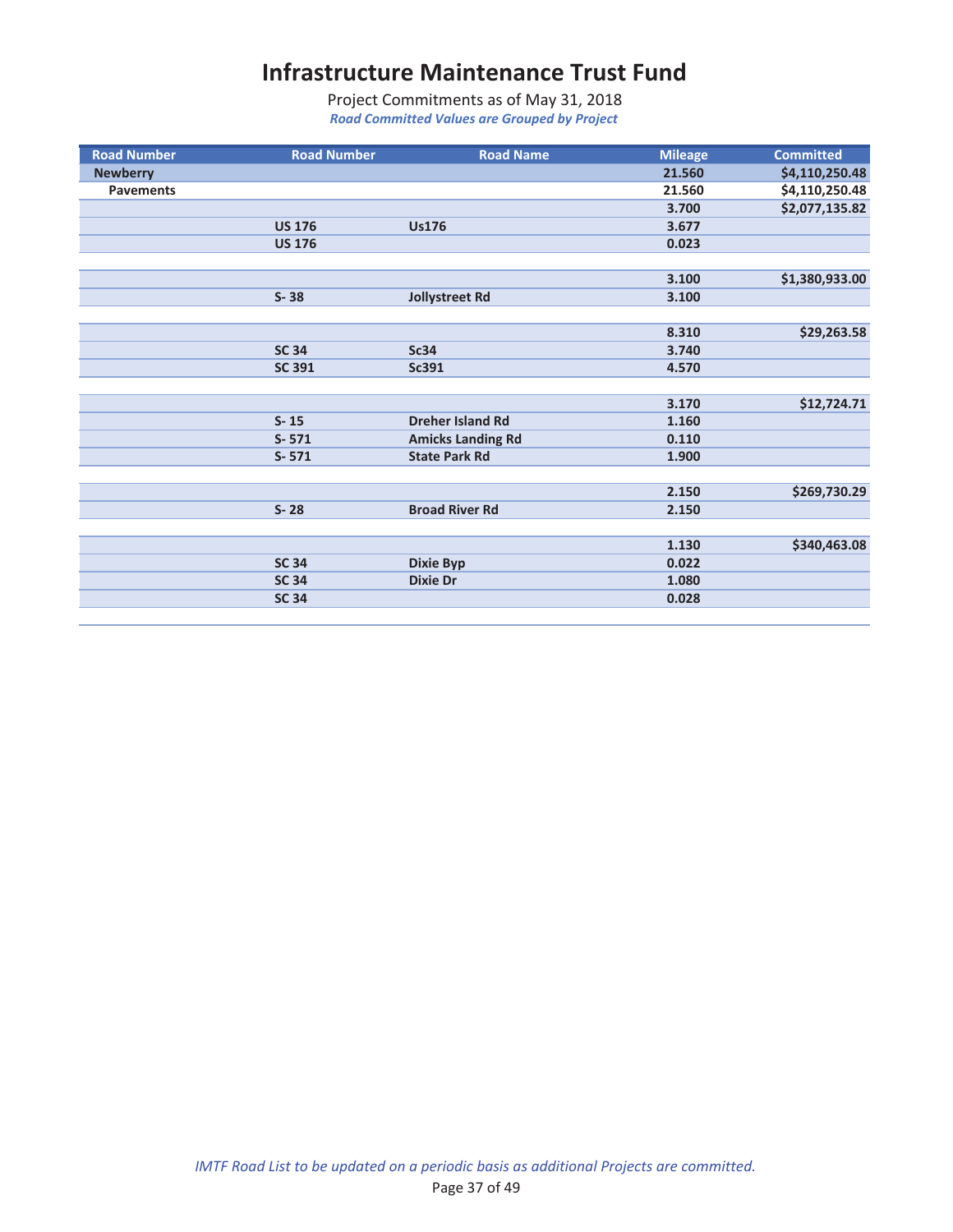| <b>Road Number</b>       | <b>Road Number</b> | <b>Road Name</b>       | <b>Mileage</b> | <b>Committed</b> |
|--------------------------|--------------------|------------------------|----------------|------------------|
| <b>Oconee</b>            |                    |                        | 35.920         | \$6,803,275.28   |
| <b>Pavements</b>         |                    |                        | 21.720         | \$6,739,543.88   |
|                          |                    |                        | 1.030          | \$590,492.48     |
|                          | $S - 155$          | <b>E South 2Nd St</b>  | 0.580          |                  |
|                          | $S - 610$          | <b>Daniel Ave</b>      | 0.450          |                  |
|                          |                    |                        |                |                  |
|                          |                    |                        | 8.440          | \$596,454.64     |
|                          | <b>SC 182</b>      | <b>Oakway Rd</b>       | 3.730          |                  |
|                          | <b>SC 59</b>       | <b>Tokeena Rd</b>      | 4.697          |                  |
|                          | <b>SC 59</b>       | S Oak St               | 0.013          |                  |
|                          |                    |                        |                |                  |
|                          |                    |                        | 1.710          | \$1,588,449.93   |
|                          | <b>US 76</b>       | <b>Byp 123</b>         | 1.710          |                  |
|                          |                    |                        |                |                  |
|                          |                    |                        | 3.470          | \$1,940,717.46   |
|                          | <b>US 123</b>      | <b>Toccoa Hwy</b>      | 3.470          |                  |
|                          |                    |                        |                |                  |
|                          |                    |                        | 0.950          | \$1,346,816.52   |
|                          | $S - 63$           | W South 4Th St         | 0.950          |                  |
|                          |                    |                        |                |                  |
|                          |                    |                        | 4.660          | \$319,874.63     |
|                          | $S - 65$           | J P Stevens Rd         | 0.080          |                  |
|                          | $S - 65$           | <b>Martin Creek Rd</b> | 3.040          |                  |
|                          | $S - 21$           | <b>Friendship Rd</b>   | 1.540          |                  |
|                          |                    |                        |                |                  |
|                          |                    |                        | 1.460          | \$356,738.22     |
|                          | <b>US 76</b>       | <b>Clemson Blvd</b>    | 1.460          |                  |
|                          |                    |                        |                |                  |
| <b>Rural Road Safety</b> |                    |                        | 14.200         | \$63,731.40      |
|                          |                    |                        | 14.200         | \$63,731.40      |
|                          | <b>SC 24</b>       | <b>West Oak Hwy</b>    | 14.200         |                  |
|                          |                    |                        |                |                  |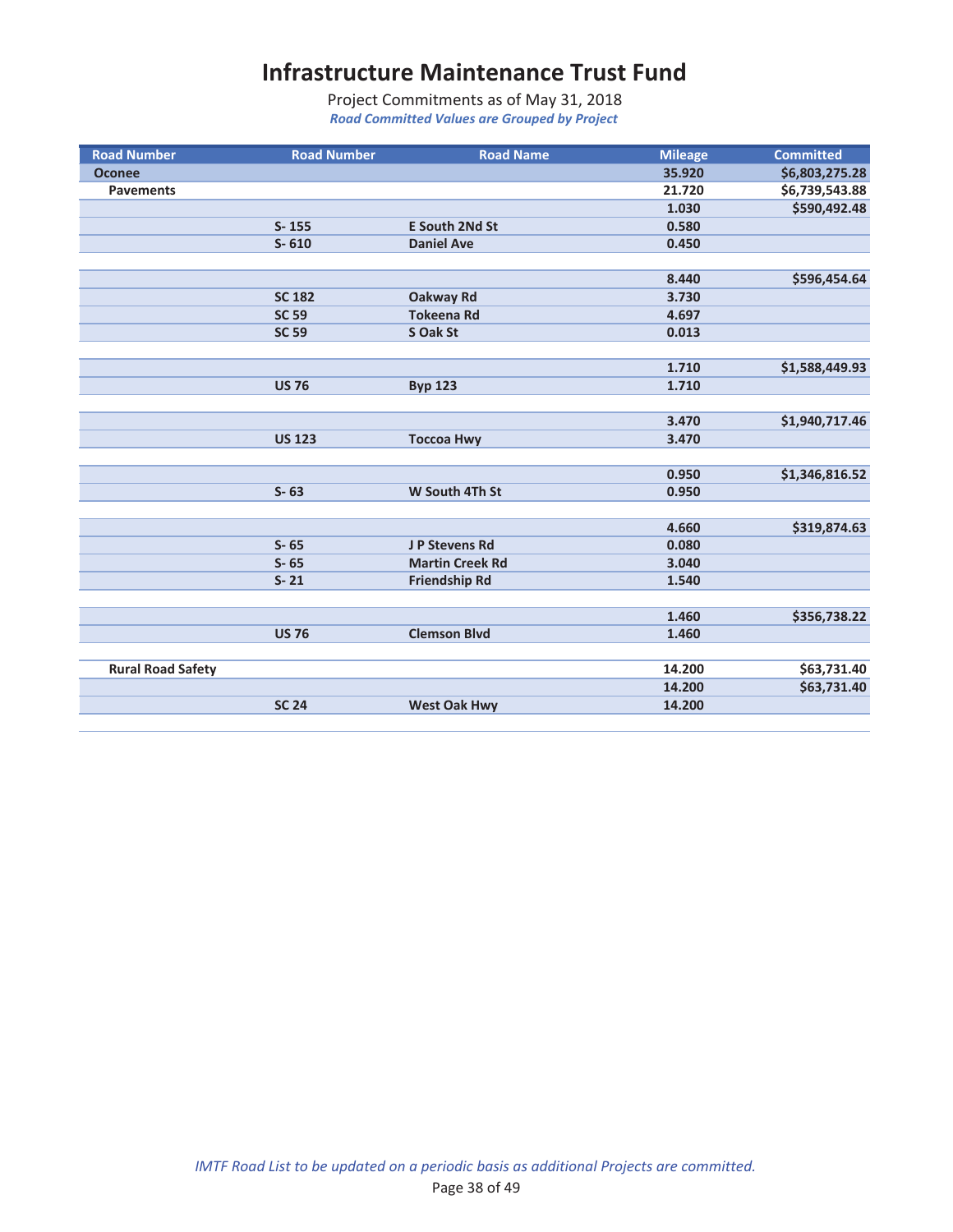| <b>Road Number</b> | <b>Road Number</b>  | <b>Road Name</b>          | <b>Mileage</b> | <b>Committed</b> |
|--------------------|---------------------|---------------------------|----------------|------------------|
| <b>Orangeburg</b>  |                     |                           | 66.440         | \$11,422,329.25  |
| <b>Pavements</b>   |                     |                           | 32.710         | \$9,575,997.29   |
|                    |                     |                           | 1.260          | \$493,798.57     |
|                    | SC <sub>6</sub>     | <b>Old Number Six Hwy</b> | 1.260          |                  |
|                    |                     |                           |                |                  |
|                    |                     |                           | 4.060          | \$1,299,034.54   |
|                    | SC <sub>4</sub>     | <b>Neeses Hwy</b>         | 4.060          |                  |
|                    |                     |                           |                |                  |
|                    |                     |                           | 4.750          | \$2,366,240.85   |
|                    | <b>US 301</b>       | <b>Five Chop Rd</b>       | 4.750          |                  |
|                    |                     |                           |                |                  |
|                    |                     |                           | 10.470         | \$2,689,213.85   |
|                    | SC <sub>3</sub> BUS | <b>Springfield Rd</b>     | 0.280          |                  |
|                    | SC <sub>4</sub>     | <b>Neeses Hwy</b>         | 5.740          |                  |
|                    | SC <sub>4</sub>     | <b>Springfield Rd</b>     | 0.120          |                  |
|                    | SC <sub>4</sub>     | <b>Surrey Race Rd</b>     | 4.330          |                  |
|                    |                     |                           |                |                  |
|                    |                     |                           | 0.410          | \$491,160.94     |
|                    | <b>US 15</b>        | <b>Five Chop Rd</b>       | 0.410          |                  |
|                    |                     |                           |                |                  |
|                    |                     |                           | 3.120          | \$1,375,335.66   |
|                    | $S - 205$           | <b>Bennett St</b>         | 0.460          |                  |
|                    | $S - 224$           | <b>Ellis Ave</b>          | 1.180          |                  |
|                    | S-224               | <b>Gibson St</b>          | 0.210          |                  |
|                    | $S - 25$            | <b>Boulevard St</b>       | 1.270          |                  |
|                    |                     |                           |                |                  |
|                    |                     |                           | 1.650          | \$148,764.56     |
|                    | SC <sub>6</sub>     | <b>Old Number Six Hwy</b> | 1.650          |                  |
|                    |                     |                           |                |                  |
|                    |                     |                           | 2.330          | \$367,097.96     |
|                    | <b>US 321</b>       | Savannah Hwy              | 2.330          |                  |
|                    |                     |                           |                |                  |
|                    |                     |                           | 4.660          | \$345,350.36     |
|                    | $S - 104$           | <b>Dawson St</b>          | 3.770          |                  |
|                    | S-1091              | <b>Brookside Dr</b>       | 0.350          |                  |
|                    | S-904               | <b>Pinehill Rd</b>        | 0.170          |                  |
|                    | S-905               | <b>Brookside Dr</b>       | 0.370          |                  |
|                    |                     |                           |                |                  |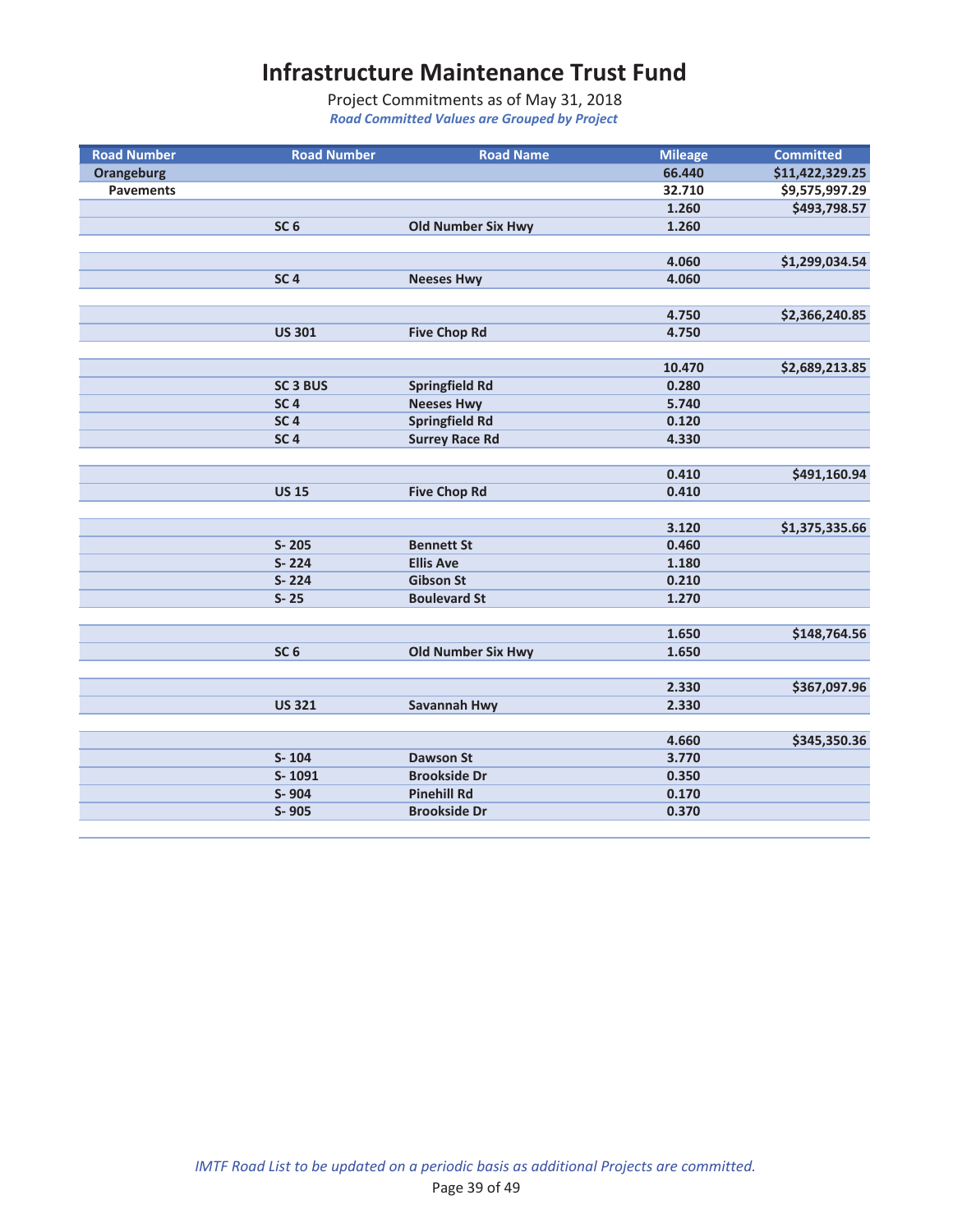| <b>Road Number</b>       | <b>Road Number</b> | <b>Road Name</b>          | <b>Mileage</b> | <b>Committed</b> |
|--------------------------|--------------------|---------------------------|----------------|------------------|
| <b>Rural Road Safety</b> |                    |                           | 33.730         | \$1,846,331.96   |
|                          |                    |                           | 4.390          | \$425,565.88     |
|                          | <b>US 78</b>       |                           | 0.010          |                  |
|                          | <b>US 78</b>       | <b>Dorange Rd</b>         | 4.380          |                  |
|                          |                    |                           |                |                  |
|                          |                    |                           | 1.260          | \$90,968.07      |
|                          | SC <sub>6</sub>    | <b>Old Number Six Hwy</b> | 1.260          |                  |
|                          |                    |                           |                |                  |
|                          |                    |                           | 4.060          | \$241,176.57     |
|                          | SC <sub>4</sub>    | <b>Neeses Hwy</b>         | 4.060          |                  |
|                          |                    |                           |                |                  |
|                          |                    |                           | 4.750          | \$342,935.20     |
|                          | <b>US 301</b>      | <b>Five Chop Rd</b>       | 4.750          |                  |
|                          |                    |                           |                |                  |
|                          |                    |                           | 10.470         | \$735,686.24     |
|                          | <b>SC 3 BUS</b>    | <b>Springfield Rd</b>     | 0.280          |                  |
|                          | SC <sub>4</sub>    | <b>Neeses Hwy</b>         | 5.740          |                  |
|                          | SC <sub>4</sub>    | <b>Springfield Rd</b>     | 0.120          |                  |
|                          | SC <sub>4</sub>    | <b>Surrey Race Rd</b>     | 4.330          |                  |
|                          |                    |                           |                |                  |
|                          |                    |                           | 8.800          | \$10,000.00      |
|                          | <b>US 301</b>      | <b>Five Chop Rd</b>       | 8.800          |                  |
|                          |                    |                           |                |                  |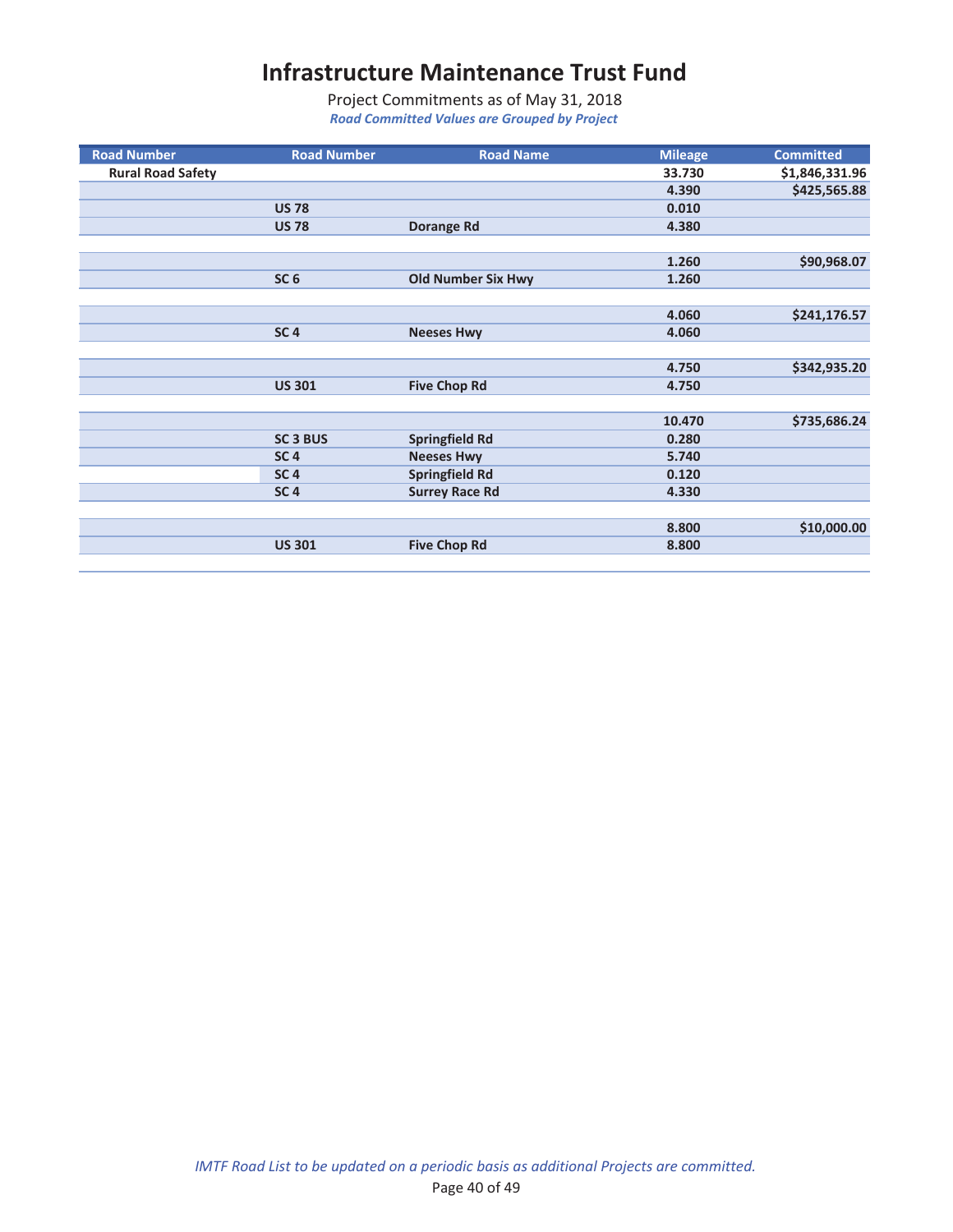| <b>Road Number</b> | <b>Road Number</b> | <b>Road Name</b>        | <b>Mileage</b> | <b>Committed</b> |
|--------------------|--------------------|-------------------------|----------------|------------------|
| <b>Pickens</b>     |                    |                         | 22.050         | \$4,409,026.72   |
| <b>Pavements</b>   |                    |                         | 22.050         | \$4,409,026.72   |
|                    |                    |                         | 2.000          | \$2,468,410.56   |
|                    | <b>US 123</b>      | <b>Calhoun Mem Hwy</b>  | 2.000          |                  |
|                    |                    |                         |                |                  |
|                    |                    |                         | 2.130          | \$1,235,528.33   |
|                    | $S - 160$          | <b>Old Magnolia Rd</b>  | 0.187          |                  |
|                    | $S - 160$          | <b>Jones Mill Rd</b>    | 1.943          |                  |
|                    |                    |                         |                |                  |
|                    |                    |                         | 2.600          | \$134,826.70     |
|                    | <b>US 123</b>      | <b>Calhoun Mem Hwy</b>  | 2.600          |                  |
|                    |                    |                         |                |                  |
|                    |                    |                         | 0.740          | \$199,855.46     |
|                    | <b>SC 135</b>      | N A St                  | 0.670          |                  |
|                    | <b>SC 135</b>      | <b>Dacusville Hwy</b>   | 0.070          |                  |
|                    |                    |                         |                |                  |
|                    |                    |                         | 11.950         | \$74,544.47      |
|                    | <b>SC 133</b>      | <b>Mt Olivet Rd</b>     | 2.170          |                  |
|                    | <b>SC 133</b>      | <b>Crowe Creek Rd</b>   | 9.780          |                  |
|                    |                    |                         |                |                  |
|                    |                    |                         | 2.630          | \$295,861.20     |
|                    | $S - 18$           | <b>Eighteen Mile Rd</b> | 0.266          |                  |
|                    | $S - 18$           | <b>Church St</b>        | 1.344          |                  |
|                    | $S - 91$           | <b>White Oak Rd</b>     | 1.020          |                  |
|                    |                    |                         |                |                  |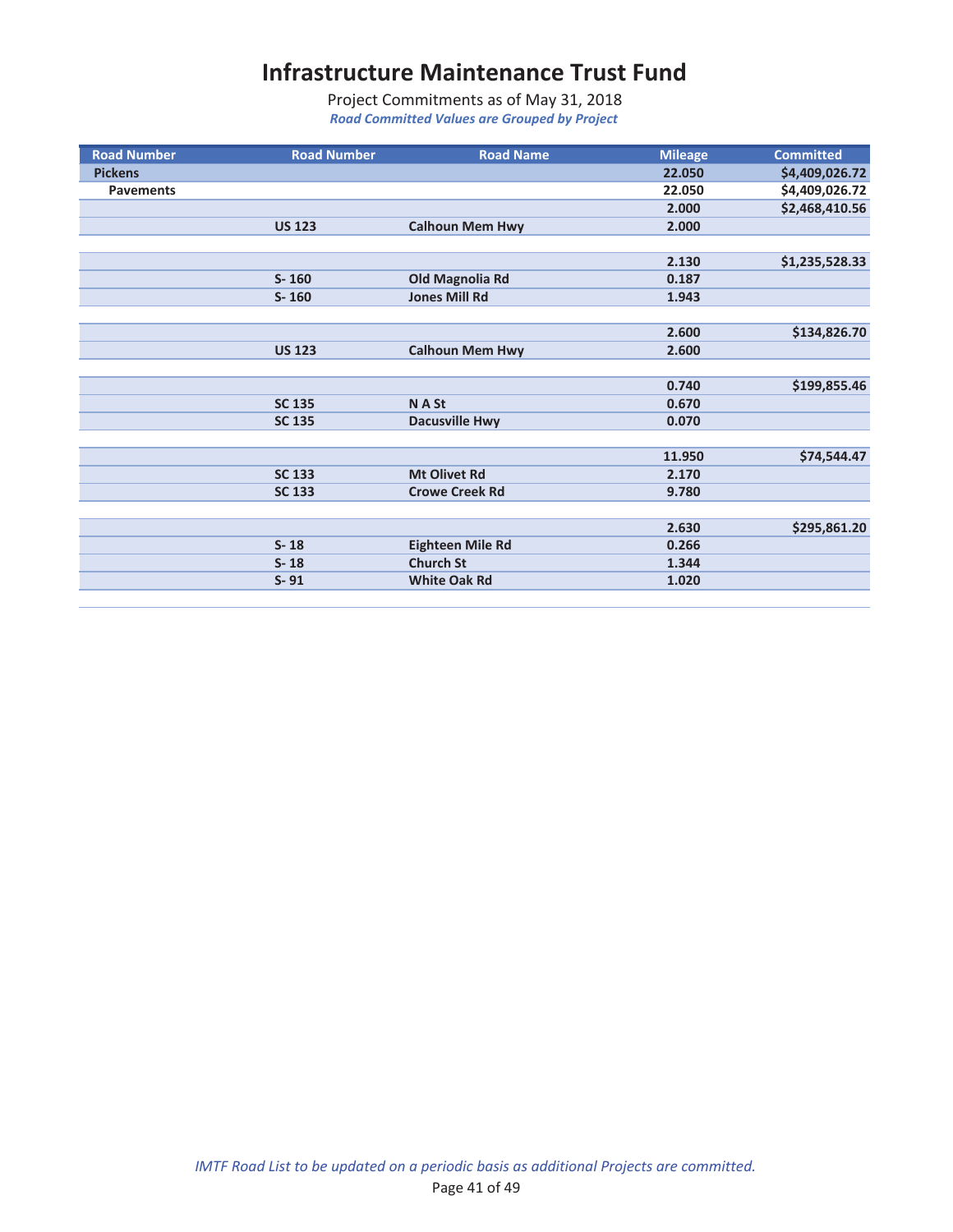| <b>Road Number</b>       | <b>Road Number</b>   | <b>Road Name</b>           | <b>Mileage</b> | <b>Committed</b> |
|--------------------------|----------------------|----------------------------|----------------|------------------|
| <b>Richland</b>          |                      |                            | 38.924         | \$12,588,684.98  |
| <b>Pavements</b>         |                      |                            | 25.304         | \$12,228,684.98  |
|                          |                      |                            | 4.800          | \$1,933,477.04   |
|                          | $S - 32$             | R Stoudemayer Rd           | 1.500          |                  |
|                          | S-234                | <b>Freshly Mill Rd</b>     | 3.300          |                  |
|                          |                      |                            |                |                  |
|                          |                      |                            | 0.860          | \$153,720.00     |
|                          | S-3017               | <b>Mount View Rd</b>       | 0.860          |                  |
|                          |                      |                            |                |                  |
|                          |                      |                            | 2.861          | \$2,102,289.05   |
|                          | <b>US 321</b>        | <b>Clarendon St</b>        | 0.040          |                  |
|                          | <b>US 321</b>        | <b>Fairfield Rd</b>        | 2.352          |                  |
|                          | SC <sub>12</sub> SPR | <b>Forest Dr</b>           | 0.387          |                  |
|                          | SC <sub>12</sub> SPR | <b>Strom Thurmond Blvd</b> | 0.082          |                  |
|                          |                      |                            |                |                  |
|                          |                      |                            | 3.413          | \$2,322,044.91   |
|                          | $S - 31$             | <b>Bush River Rd</b>       | 1.200          |                  |
|                          | $S - 54$             | <b>Heins Rd</b>            | 0.830          |                  |
|                          | $S - 73$             | <b>Colonial Dr</b>         | 0.343          |                  |
|                          | S-3048               | Columbiana Dr              | 1.040          |                  |
|                          |                      |                            |                |                  |
|                          |                      |                            | 2.060          | \$2,005,634.56   |
|                          | <b>US 76</b>         | <b>Garners Ferry Rd</b>    | 2.060          |                  |
|                          |                      |                            |                |                  |
|                          |                      |                            | 0.860          | \$817,541.12     |
|                          | <b>US1</b>           | <b>Two Notch Rd</b>        | 0.380          |                  |
|                          | <b>US 21 CON</b>     | <b>Blossom St</b>          | 0.480          |                  |
|                          |                      |                            |                |                  |
|                          |                      |                            | 5.170          | \$1,013,980.96   |
|                          | <b>SC 12</b>         | <b>Percival Rd</b>         | 5.170          |                  |
|                          |                      |                            |                |                  |
|                          |                      |                            | 3.590          | \$803,238.02     |
|                          | S-129                | <b>Kennerly Rd</b>         | 2.600          |                  |
|                          | $S-217$              | <b>Kennerly Rd</b>         | 0.990          |                  |
|                          |                      |                            |                |                  |
|                          |                      |                            | 1.690          | \$1,076,759.32   |
|                          | <b>US 321</b>        | <b>Fairfield Rd</b>        | 1.690          |                  |
|                          |                      |                            |                |                  |
| <b>Rural Road Safety</b> |                      |                            | 13.620         | \$360,000.00     |
|                          |                      |                            | 13.620         | \$360,000.00     |
|                          | <b>US 76</b>         | <b>Garners Ferry Rd</b>    | 10.951         |                  |
|                          | <b>US 76</b>         | <b>Hill St</b>             | 2.240          |                  |
|                          | <b>US 76</b>         |                            | 0.429          |                  |
|                          |                      |                            |                |                  |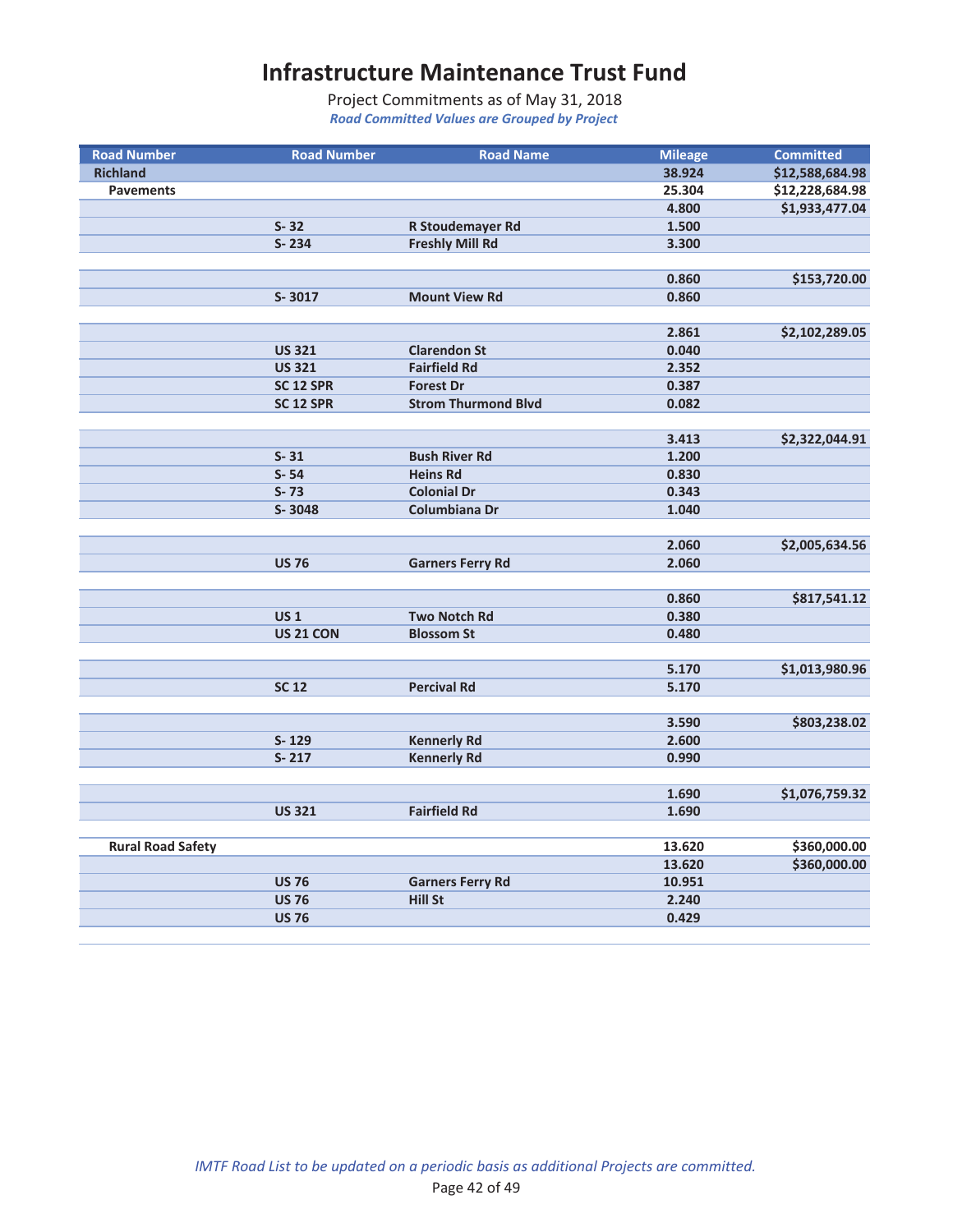| <b>Road Number</b>       | <b>Road Number</b> | <b>Road Name</b>    | <b>Mileage</b> | <b>Committed</b> |
|--------------------------|--------------------|---------------------|----------------|------------------|
| <b>Saluda</b>            |                    |                     | 24.560         | \$7,138,475.97   |
| <b>Pavements</b>         |                    |                     | 16.960         | \$6,434,558.47   |
|                          |                    |                     | 3.470          | \$1,565,781.12   |
|                          | $S - 25$           | <b>Spann Rd</b>     | 1.300          |                  |
|                          | $S - 107$          | <b>Pencreek Rd</b>  | 2.170          |                  |
|                          |                    |                     |                |                  |
|                          |                    |                     | 2.910          | \$1,287,933.95   |
|                          | <b>SC 121</b>      | <b>Newberry Hwy</b> | 2.910          |                  |
|                          |                    |                     |                |                  |
|                          |                    |                     | 4.690          | \$2,051,333.09   |
|                          | <b>SC 121</b>      | <b>Newberry Hwy</b> | 4.690          |                  |
|                          |                    |                     |                |                  |
|                          |                    |                     | 2.030          | \$975,018.16     |
|                          | $S - 25$           | <b>Spann Rd</b>     | 2.030          |                  |
|                          |                    |                     |                |                  |
|                          |                    |                     | 2.600          | \$470,075.50     |
|                          | <b>US 378</b>      | <b>Columbia Hwy</b> | 1.460          |                  |
|                          | <b>US 378</b>      | <b>Travis Av</b>    | 0.160          |                  |
|                          | <b>US 378</b>      | <b>Travis Hwy</b>   | 0.980          |                  |
|                          |                    |                     |                |                  |
|                          |                    |                     | 1.260          | \$84,416.65      |
|                          | $S - 136$          | <b>Emory Rd</b>     | 0.365          |                  |
|                          | $S - 136$          | <b>Ivory Key Rd</b> | 0.895          |                  |
|                          |                    |                     |                |                  |
| <b>Rural Road Safety</b> |                    |                     | 7.600          | \$703,917.50     |
|                          |                    |                     | 2.910          | \$261,021.01     |
|                          | <b>SC 121</b>      | <b>Newberry Hwy</b> | 2.910          |                  |
|                          |                    |                     |                |                  |
|                          |                    |                     | 4.690          | \$442,896.49     |
|                          | <b>SC 121</b>      | <b>Newberry Hwy</b> | 4.690          |                  |
|                          |                    |                     |                |                  |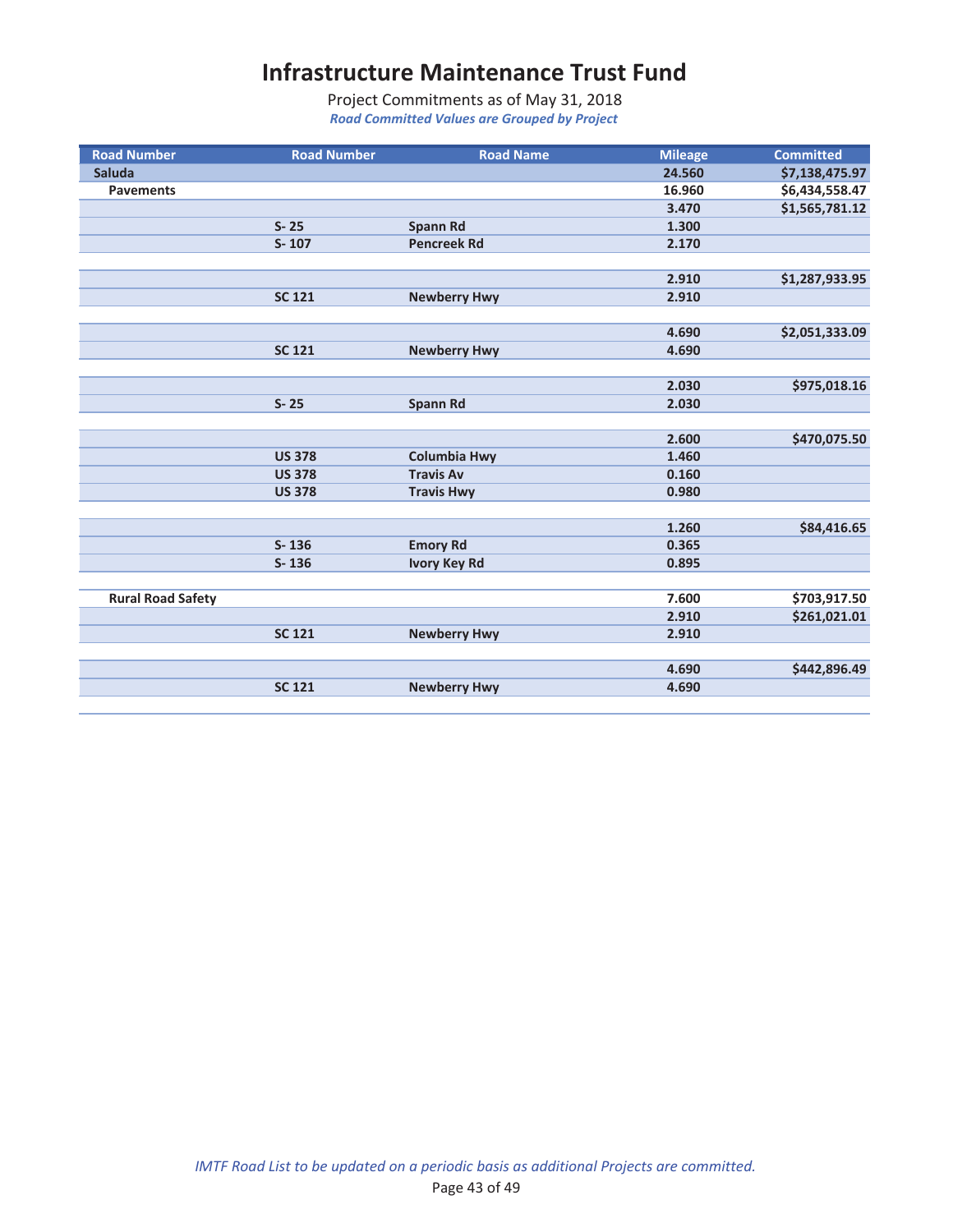| <b>Road Number</b> | <b>Road Number</b> | <b>Road Name</b>          | <b>Mileage</b> | <b>Committed</b> |
|--------------------|--------------------|---------------------------|----------------|------------------|
| <b>Spartanburg</b> |                    |                           | 33.630         | \$11,184,890.25  |
| <b>Pavements</b>   |                    |                           | 33.630         | \$11,184,890.25  |
|                    |                    |                           | 2.150          | \$2,073,013.95   |
|                    | <b>US 176</b>      | <b>S Pine St</b>          | 2.150          |                  |
|                    |                    |                           |                |                  |
|                    |                    |                           | 4.550          | \$4,772,863.59   |
|                    | <b>SC 101</b>      | Highway 101 S             | 0.840          |                  |
|                    | SC <sub>9</sub>    | <b>Boiling Springs Rd</b> | 1.110          |                  |
|                    | <b>US 176 CO2</b>  | <b>N</b> Church St        | 0.210          |                  |
|                    | <b>US 221</b>      | <b>Chesnee Hwy</b>        | 2.390          |                  |
|                    |                    |                           |                |                  |
|                    |                    |                           | 3.880          | \$2,357,990.42   |
|                    | $S - 45$           | <b>Old Pacolet Rd</b>     | 1.821          |                  |
|                    | $S - 45$           | <b>White Plains Rd</b>    | 0.079          |                  |
|                    | $S - 222$          | <b>Howell Rd</b>          | 1.980          |                  |
|                    |                    |                           |                |                  |
|                    |                    |                           | 3.850          | \$328,969.77     |
|                    | <b>SC 295</b>      | <b>Southport Rd</b>       | 3.850          |                  |
|                    |                    |                           |                |                  |
|                    |                    |                           | 7.750          | \$743,528.87     |
|                    | <b>SC 11</b>       | <b>Highway 11</b>         | 1.110          |                  |
|                    | <b>SC 11</b>       | Highway 11 W              | 6.479          |                  |
|                    | <b>SC 11</b>       | <b>W</b> Cherokee St      | 0.161          |                  |
|                    |                    |                           |                |                  |
|                    |                    |                           | 2.500          | \$126,291.74     |
|                    | <b>SC 295</b>      | <b>W Blackstock Rd</b>    | 1.500          |                  |
|                    | <b>SC 295</b>      | <b>E Blackstock Rd</b>    | 1.000          |                  |
|                    |                    |                           |                |                  |
|                    |                    |                           | 8.950          | \$782,231.91     |
|                    | $S - 65$           | <b>New Cut Rd</b>         | 2.950          |                  |
|                    | S-190              | <b>Mountain View Rd</b>   | 1.550          |                  |
|                    | $S - 74$           | <b>Riveroak Rd</b>        | 4.450          |                  |
|                    |                    |                           |                |                  |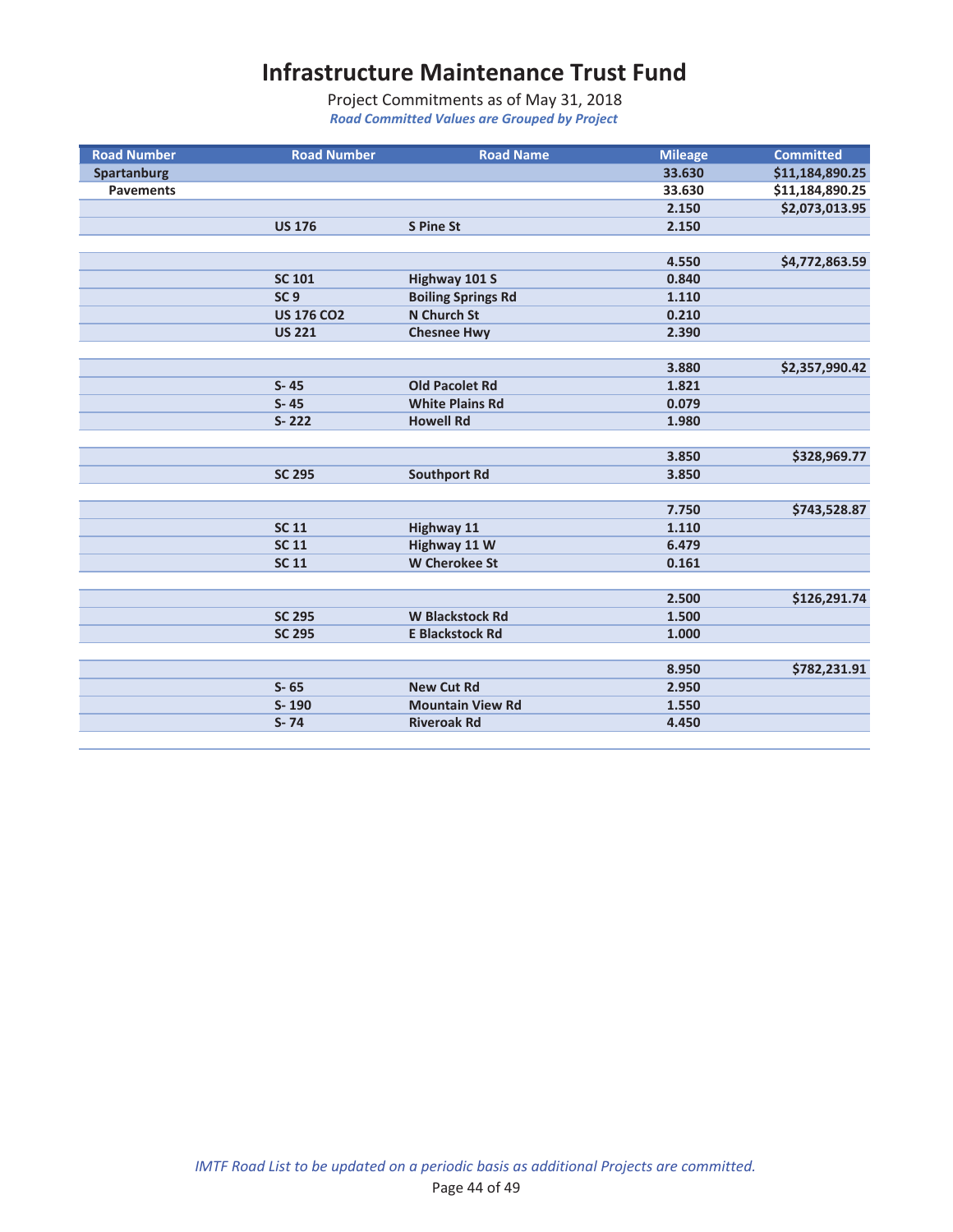| <b>Road Number</b>       | <b>Road Number</b> | <b>Road Name</b>         | <b>Mileage</b> | <b>Committed</b> |
|--------------------------|--------------------|--------------------------|----------------|------------------|
| <b>Sumter</b>            |                    |                          | 47.742         | \$6,511,415.90   |
| <b>Pavements</b>         |                    |                          | 21.940         | \$5,600,605.44   |
|                          |                    |                          | 8.600          | \$2,428,871.18   |
|                          | <b>US 76</b>       | <b>Broad St</b>          | 8.600          |                  |
|                          |                    |                          |                |                  |
|                          |                    |                          | 3.670          | \$1,606,914.46   |
|                          | $S - 514$          | <b>Edgehill Rd</b>       | 1.290          |                  |
|                          | $S - 81$           | <b>W</b> Brewington Rd   | 1.650          |                  |
|                          | S-94               | <b>Britton Rd</b>        | 0.730          |                  |
|                          |                    |                          |                |                  |
|                          |                    |                          | 4.340          | \$709,589.79     |
|                          | <b>US 76</b>       | <b>Broad St</b>          | 4.340          |                  |
|                          |                    |                          |                |                  |
|                          |                    |                          | 1.990          | \$414,389.49     |
|                          | <b>US 378</b>      | <b>Myrtle Beach Hwy</b>  | 1.990          |                  |
|                          |                    |                          |                |                  |
|                          |                    |                          | 0.970          | \$420,840.52     |
|                          | S-1074             | <b>E Wesmark Blvd</b>    | 0.400          |                  |
|                          | S-1074             | <b>W</b> Wesmark Blvd    | 0.570          |                  |
|                          |                    |                          |                |                  |
|                          |                    |                          | 2.370          | \$20,000.00      |
|                          | <b>SC 53</b>       | <b>Narrow Paved Rd</b>   | 2.370          |                  |
|                          |                    |                          |                |                  |
| <b>Rural Road Safety</b> |                    |                          | 25.802         | \$910,810.46     |
|                          |                    |                          | 4.300          | \$206,946.89     |
|                          | <b>US 76</b>       | <b>Broad St</b>          | 4.300          |                  |
|                          |                    |                          |                |                  |
|                          |                    |                          | 4.340          | \$543,863.57     |
|                          | <b>US 76</b>       | <b>Broad St</b>          | 4.340          |                  |
|                          |                    |                          |                |                  |
|                          |                    |                          | 7.800          | \$160,000.00     |
|                          | <b>US 76</b>       | <b>Broad St</b>          | 7.800          |                  |
|                          |                    |                          |                |                  |
|                          |                    |                          | 9.362          | \$0.00           |
|                          | <b>US 521</b>      | <b>Camden Hwy</b>        | 6.260          |                  |
|                          | <b>US 521</b>      | <b>Thomas Sumter Hwy</b> | 3.102          |                  |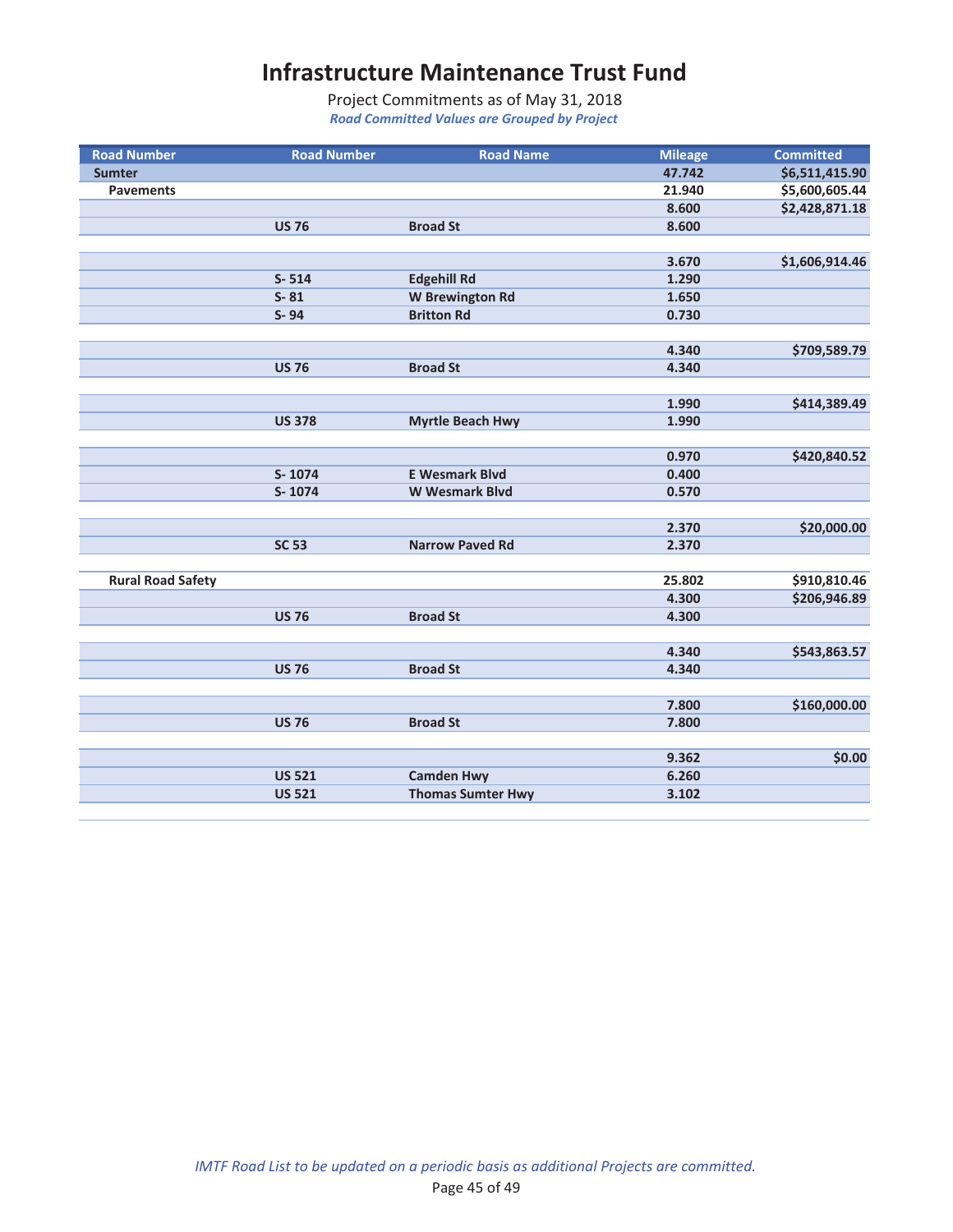| <b>Road Number</b> | <b>Road Number</b> | <b>Road Name</b>               | <b>Mileage</b> | <b>Committed</b> |
|--------------------|--------------------|--------------------------------|----------------|------------------|
| <b>Union</b>       |                    |                                | 13.300         | \$4,745,325.23   |
| <b>Pavements</b>   |                    |                                | 13.300         | \$4,745,325.23   |
|                    |                    |                                | 1.420          | \$937,333.19     |
|                    | $S - 137$          | <b>Rice Av Ex</b>              | 1.420          |                  |
|                    |                    |                                |                |                  |
|                    |                    |                                | 1.560          | \$252,663.45     |
|                    | SC <sub>9</sub>    | <b>Jonesville Lockhart Hwy</b> | 1.560          |                  |
|                    |                    |                                |                |                  |
|                    |                    |                                | 1.850          | \$208,030.82     |
|                    | $S - 39$           | <b>Linersville Rd</b>          | 1.850          |                  |
|                    |                    |                                |                |                  |
|                    |                    |                                | 1.310          | \$249,442.14     |
|                    | SC <sub>9</sub>    | <b>Jonesville Lockhart Hwy</b> | 1.310          |                  |
|                    |                    |                                |                |                  |
|                    |                    |                                | 2.940          | \$1,275,150.41   |
|                    | <b>US 176</b>      | <b>Furman L Fendley Hwy</b>    | 2.940          |                  |
|                    |                    |                                |                |                  |
|                    |                    |                                | 2.720          | \$1,008,775.99   |
|                    | $S - 13$           | Pea Ridge Hwy                  | 2.720          |                  |
|                    |                    |                                |                |                  |
|                    |                    |                                | 1.500          | \$813,929.23     |
|                    | <b>US 176</b>      | <b>Furman L Fendley Hwy</b>    | 1.500          |                  |
|                    |                    |                                |                |                  |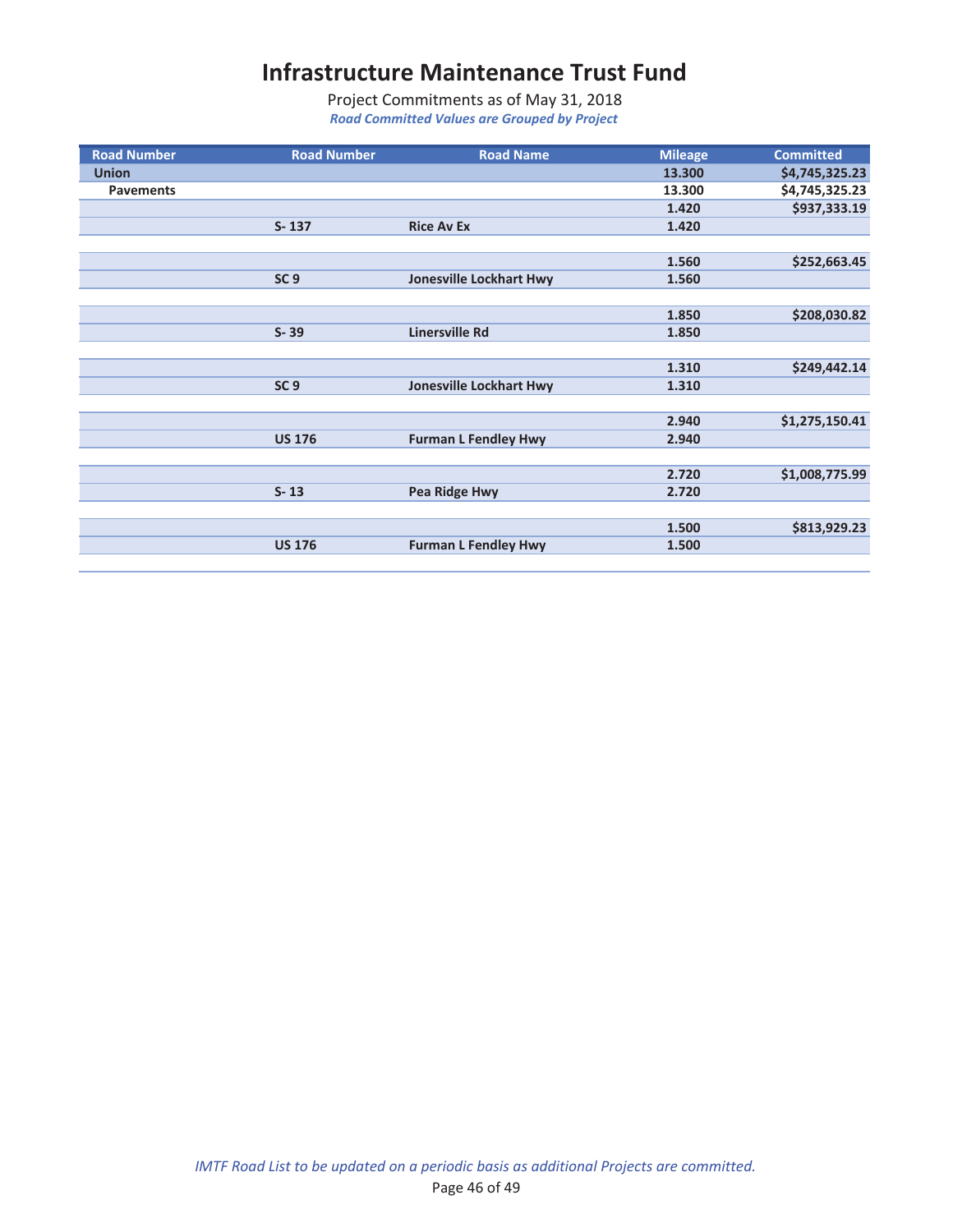| <b>Road Number</b>  | <b>Road Number</b> | <b>Road Name</b>                 | <b>Mileage</b> | <b>Committed</b> |
|---------------------|--------------------|----------------------------------|----------------|------------------|
| <b>Williamsburg</b> |                    |                                  | 21.740         | \$7,726,454.35   |
| <b>Pavements</b>    |                    |                                  | 21.740         | \$7,726,454.35   |
|                     |                    |                                  | 3.720          | \$1,741,628.68   |
|                     | <b>US 521</b>      | <b>Us 521 Hwy</b>                | 3.720          |                  |
|                     |                    |                                  |                |                  |
|                     |                    |                                  | 1.620          | \$971,530.56     |
|                     | <b>US 521</b>      | <b>Us 521 Hwy</b>                | 1.620          |                  |
|                     |                    |                                  |                |                  |
|                     |                    |                                  | 4.240          | \$2,293,404.63   |
|                     | <b>US 521</b>      | <b>Us 521 Hwy</b>                | 4.240          |                  |
|                     |                    |                                  |                |                  |
|                     |                    |                                  | 3.020          | \$1,155,719.39   |
|                     | $S - 52$           | <b>Roper Woods Rd</b>            | 3.020          |                  |
|                     |                    |                                  |                |                  |
|                     |                    |                                  | 2.950          | \$435,720.17     |
|                     | <b>US 378</b>      |                                  | 0.459          |                  |
|                     | <b>US 378</b>      | <b>Turbeville Hwy</b>            | 1.421          |                  |
|                     | <b>US 52</b>       | <b>Williamsburg County Hwy N</b> | 1.070          |                  |
|                     |                    |                                  |                |                  |
|                     |                    |                                  | 3.840          | \$693,393.33     |
|                     | <b>SC 261</b>      | <b>Hemingway Hwy</b>             | 3.840          |                  |
|                     |                    |                                  |                |                  |
|                     |                    |                                  | 2.350          | \$435,057.59     |
|                     | $S - 24$           | <b>Nesmith Rd</b>                | 2.350          |                  |
|                     |                    |                                  |                |                  |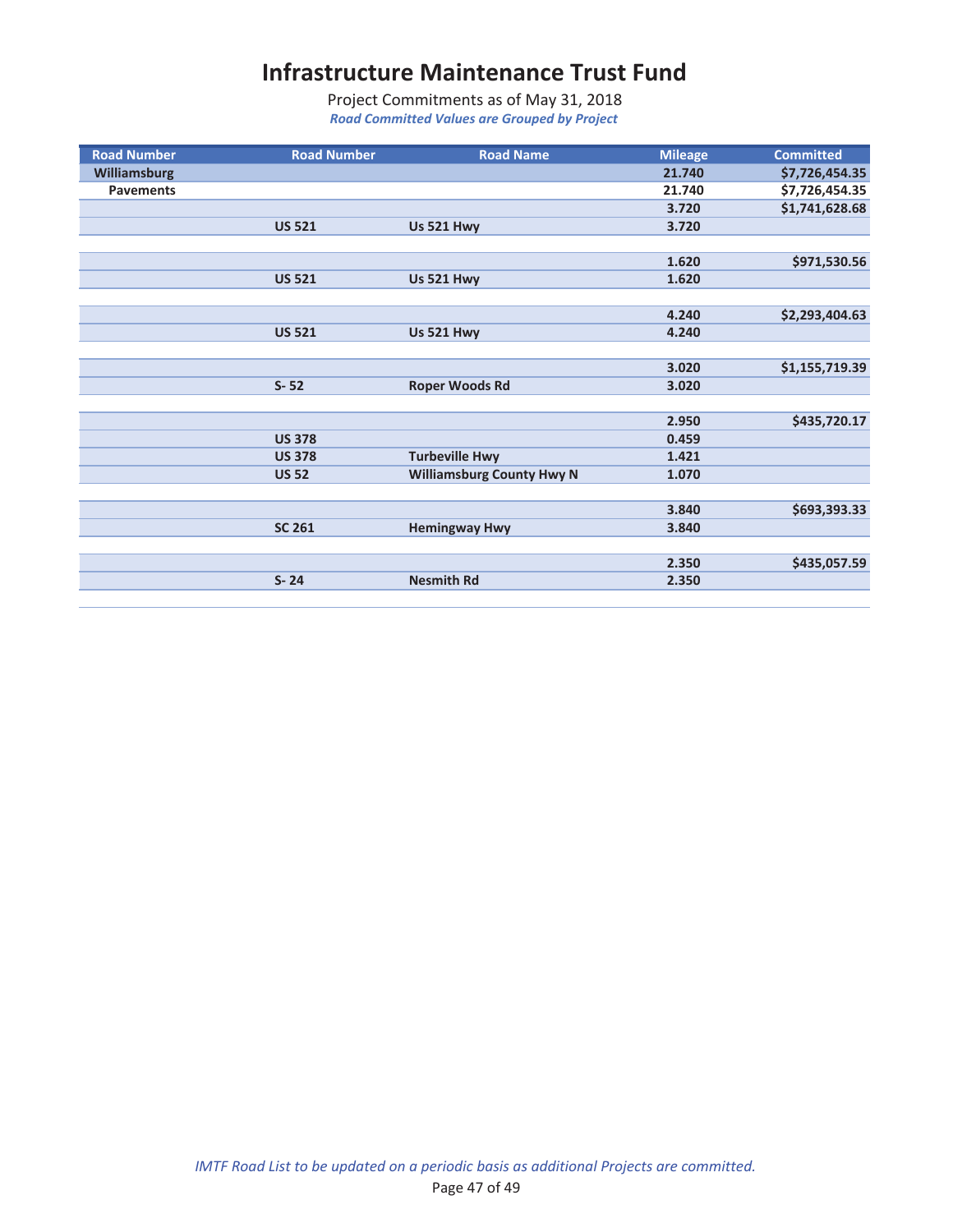| <b>Road Number</b>       | <b>Road Number</b> | <b>Road Name</b>       | <b>Mileage</b> | <b>Committed</b> |
|--------------------------|--------------------|------------------------|----------------|------------------|
| <b>York</b>              |                    |                        | 25.150         | \$10,798,268.99  |
| <b>Pavements</b>         |                    |                        | 22.110         | \$10,698,268.99  |
|                          |                    |                        | 0.970          | \$660,301.82     |
|                          | <b>SC 324</b>      | <b>Mcfarland Rd</b>    | 0.970          |                  |
|                          |                    |                        |                |                  |
|                          |                    |                        | 2.620          | \$1,262,017.43   |
|                          | $S - 32$           | <b>Cameron Rd</b>      | 0.710          |                  |
|                          | $S - 724$          | <b>Marshall Rd</b>     | 1.910          |                  |
|                          |                    |                        |                |                  |
|                          |                    |                        | 3.400          | \$1,292,550.86   |
|                          | <b>SC 161</b>      | <b>Old York Rd</b>     | 3.400          |                  |
|                          |                    |                        |                |                  |
|                          |                    |                        | 3.960          | \$1,497,153.91   |
|                          | <b>SC 161</b>      | <b>Old York Rd</b>     | 3.960          |                  |
|                          |                    |                        |                |                  |
|                          |                    |                        | 3.420          | \$757,927.48     |
|                          | $S - 100$          | <b>Harris St</b>       | 0.590          |                  |
|                          | $S - 64$           | <b>Lincoln Rd</b>      | 2.830          |                  |
|                          |                    |                        |                |                  |
|                          |                    |                        | 3.790          | \$3,198,897.10   |
|                          | <b>US 21</b>       | <b>Anderson Rd S</b>   | 3.790          |                  |
|                          |                    |                        |                |                  |
|                          |                    |                        | 0.640          | \$817,201.24     |
|                          | <b>US 21</b>       | <b>Anderson Rd S</b>   | 0.640          |                  |
|                          |                    |                        |                |                  |
|                          |                    |                        | 3.310          | \$1,212,219.15   |
|                          | S-1172             | <b>Park Place Rd</b>   | 1.030          |                  |
|                          | $S-1451$           | <b>Billy Wilson Rd</b> | 1.190          |                  |
|                          | $S - 334$          | <b>Carson Rd</b>       | 1.090          |                  |
|                          |                    |                        |                |                  |
| <b>Rural Road Safety</b> |                    |                        | 3.040          | \$100,000.00     |
|                          |                    |                        | 3.040          | \$100,000.00     |
|                          | <b>SC 72</b>       | Saluda Rd              | 3.040          |                  |
|                          |                    |                        |                |                  |